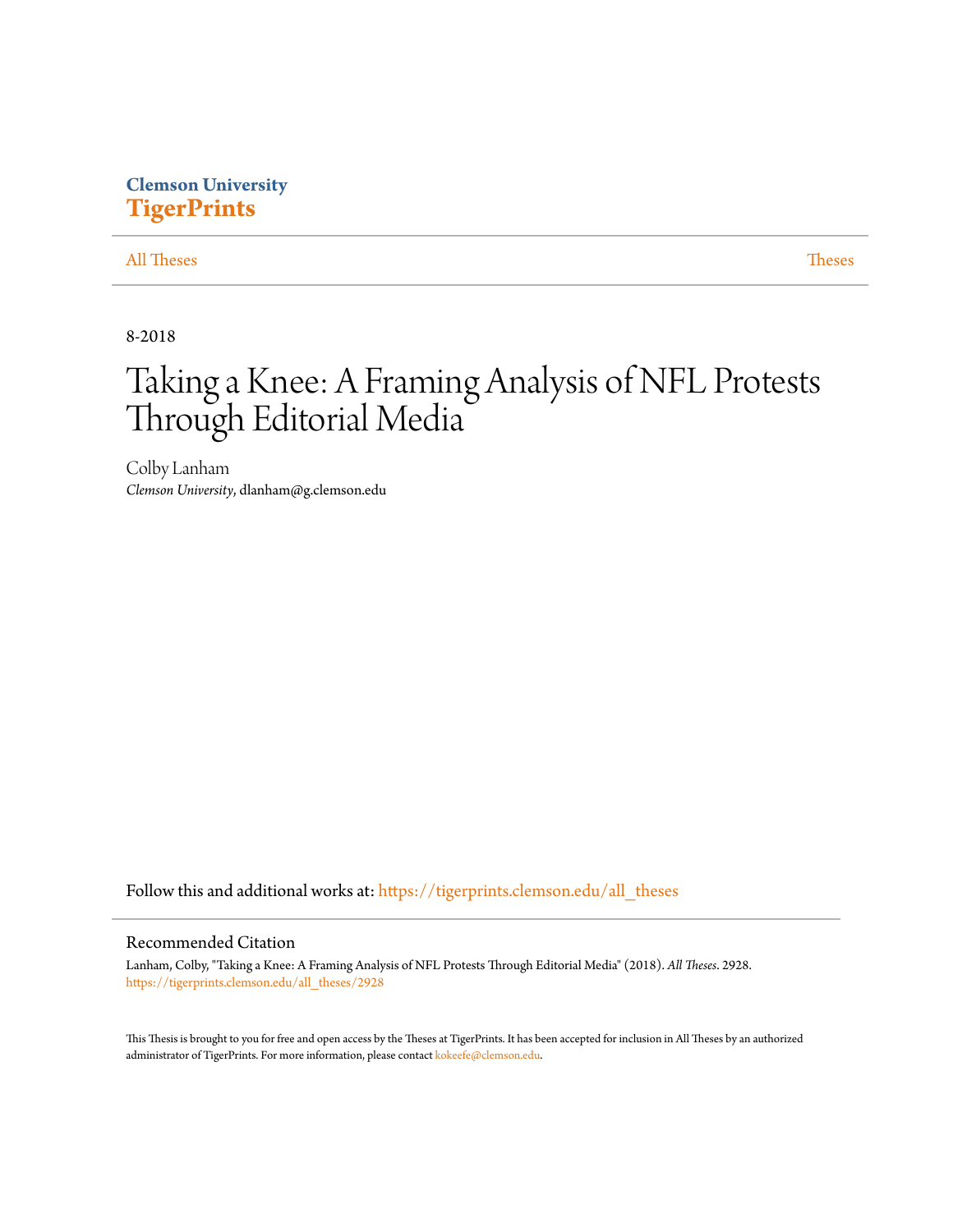# TAKING A KNEE: A FRAMING ANALYSIS OF NFL PROTESTS THROUGH EDITORIAL MEDIA

A Thesis Presented to the Graduate School of Clemson University

In Partial Fulfillment of the Requirements for the Degree Master of Arts Communication, Technology, & Society

> by Colby Lanham August 2018

Accepted by: Dr. John Spinda, Committee Chair Dr. Angela Pratt Dr. Erin Ash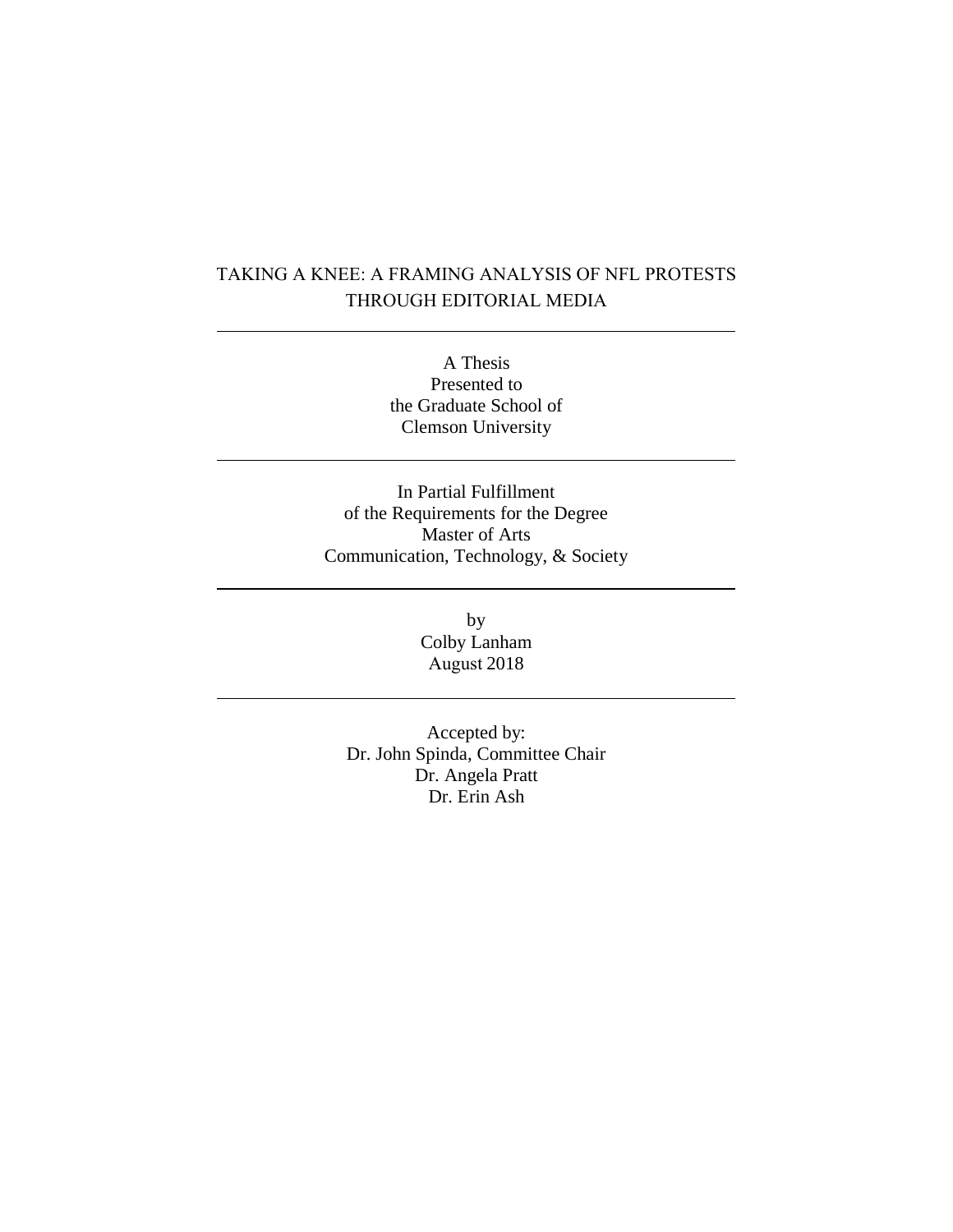#### ABSTRACT

Previous research has demonstrated that athletes are often framed in a variety of ways through media based on a myriad of factors such as race and other forms of social issues. However, Black athletes have also been at the forefront of athlete activism, which has seen a resurgence in popular sports like football and basketball. One example of athlete activism within recent years has been the national anthem protests occurring in the National Football League (NFL) being conducted by the players. As a result, these protests have gained widespread media coverage and put the players at the forefront of conversations of race and social issues.

The purpose of this study seeks to explore the framing of media coverage surrounding national anthem protests in the NFL. Through a qualitative thematic analysis, this study analyzed 80 editorials from media publications across the United States discussing the NFL protests. By doing so, this study aimed to analyze the media discourse surrounding concepts of social issues in sports and athlete activism. Additionally, this study sought to add to existing media literature while encouraging readers to better understand dynamic conversations occurring within journalistic coverage of sports and social issues. Future applications of research beyond this study include the exploration of different new media platforms and emerging initiatives beyond traditional media outlets.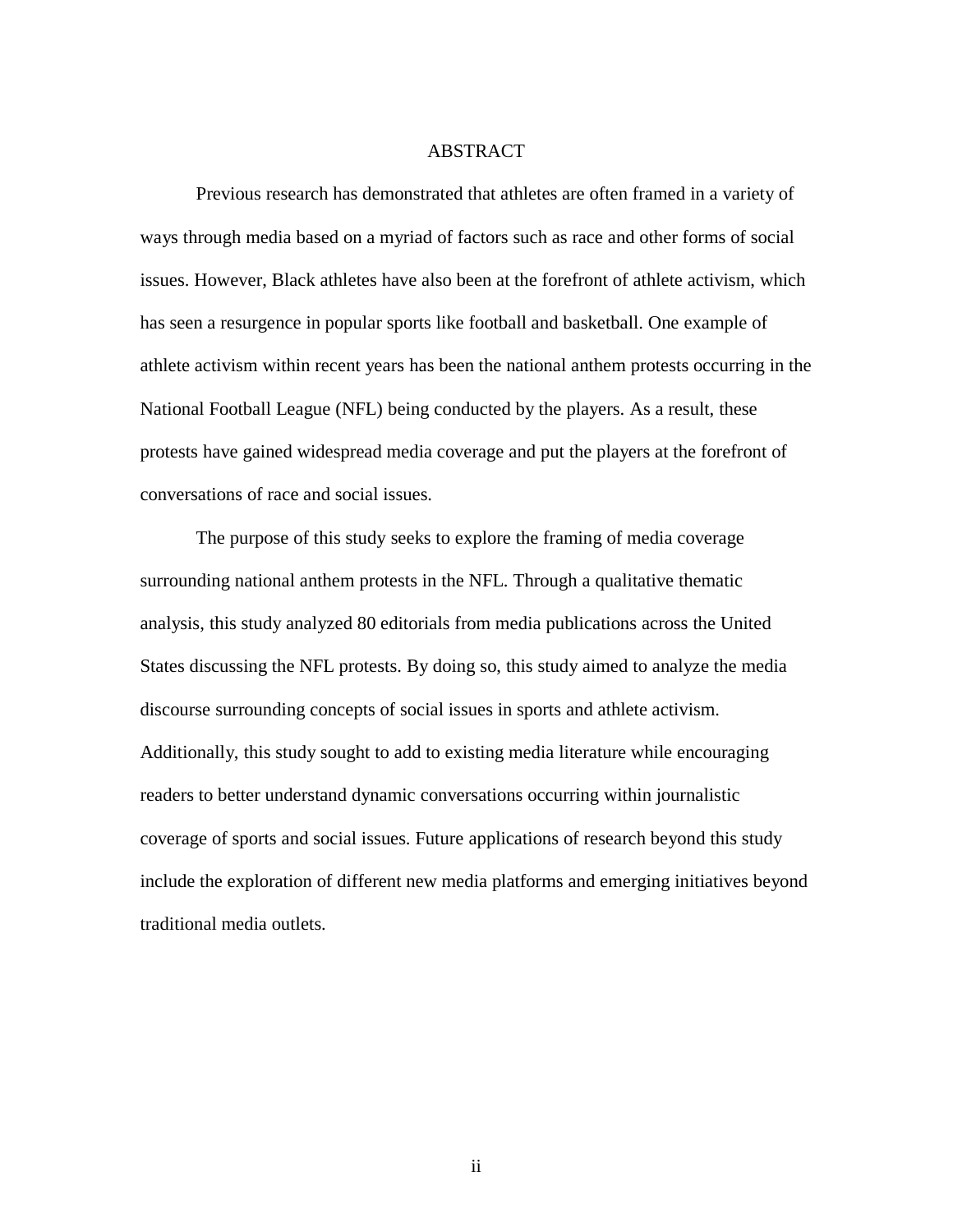# TABLE OF CONTENTS

|         | Page |
|---------|------|
|         |      |
|         |      |
| CHAPTER |      |
| I.      |      |
| II.     |      |
|         |      |
| III.    |      |
| IV.     |      |
| V.      |      |
| VI.     |      |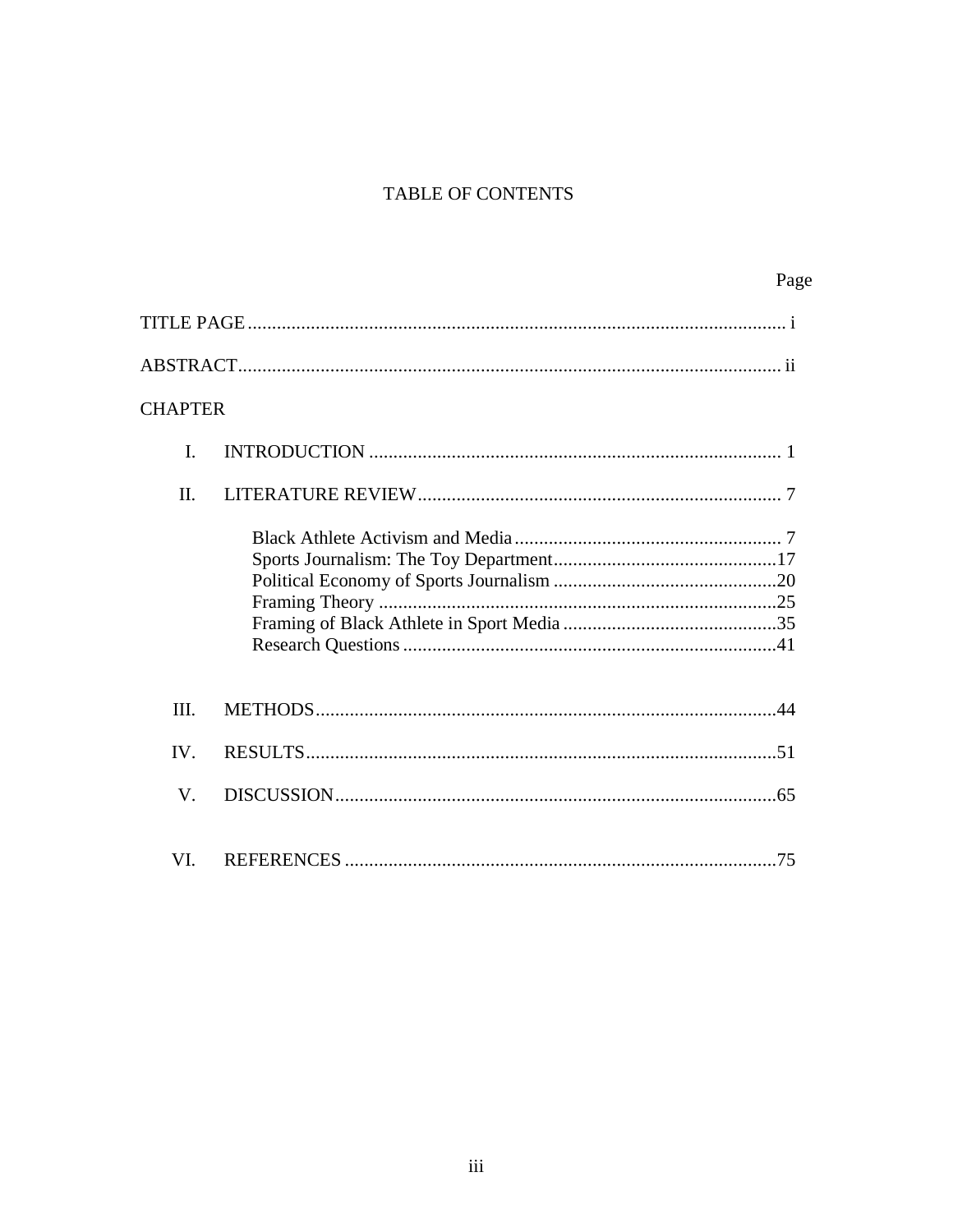# LIST OF TABLES

| Table | Page |
|-------|------|
|       |      |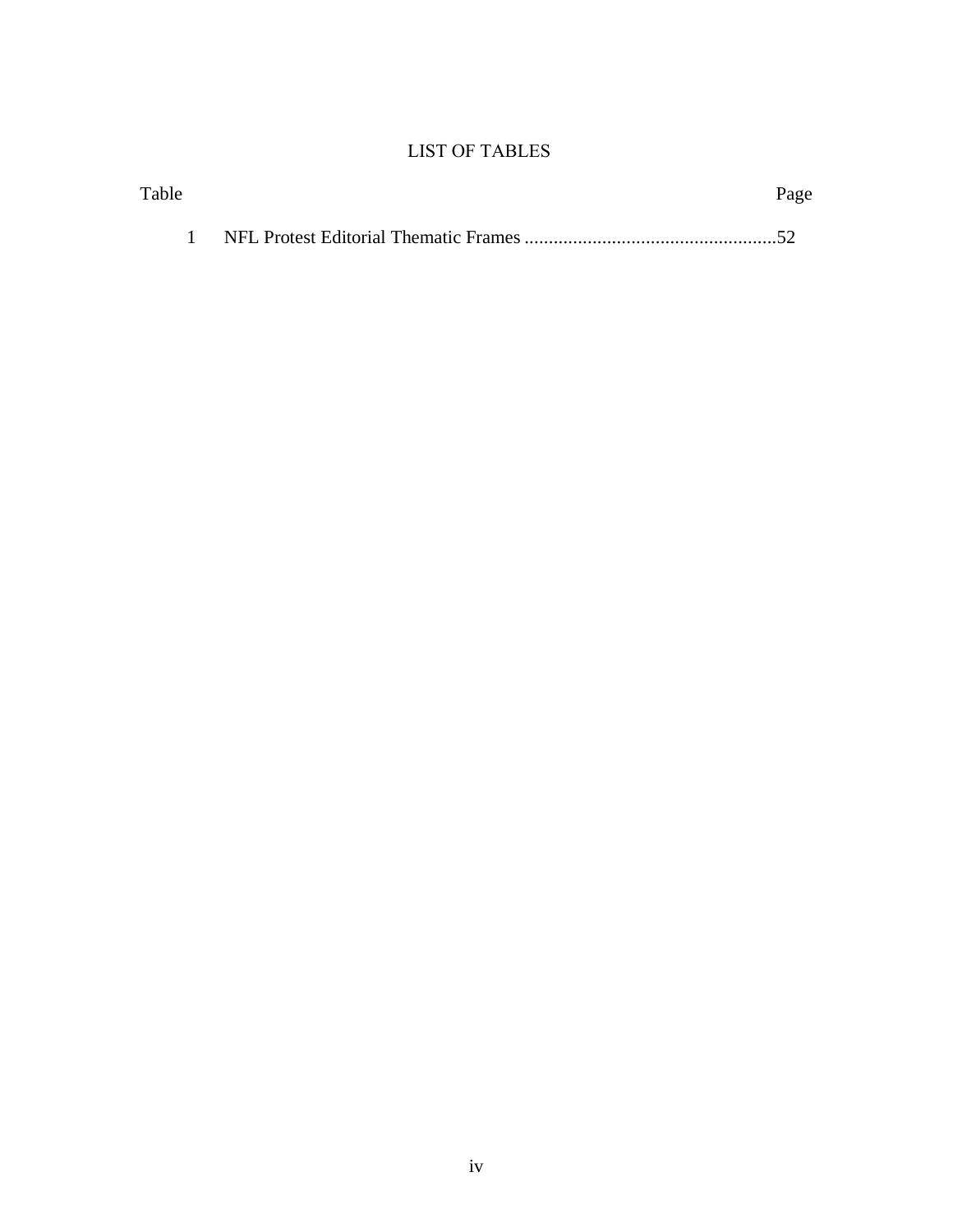#### CHAPTER ONE

## INTRODUCTION

Wenner (1989) described sports press as a socially sanctioned gossip sheet for men in America in ways that fashion magazines were for women. However, sports have turned into something more than an epicenter for entertainment, culture, and amazing physical feats. It has become a platform through which athletes have an opportunity to promote awareness on many issues that they feel passionate about. This is especially the case for Black athletes, who have a well-charted history regarding subjects such as race and other forms of political protest. The public image of the Black athlete has been charted throughout the years. Spivey (1983) noted the history of Black athletes in the post-Civil War era and the challenges they have faced despite their performance. As a result, athletes of those early days became activists for the sake of equality in sports.

One example is the "Black Power" salute in the 1968 Summer Olympics in Mexico City, where Olympic sprinters Tommie Smith and John Carlos removed their shoes, rolled up their track pants, revealing long black socks. Each man also slipped on one black glove, which they each raised during the Olympic medal ceremony (Peterson, 2009). This signified the athletes' defiance of inequality, and demonstrated that they, as Carlos states, "sought to defy the hypocrisy of the United States and the way she treats people of color" (Peterson, 2009, p. 335). Another example was heavyweight boxing champion and devout Muslim Muhammad Ali, who was stripped of his championships and ability to box for three years during legal cases that ensued from his claim to avoid Army service during the Vietnam War as a conscientious objector. Athletes like Ali are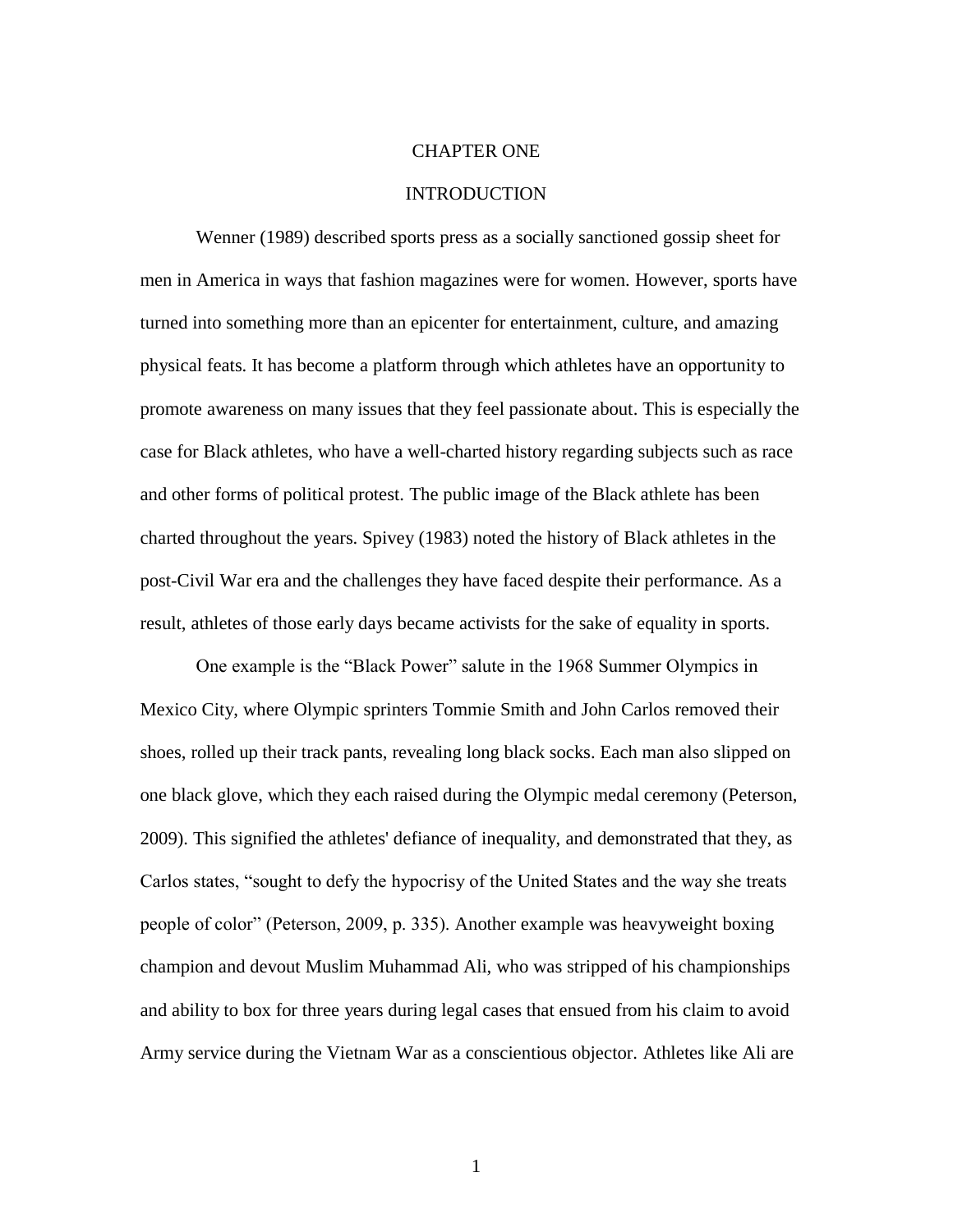also well known for being trailblazers in their respective sport and etching their place in history as activists (Agyeman, 2011).

# **Modern Athlete Activism**

Such activism from Black athletes has only been reinvigorated in the wake of various events such as the 2016 United States presidential election. One example that has become a prominent news story is the actions of National Football League (NFL) quarterback Colin Kaepernick, who, while playing for the San Francisco 49ers of the NFL during the 2016 season, surprised many by kneeling during the United States national anthem, which is played before the start of all games in the NFL. He revealed that he did so to protest social issues plaguing African American communities such as racial inequality and police brutality (Siegel, 2017). Kaepernick's former teammate Eric Reid, was among the first to join him in the national protests and has continued to be outspoken in bringing social issues forward (Reid, 2017).

When the realm of politics and other subjects intertwine with the world of sports, the adage of "sticking to sports" enters the narrative. This statement is touted by some journalists, media personalities, and fans, who claim that sports should be separate from political deliberation and thought. However, events like the NFL player protests lead to the following questions: How might the media portray, or frame, its coverage around such athletes, who happen to hold many of the roster positions within the popular sports they cover? And how might these athletes be perceived by the viewing audience at large, especially given the historical complexities that surround them? This once again brings to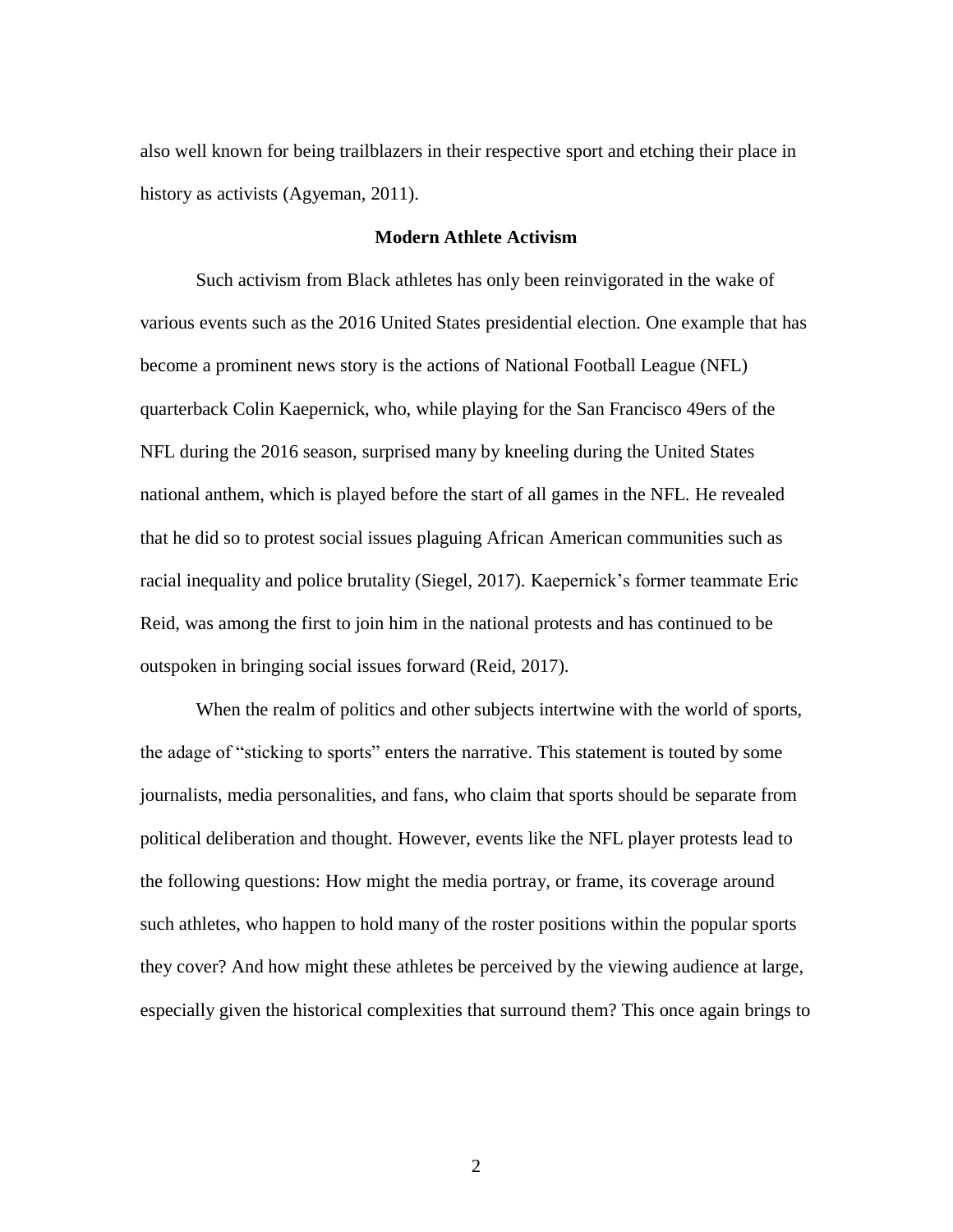the limelight the idea of athletes using their public platform to speak out on various issues, especially since many athletes in the NFL are Black.

The influence of Black athletes being more vocal on social issues remains prevalent today. Athletes such as National Basketball Association (NBA) star forward LeBron James and Kaepernick are active in promoting awareness of the issues facing minority communities in the U.S. today. So, when NFL players (many of whom are Black), knelt during the national anthem, it led to a variety of responses from fans and the media. Many opposed their actions, seeing it as a blow to their sense of country pride or patriotism; meanwhile, others supported the actions of the players, praising their ability to express themselves and promote issues about which they feel passionate. As a result, media coverage can have a strong influence on audiences and how they perceive the player protests during the national anthem.

Additionally, other factors can serve to further ignite and influence journalists' coverage of the NFL protests. For instance, when current United States President Donald Trump called NFL players who knelt during the national anthem sons of bitches who deserved to be fired during a rally in Huntsville, Alabama in September 2017, it created a wave of player action throughout the league (Stites, 2017). Several teams either knelt during the national anthem or locked arms as a means of solidarity, further demonstrating the kind of impact that politics has in the world of sports (Stites, 2017). Kneeling during the national anthem evolved into an act that has only served to further intertwine sports and politics while reinvigorating athlete activism among professional athletes.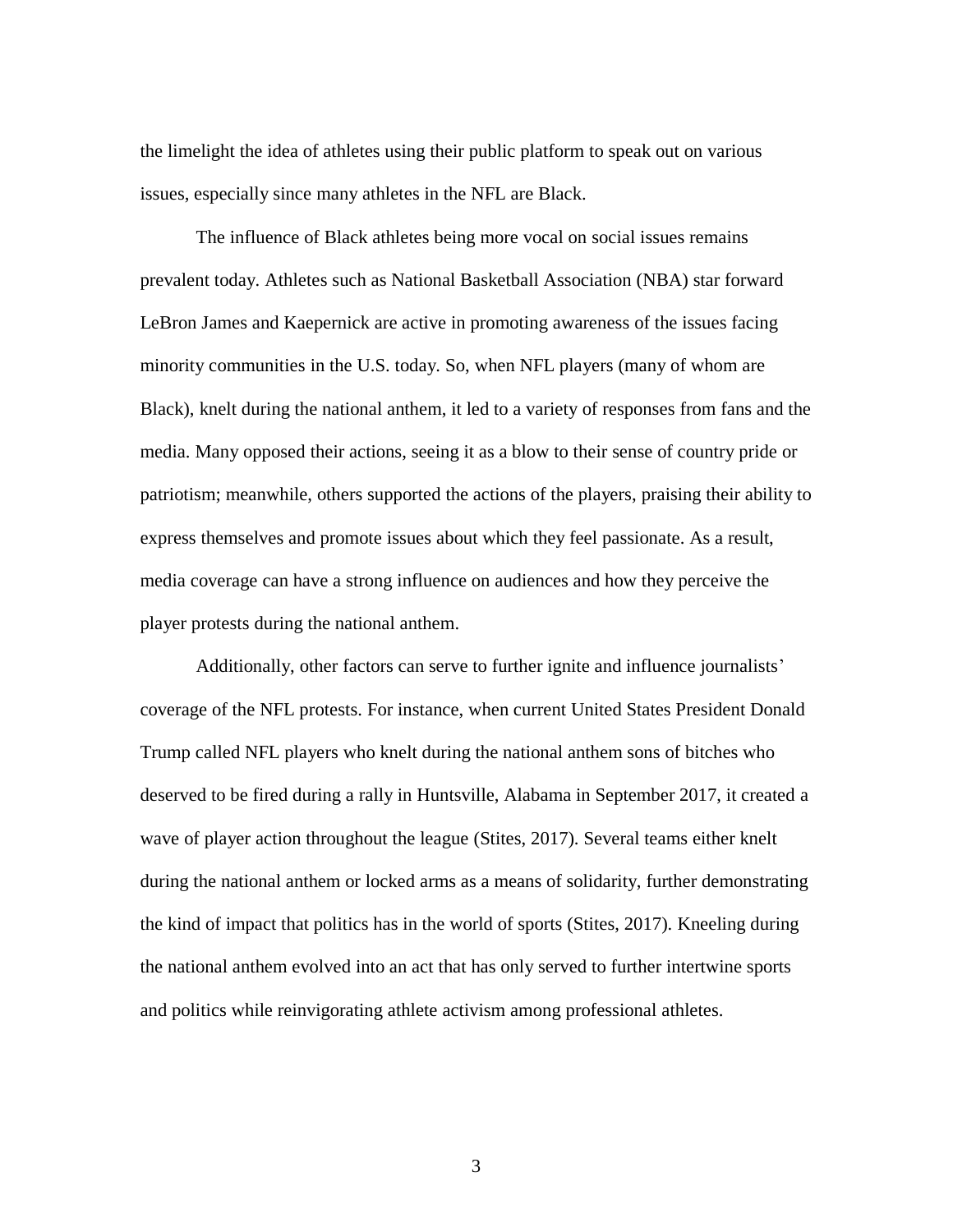These actions demonstrate the continued presence of athlete activism, particularly among Black athletes, who are taking advantage of the large platform that sports provide. U.S. professional sports leagues largely benefit off the backs of Black athletes' labor, as they make up 69.7% of NFL players and 81.7% of players in the NBA, two of the most lucrative sports leagues in the United States (Lapchick, 2016). Given the huge demand for sports in the U.S., when athletes like Kaepernick and others speak out politically, it generates a lot of discussion about their actions.

The kind of influence the media can have in sports in the United States is evident, which makes it essential that the messages athletes convey be delivered responsibly by the media. While conveying player protest behaviors may be straightforward when journalists are simply recounting events that took place during a game, mediated discussions of athlete behaviors can become much more politically charged when opinion-driven media is considered. The actions surrounding the NFL player protests have resulted in a wide array of opinionated media coverage such as editorial columns, which will be the focus of this study.

## **Theoretical Approach**

By examining the actions of players like Kaepernick and his contemporaries towards social issues or activism, one helpful framework is *framing theory*. Framing is "based on the assumption that how an issue is characterized in news reports can have an influence on how it is understood by audiences" (Scheufele & Tewksbury, 2007, p. 11). In addition, framing also acts as a macro level and micro level construct. As a macro level construct, framing refers to modes of presentation that journalists and other mass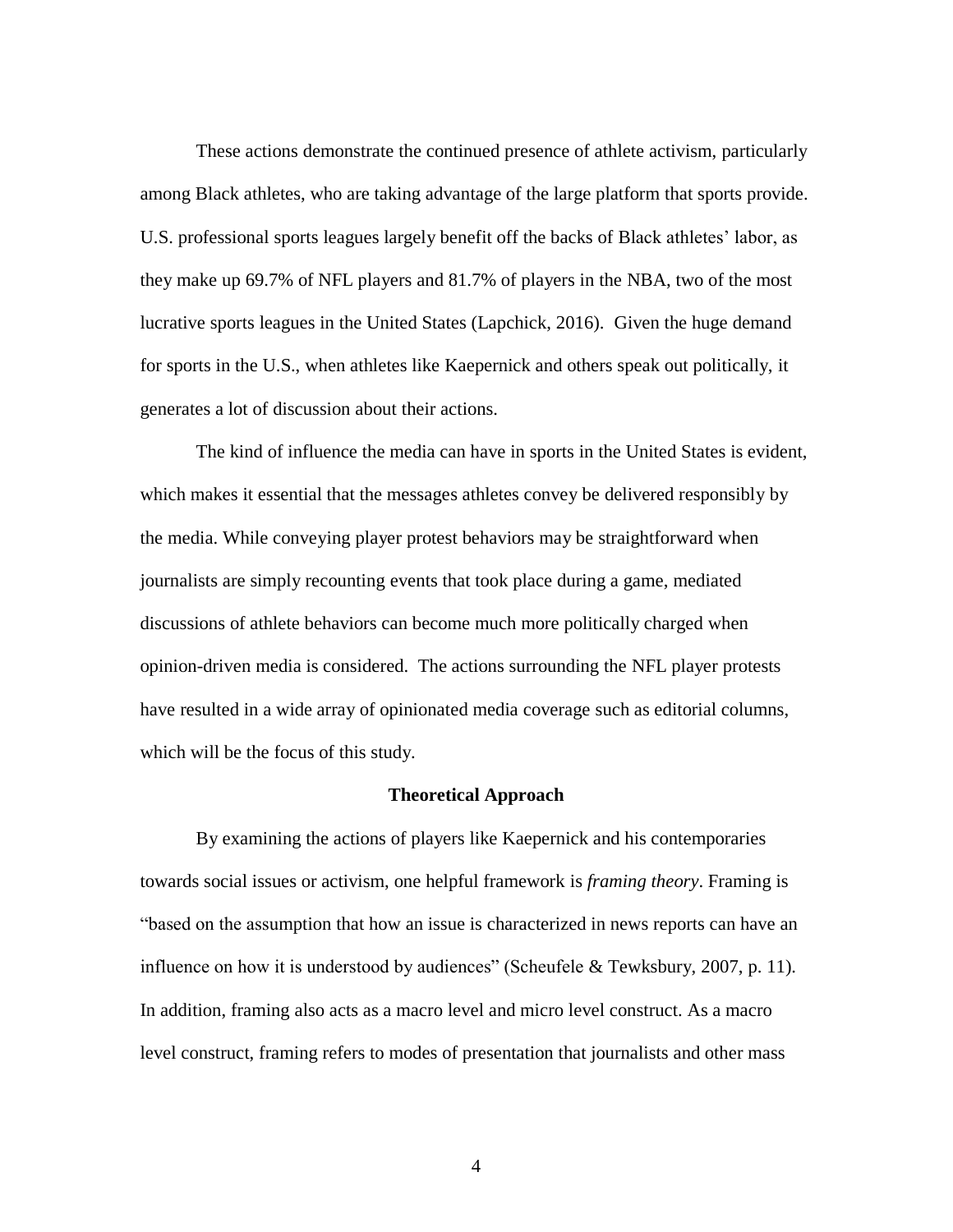communicators use to present information in a way that resonates with existing underlying schemas among their audience; as a micro level construct, it describes how people use information and presentation features regarding issues as they form impressions about them (Scheufele & Tewksbury, 2007).

For instance, at the macro level, mass communicators take a big picture approach in the way information is presented to their audience, what is most important to them, and the means through which they deliver it. This includes the headline, images shown, statistics or quotes used, and amount of content within said coverage. From there, at the micro level, smaller aspects such as specific language, spokespeople, and the implicit messages within the information are constructed from the message. In addition, the term "frame building" refers to a macroscopic mechanism in which the activities of groups interested in shaping media frames (i.e., policymakers, journalists) can have an impact on the volume and character of news messages (Scheufele & Tewksbury, 2007, p.12). From there, the processing of these news messages can result in a variety of competing frames for audiences, which adds to the increasingly complex ways in which these frames might be adopted or understood by audiences (Scheufele & Tewksbury, 2007).

Previous communication research has produced findings in relation to how media coverage frames Black athletes in the U.S., such as the case with Black and White quarterbacks in the NFL (Mercurio & Filak, 2010). This research displayed the means in which Black and White quarterbacks were framed and attributed with differing skills sets. Black quarterbacks were often attributed with being more athletic and as "dual threats" (i.e., able to have success running and throwing as a quarterback), but lacking the mental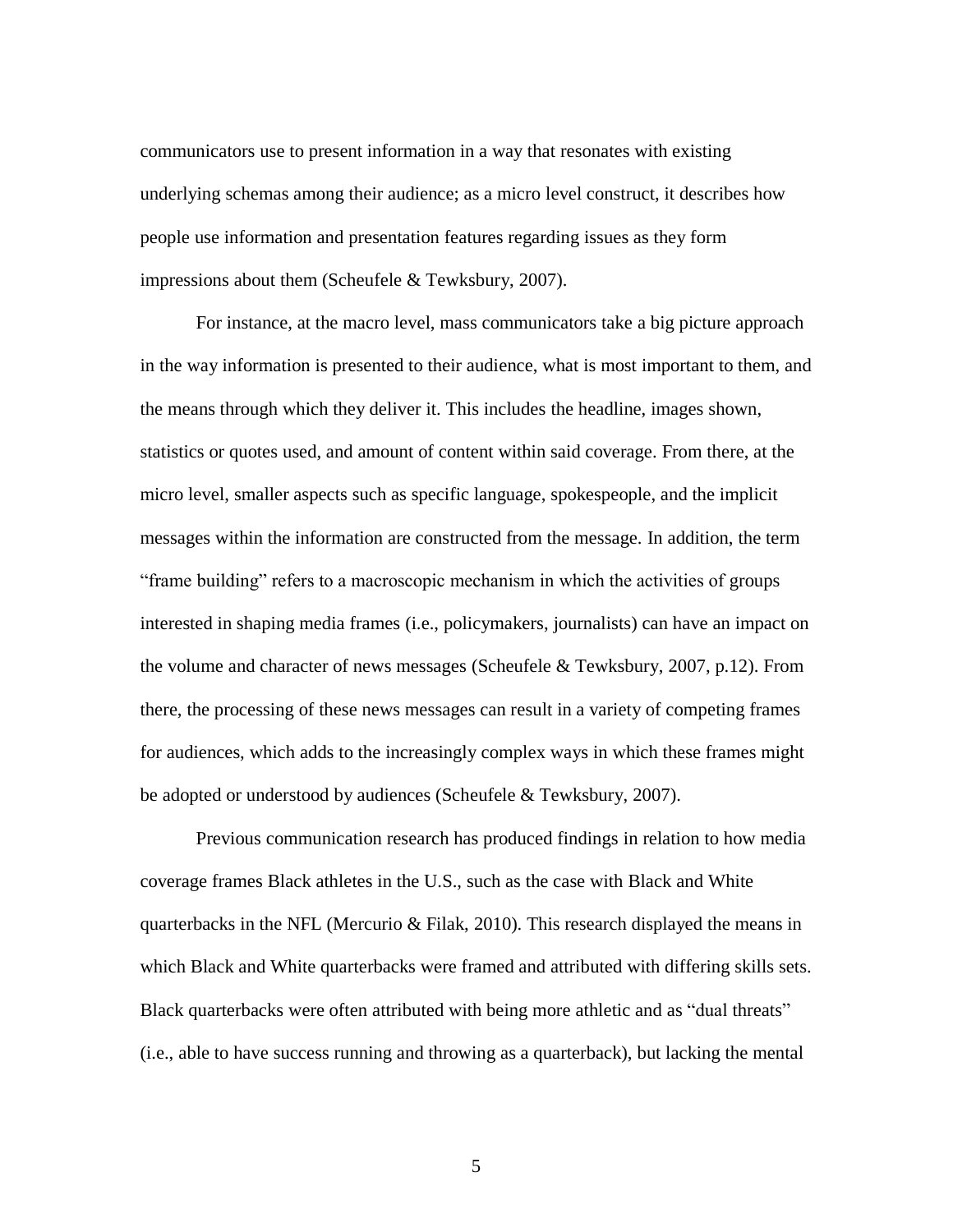capability to succeed. On the other hand, White quarterbacks, while attributed with less athleticism, were considered harder workers and more mentally capable than their Black counterparts (Mercurio & Filak, 2010). As a result, the findings from the study demonstrate how audiences can be influenced through attributing skills to quarterbacks based on skin color (Mercurio & Filak, 2010).

Typically, these types of studies primarily focused on the use of traditional media outlets who rely on journalists for their news coverage. This research will explore the themes that emerge through journalists' coverage of the NFL player protests through editorials from media outlets. Exploring the framing of these editorials will present an avenue to display the media narratives that form regarding social issues and player protest within the context of sports.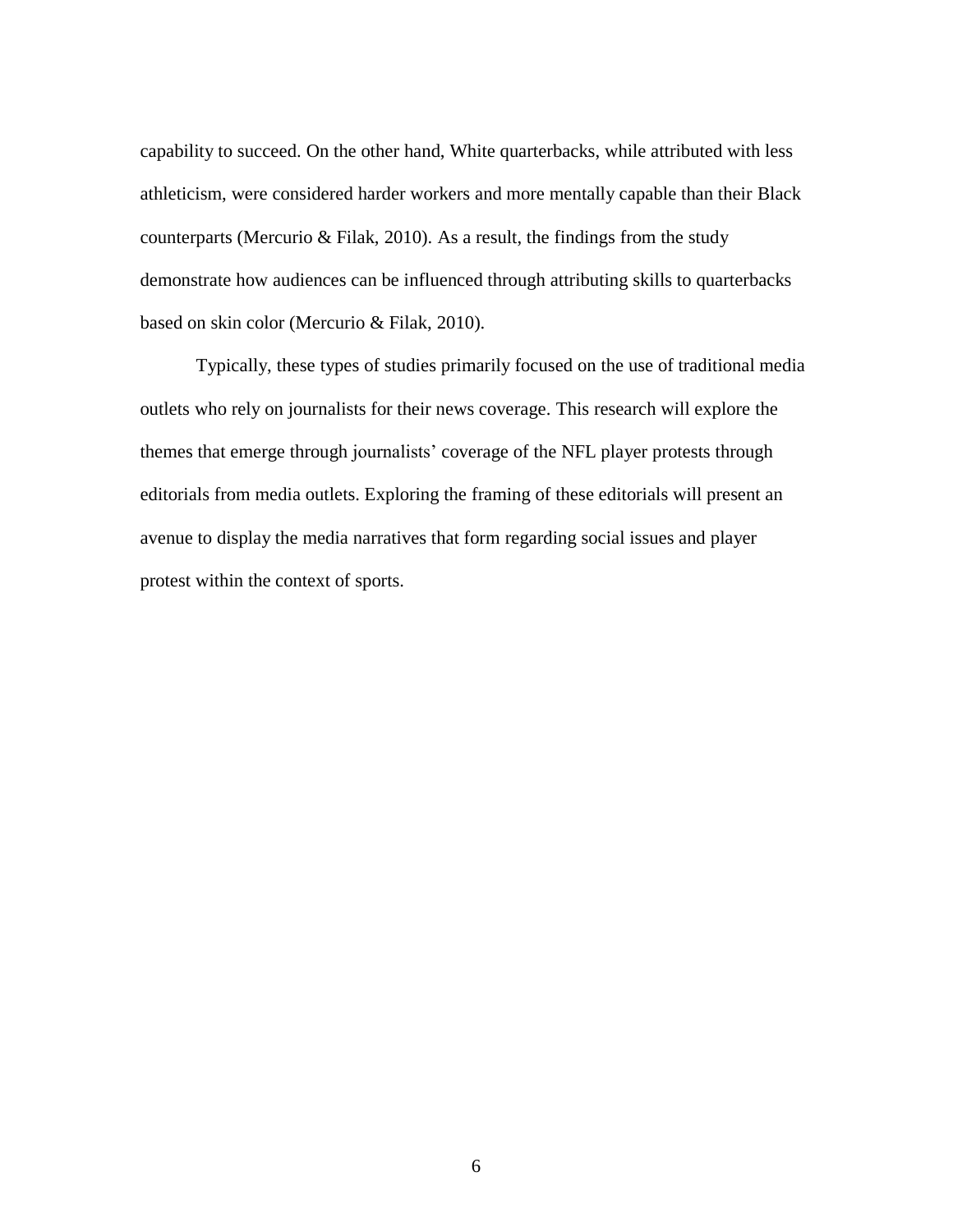#### CHAPTER TWO

## LITERATURE REVIEW

#### **History of Black Athlete Activism & Media**

#### **Pre-World War II Era of The Black Athlete**

Black athletes have historically added a great deal to U.S. national discussions on the intersection between sports and society. Even during a time of racism and discrimination in the early  $20<sup>th</sup>$  century, the performance of Black athletes rang louder than the color of their skin (Spivey, 1983). Being caught between this notion of being loved playing sports but discriminated off the playing field was later described by Martin Luther King, Jr. as an American society that "both loves the negro but is repelled by him" (Spivey, 1983, p. 117).

Despite the racial discrimination they faced, Black athletes were successful during the pre-World War II era. Notable athletes during this time included prominent football players such as Brud Holland of Cornell University and Willas Ward, who attended the University of Michigan. Additionally, the trio of running backs in Kenny Washington, Woody Strode, and Jackie Robinson were highly regarded at the University of California, Los Angeles (UCLA), as all three starred in multiple sports during their collegiate careers (Spivey, 1983).

These were just a few prominent of the Black athletes who excelled despite racial discrimination at the hands of various fans, media, and the wider cast of sports communities (Spivey, 1983). One example of such discrimination occurred when Washington, a running back for the Bruins, rushed for over 1,000 yards in 1939 to lead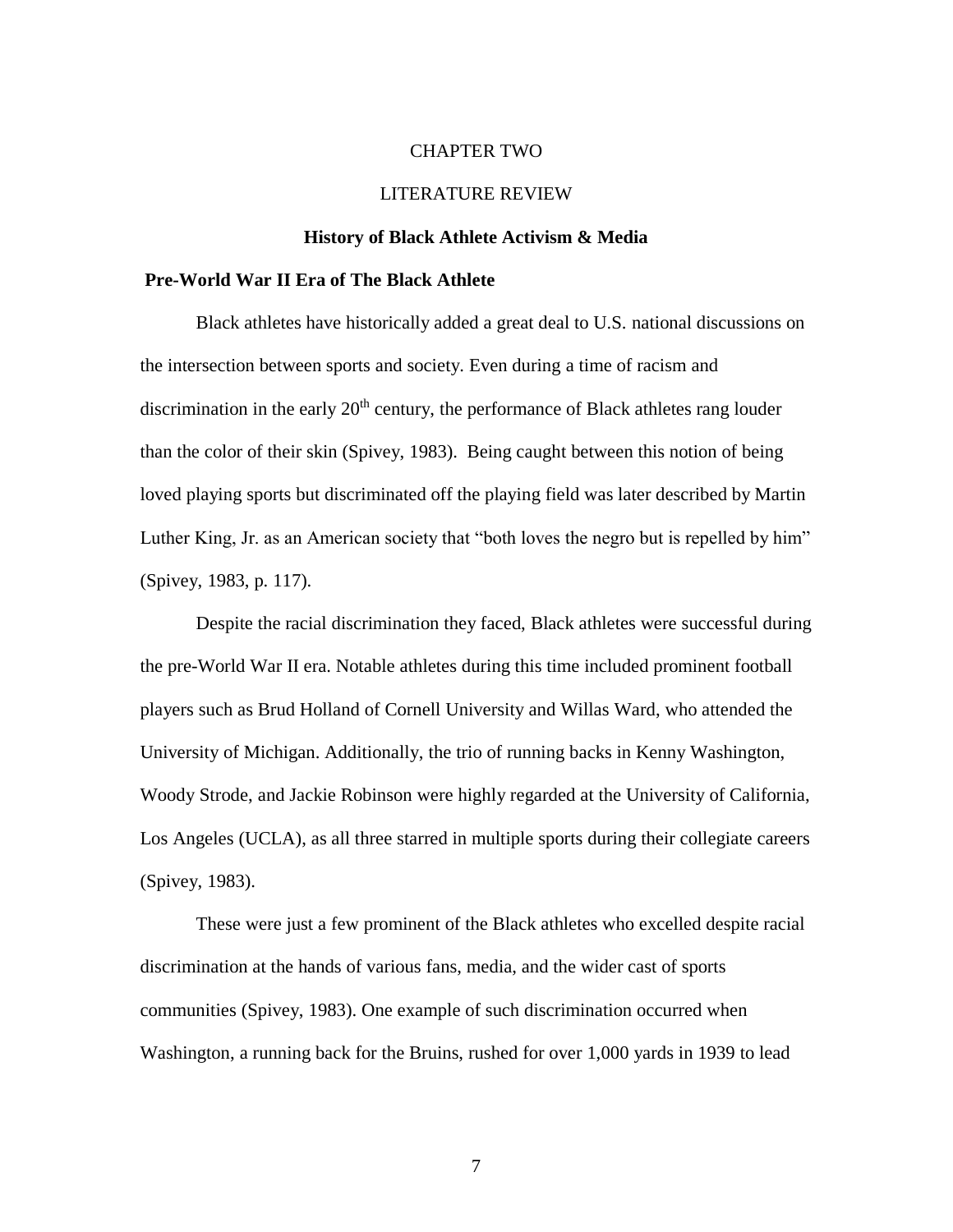the country, yet was left off the All-American list and did not receive an invite to play in the College All-Star Game. Washington attributed this to the NFL not wanting to admit a Black player into its ranks. He was subsequently ignored in the 1946 NFL Draft as well (Spivey, 1983).

This led to NBC broadcaster Sam Balter strongly criticizing the league's color ban in an open letter over the air, wondering why no one selected the league's leading rusher in college football, stating that anyone who watched him knew that he was easily one of the best players in the last ten years (Smith, 1988). Balter even offered time to publicly sit down and talk with other NFL teams to hear their reasoning for why Washington was not drafted, but his offer was not accepted. This led to other media outlets blasting the NFL for their refusal to accept Washington and criticizing the league's color ban (Smith, 1988).

Washington was not the only athlete to receive such discrimination despite his performance. Star running back Lou Montgomery, who played for Boston College, could travel with the team to Dallas to play in the Cotton Bowl against Clemson University, but not participate in the game. To protest, Montgomery stated he would not travel to Dallas if he did not play (Spivey, 1983). The media subsequently framed the running back's alma mater, Boston College, as the true loser in the incident for not sticking up for their star player, and to the system of segregation for letting it happen (Smith, 1988).

The Black and White presses subsequently framed Montgomery's incident in a comparable manner and criticized the Cotton Bowl for spurning the star running back. One letter even lamented that "Jim Crow practices have become living denials of our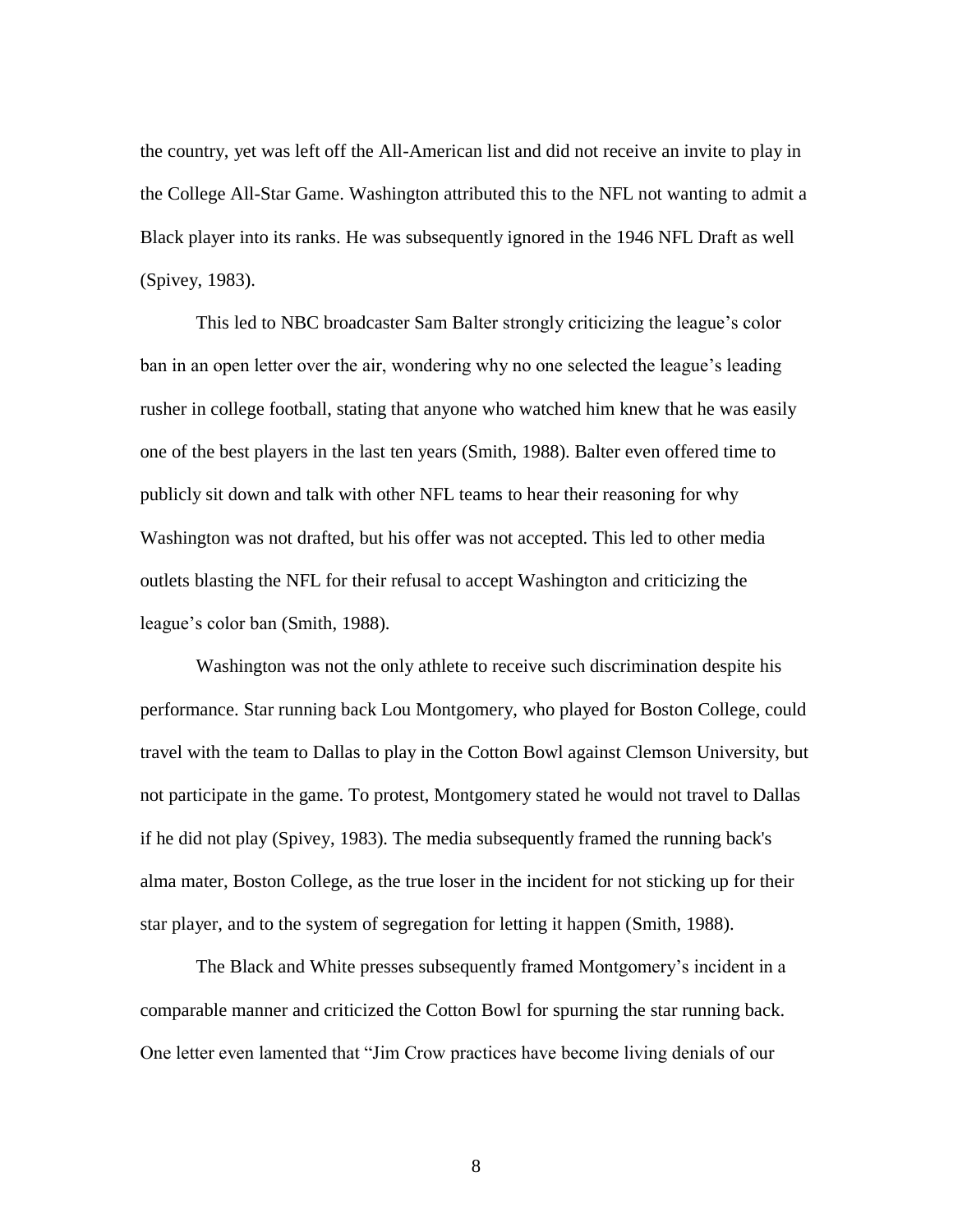democracy—the discrimination, with official tolerance, against Negro football stars, in particular" (Smith, 1988, p. 270). The Black press also began devoting coverage to the NFL and its color ban, which further demonstrated how athletes like Montgomery have ability to drive action through the media.

World War II opened doors for more Black athletes to participate at the professional and collegiate levels, as both were forced to further tap into the African-American communities to find players who could perform at the necessary levels (Spivey, 1983). Soon after World War II ended, Robinson and Larry Doby broke the Major League Baseball (MLB) color barrier in the National League and the American League, respectively (Spivey, 1983).

# **Civil Rights Era of Athlete Activism & Media**

Black athletes began actively and openly pushing for equal rights during the latter half of the Great Migration. The Great Migration was a period from 1941-1970 in which large numbers of African Americans moved to more urban and industrialized communities seeking improved educational, employment, and public opportunities following World War II (Ruffin, 2014).

In 1968, Black athletes began publicly voicing their struggles, despite the unwritten rule that Black athletes should be grateful for their lot in life and simply stick to playing their sport (Smith, 2006). As more African Americans began protesting and fighting for equality, athletes' status as simple bystanders shifted. The demonstration by Smith and Carlos in the 1968 Olympics was one example; iconic boxer Muhammad Ali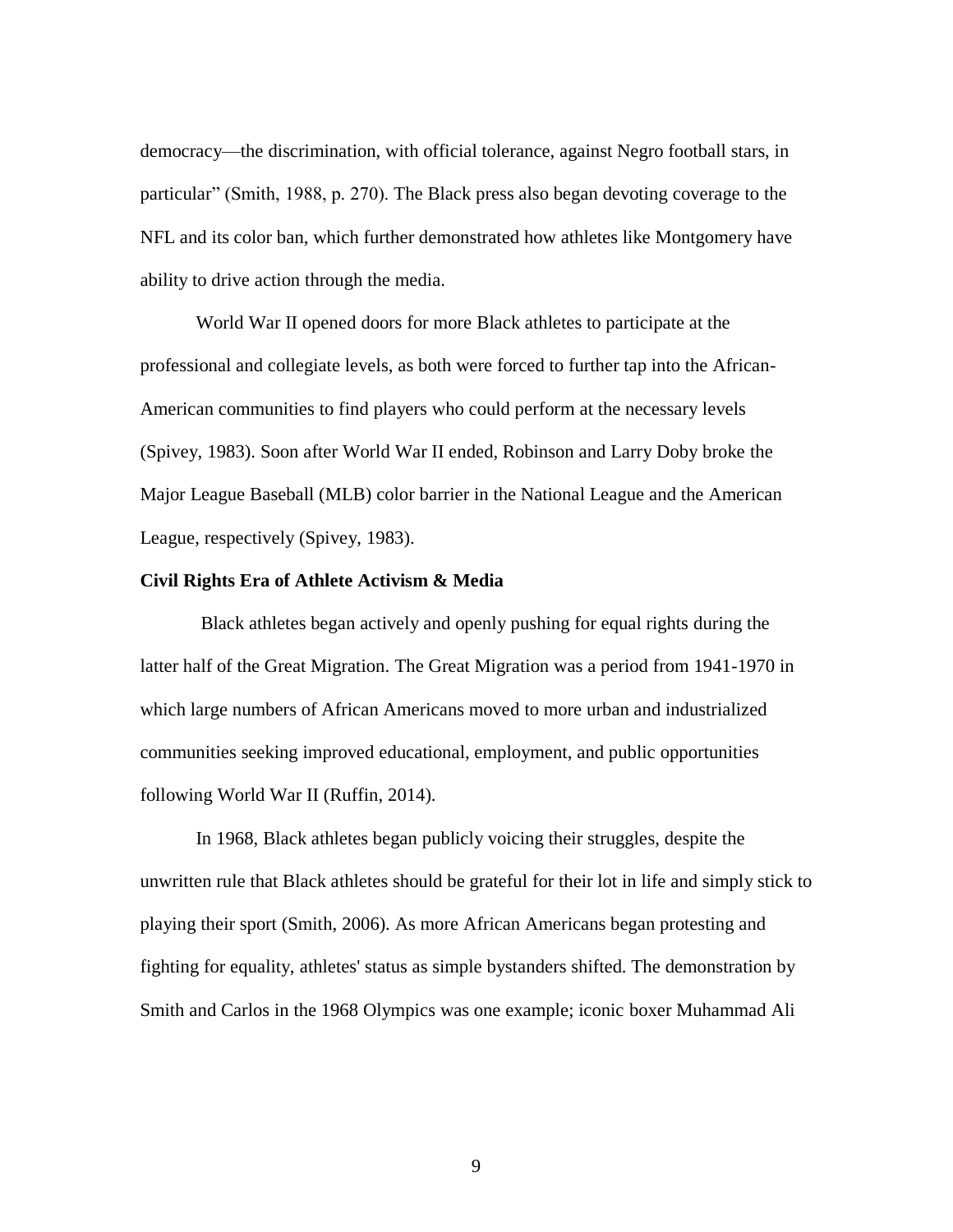used his access to *Sports Illustrated* as a significant platform to publicly voice struggles of racial inequality (Smith, 2006).

The protest actions by Carlos and Smith during the 1968 Olympics did not resonate well within the media. Many reporters framed the demonstration from Smith and Carlos as a violation of the righteous, competitive nature of sports. The unwritten rule of leaving the politics out of sport began circulating in the media narrative (Peterson, 2009). One such narrative was furthered by *Chicago American* reporter Brent Musberger, who stated the pair behaved like "a pair of dark-skinned storm troopers," while citing the demonstration as "an ignoble performance that completely overshadowed a magnificent athletic one" (Peterson, 2009, p. 335). Smith and Carlos were previously lauded for their athletic prowess, and yet both were expelled from the 1968 Olympic Games and suspended from the U.S. Olympic team (Peterson, 2009). Events like this demonstrate the role athletes have had in social protest, especially when it comes to taking a stand in the manner that Smith and Carlos did.

The media played an instrumental role in how conversations regarding race were perceived in the United States during this time. Journalists reported only a limited number of racism and race-related incidents in sports during this time. Because of this, audiences were left assuming that racism was no widespread issue, especially since more sports leagues like the NFL, MLB, and the NBA had become integrated (Smith, 2006).

# **Modern Era of Professional Black Athletes & Media**

While not necessarily facing the same set of challenges as their predecessors, professional athletes today still show concern about societal issues. Additionally, athletes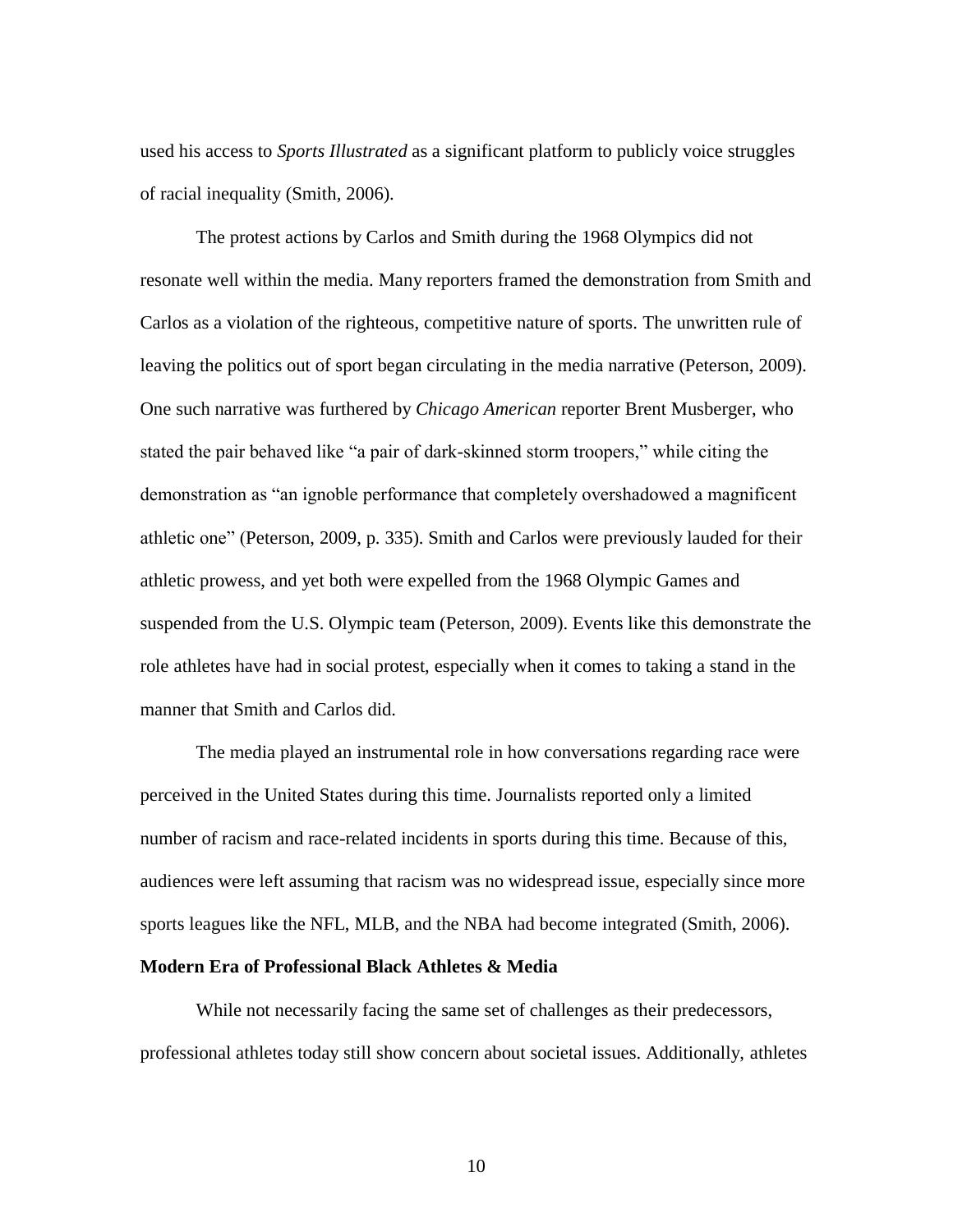have acknowledged former icons like Ali in addressing social issues such as race and other forms of injustice (Agyemang, Singer, & Delorner, 2010). However, publicly speaking out on these issues has several types of risks for college vs. professional athletes. College athletes, for example, have concerns about their scholarship status and professional draft stock. Meanwhile, professional athletes risk losing endorsements or even getting cut by their teams (Agyemang et al., 2010).

**The Jordan approach.** Many athletes feel that leading by example could have more of an impact than publicly speaking out against issues. A prominent example of that standpoint is former NBA star and current entrepreneur Michael Jordan, who has been a subject of much attention over the course of his career (Agyemang, 2011). Having won six NBA titles, five NBA Most Valuable Player awards and a variety of other accolades, Jordan is undoubtedly one of the greatest athletes of all time in any sport (Agyemang, 2011). As a result, Jordan became a global icon with major influence. His image was on full display during the 1992 Olympic Games, when the star shooting guard drew worldwide attention during his time in Barcelona (Agyemang, 2011).

Despite his accomplishments, Jordan lacked in one area: speaking out on social issues. During his playing career, he was criticized for his non-response to a number of race-related issues, such as failing to support Harvey Gantt's North Carolina Senate run in 1990 against right-wing conservative Jesse Helms, stating "Republicans buy sneakers too" (Agyemang, 2011, p. 437). He also failed to speak up during the Los Angeles riots in 1992, stating that he was not informed on the events during the time (Agyemang, 2011).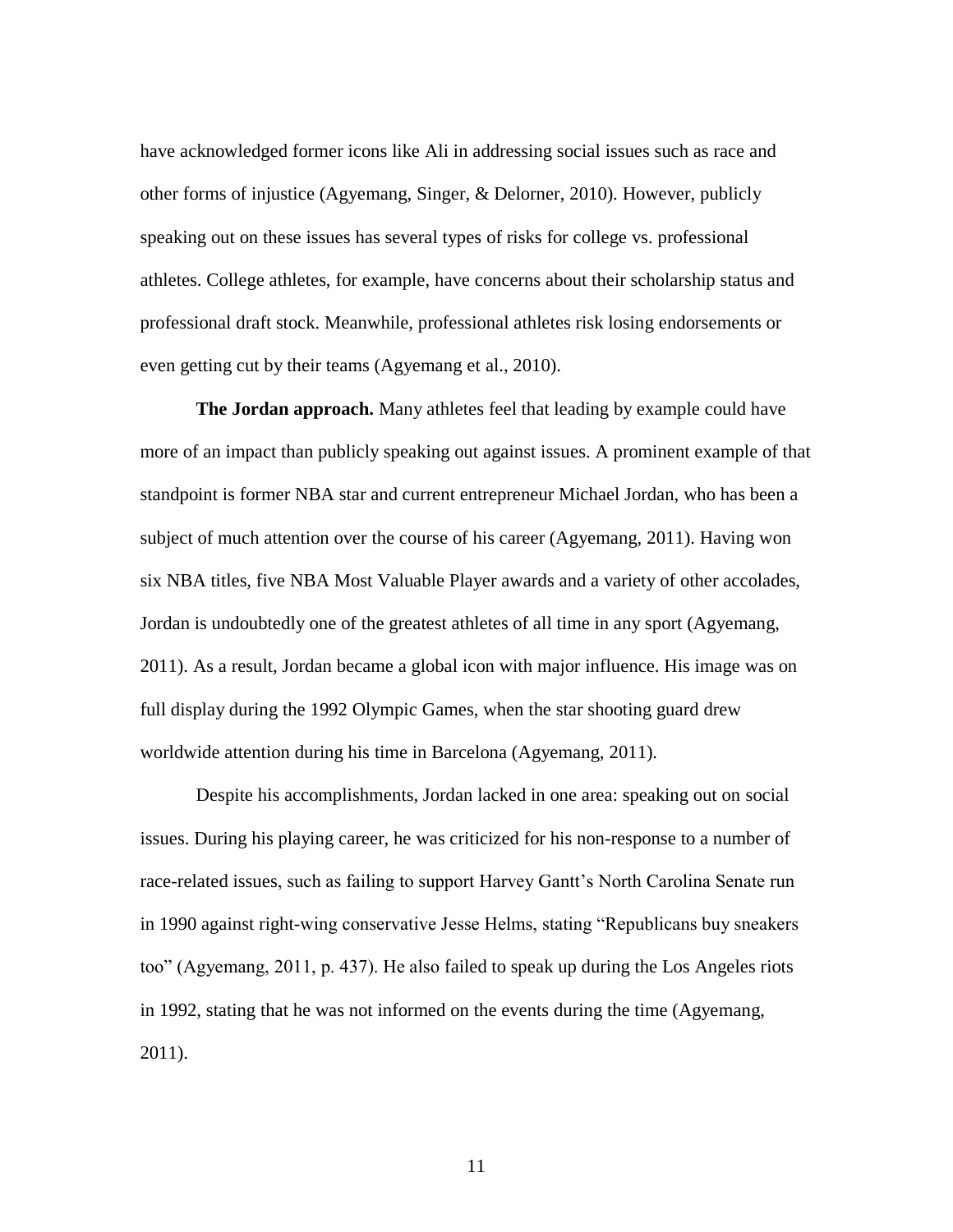Jordan's actions, or lack thereof, coupled with his controversial statements impacted his overall image, as media coverage positioned the Bulls superstar as caring solely for his financial status. Former Los Angeles Lakers icon Kareem Abdul-Jabbar even stated in an interview that Jordan cared more about his shoe sales than civil rights of people ("Kareem Abdul Jabbar," 2015). Charting Jordan's actions over the course of his career, his perceived lack of activism positioned him differently from athletes like Abdul-Jabbar, who actively spoke on social issues during the 1960s alongside Carlos, Smith, and Ali (Agyemang, 2011).

**Social consciousness of modern professional black athletes.** However, in recent years there has been a spark of athlete activism among the professional ranks. One such instance of this activism occurred with the St. Louis Rams in 2014, in which five Rams players—Stedman Bailey, Tavon Austin, Jared Cook, Chris Givens, and Kenny Britt walked out during a football game with their hands raised above their heads (Sanderson, Frederick, & Stocz, 2016). The gesture was adopted by Black Lives Matter protesters following the death of 18-year-old Michael Brown, who was shot while unarmed by a White police officer. The pose became a symbol of various social issues such as police brutality and racial inequality (Sanderson, et al., 2016).

As a result of the Rams players' actions, a variety of themes emerged on social media from the Rams players' actions during that time, such as hashtags like #BoycottRams. Conversations within this hashtag criticized the players, stating they were being paid solely for their football ability and should not engage in activism on the playing field (Sanderson et al., 2016). However, there were also individuals who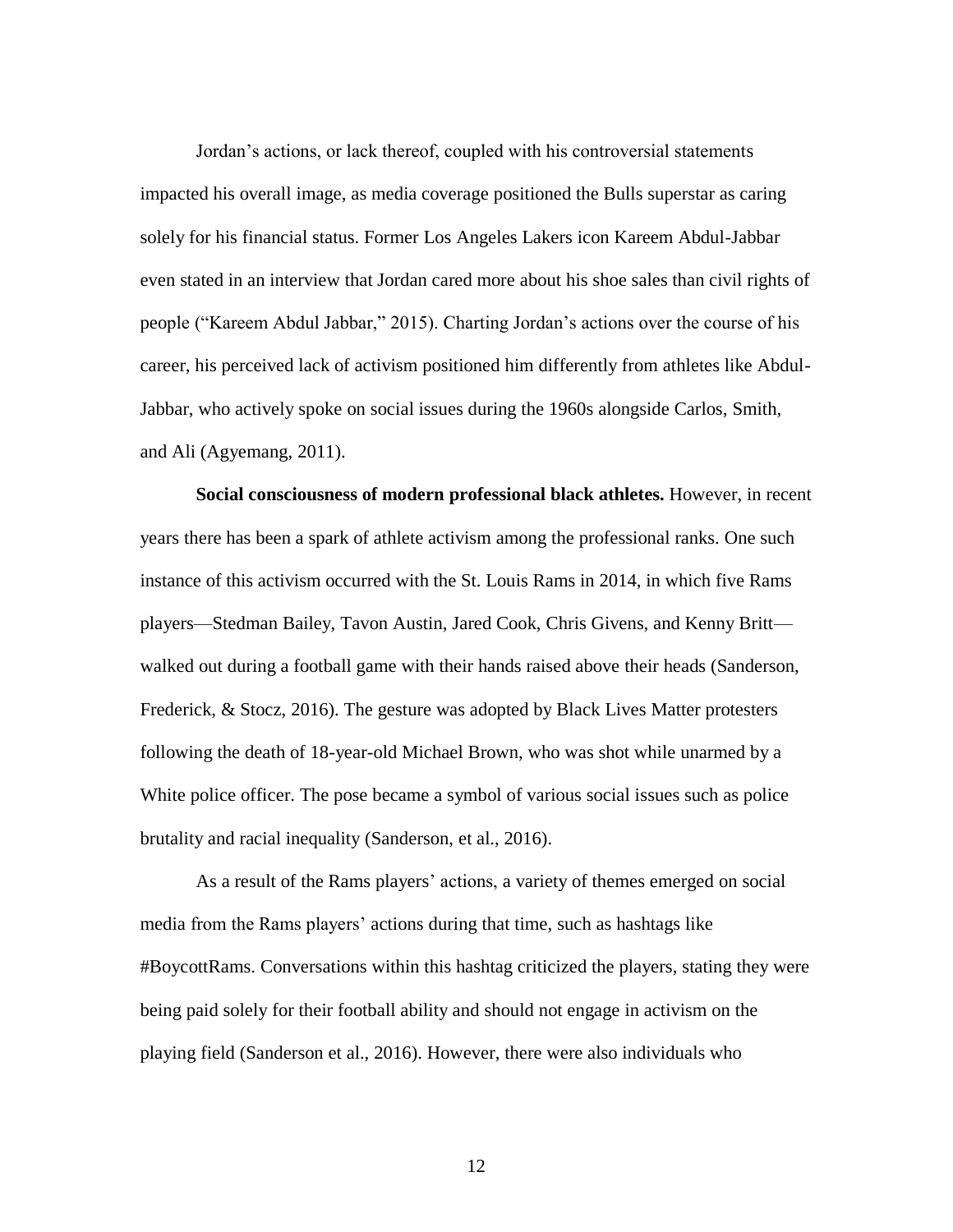supported the Rams players and praised them for their actions and for being civically engaged (Gill, 2016).

Additionally, James has become a symbol of the modern athlete activist over the last few seasons in the NBA, and has been especially active during his second stint with the Cleveland Cavaliers. His increased activism was on full display in 2014 when 12-year old Tamir Rice was killed by police in Cleveland (Coombs & Cassilo, 2017). In December 2014, he and several NBA players took to the court wearing "I Can't Breathe" shirts to protest the killing of Eric Garner, an African-American male who died in New York after being choked by police (Coombs & Cassilo, 2017). This protest was one of the first major social statements of James's NBA career. Two years later, he joined fellow NBA colleagues Carmelo Anthony, Chris Paul, and Dwayne Wade on stage at the 2016 ESPY Awards in openly advocating for an end to gun violence (Coombs & Cassilo, 2017).

James's presence on these fronts is significant, especially when it comes to the discourse surrounding sports and social issues. Already widely recognized as one of the best basketball players of all-time, James is well-regarded for his brand. He has produced television series, starred in major Hollywood films, and has exemplary endorsement deals, one of which includes a lifetime contract from Nike worth \$1 billion (Coombs & Cassilo, 2017). Few athletes have the platform that James does, which he uses in a way that emphasizes both the importance of his voice as well as his cautious and deliberate approach to activism (Coombs & Cassilo, 2017). His stances and approaches have been framed as largely favorable by the media, especially given that such actions were not as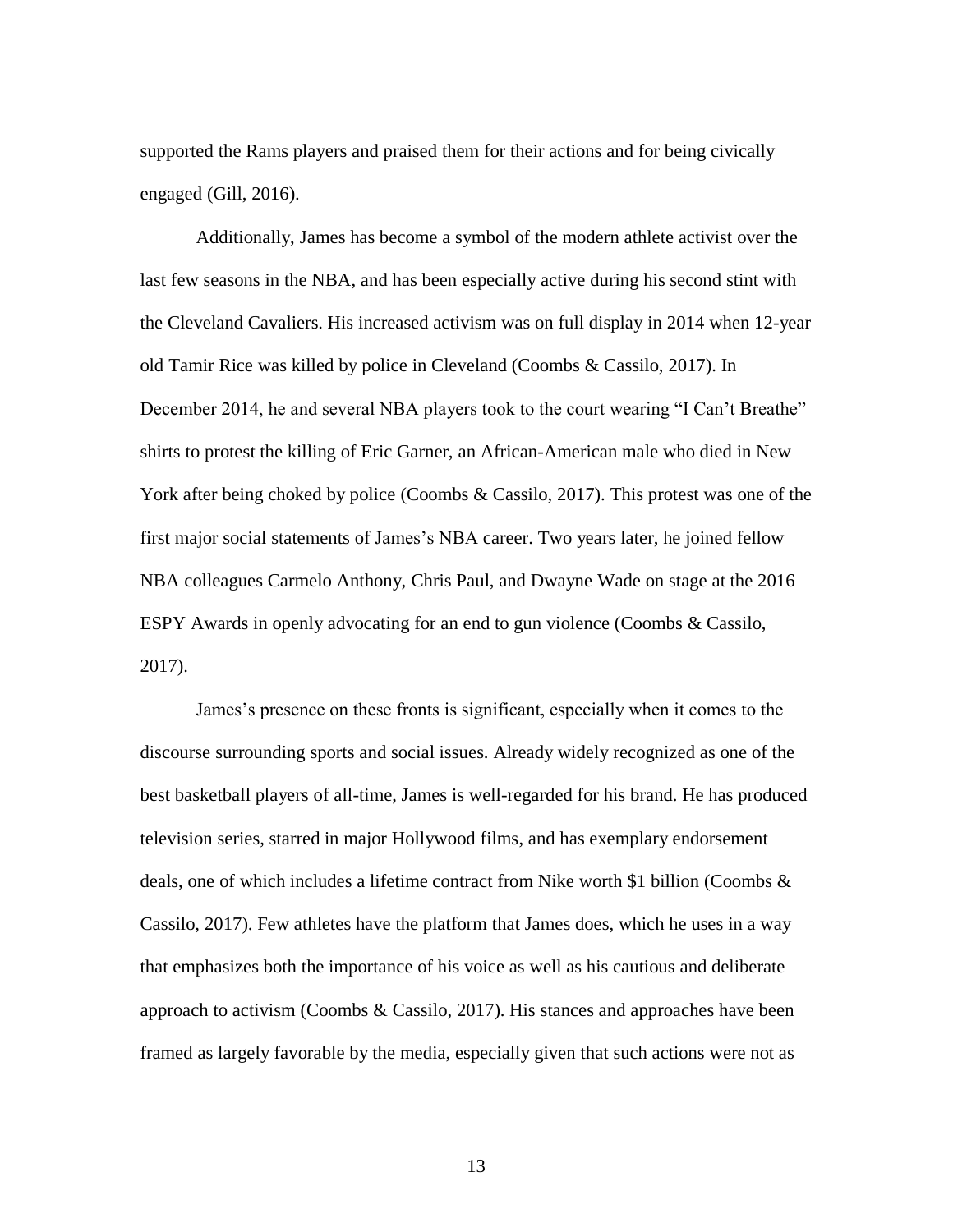openly prevalent during the previous era when Jordan was the face of the NBA. While being a very brand-conscious athlete in his own right, James's activism has promoted more attention than aggression, and community outreach as opposed to protest (Coombs & Cassilo, 2017).

The success of James's activism has reawakened a modern form of athlete activism while demonstrating an ability to shape and frame the media discourse to reach a vast audience (Coombs & Cassilo, 2017). While not all Black athletes will have the ability or platform James has built, his actions helped display a shift in players being more willing to speak on various social issues.

**Emerging social consciousness of modern Black college athletes.** As sports became integrated and more doors of opportunity were opened, Black athletes gained greater agency to speak on higher issues of race and society, especially once they reached the professional level. Today, that social consciousness has been felt on all levels of sports. The collegiate level has been especially influential in paving the way for a socially-conscious generation of athletes.

One instance of collegiate athletes speaking out occurred at the University of Missouri. When a series of racial incidents began plaguing the campus, some of which included racial slurs aimed at Black students and a swastika painted on the school's cultural center, the football players took a stand (Gleeson, 2015). More than 30 Missouri football players threatened to boycott their upcoming game against Brigham Young University unless their school's president, Tim Wolfe, was removed from office. It made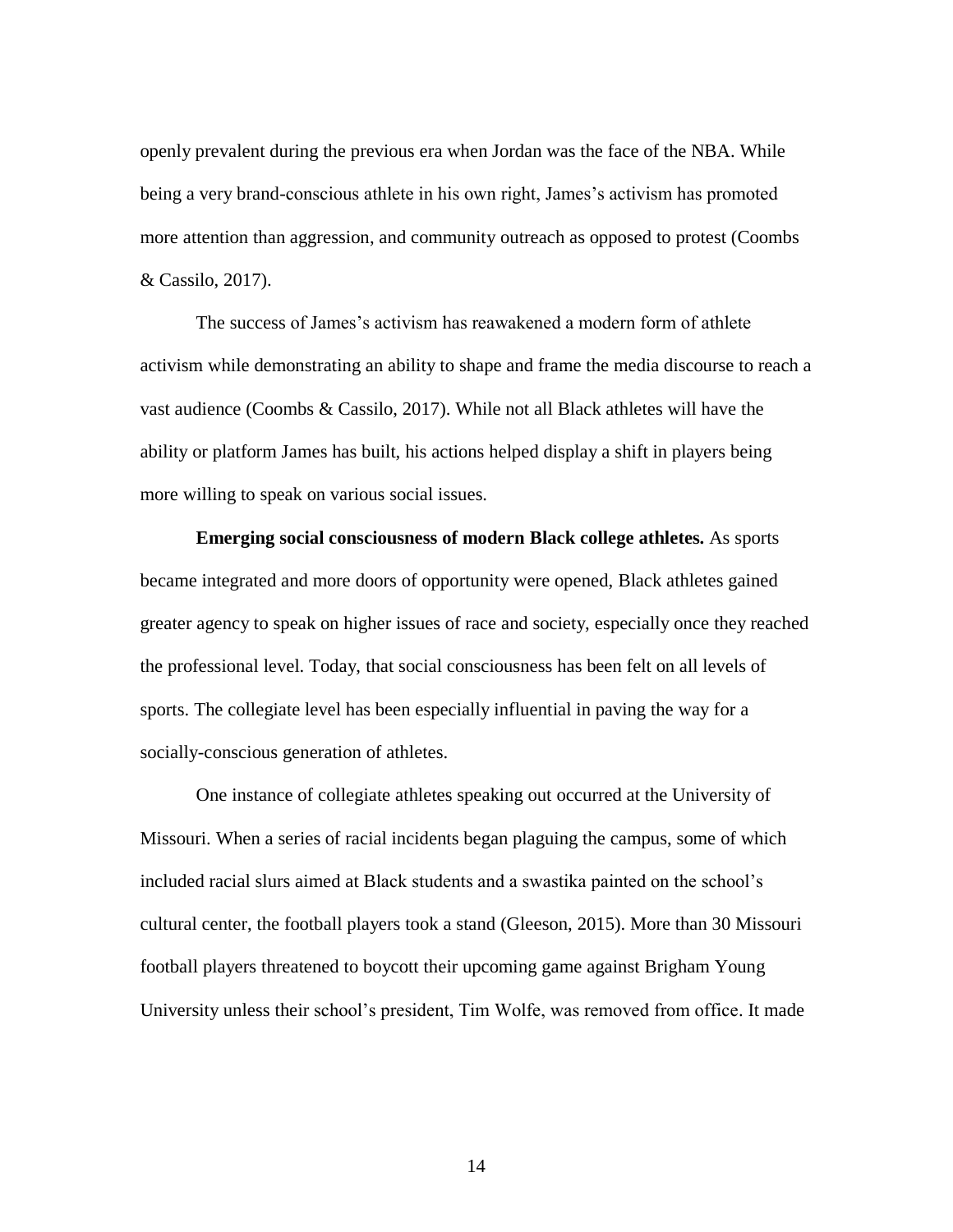waves nationwide shaking both the political and sports worlds. Wolfe stepped down almost a day after the boycott was announced (Gleeson, 2015).

These events served to spark the conversations behind not only the racial status of athletes, who are labeled as "amateur" by the National Collegiate Athletic Association (NCAA), but their legal and compensatory status as collegiate players who earn millions for their school (Epstein & Kisska-Schulze, 2016). The Missouri football team acted as a united front that included students and coaches. Additionally, media outlets focused on the larger frames surrounding racial issues in collegiate athletics, which pointed to the bigger questions surrounding similar events to those at Missouri (Nadkarni & Nieves, 2015).

These actions raised the stakes for collegiate athletics and the kinds of actions and impact athletes can have. As of 2015, the University of Missouri student body is 77% White and 7% Black, while 69% of its football team is Black in comparison ("How Missouri Has," 2016). This further raises the question of how conversations surrounding social issues among college athletes are perceived, especially among Black athletes in revenue-generating sports like football and basketball. With Black athletes making up a large amount of college sports' major revenue-generating sports—football (about 46%), men's basketball (about 60%), and women's basketball (about 47%)—their importance in the context of sport and social issues cannot be understated (Agyemang et al., 2010).

**Sociological influences in sports.** Black athletes have expressed various forms of activism throughout history. Given the intense demand for sports and the platform it creates for Black athletes to reach a wider and more diverse audience, it provides them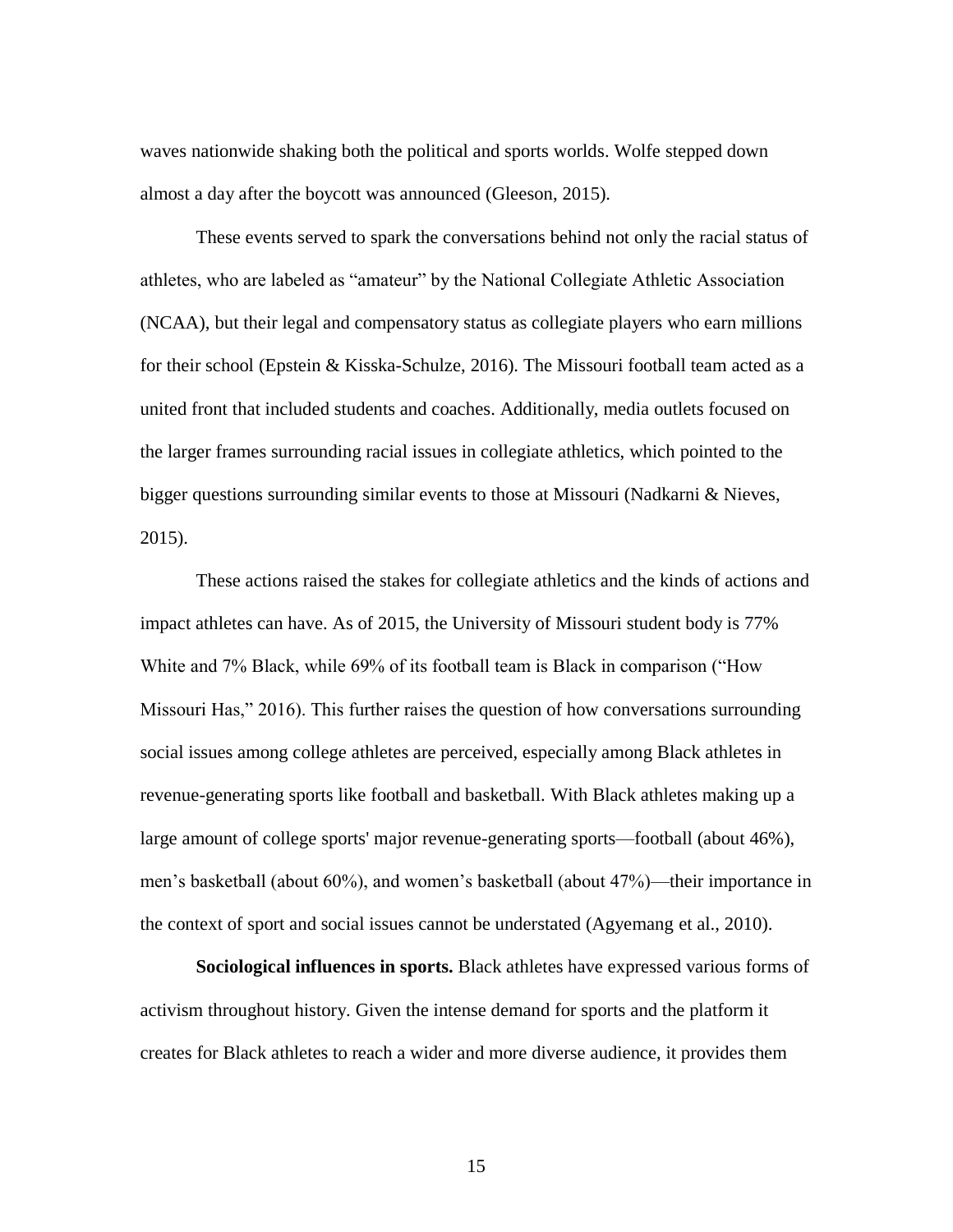with the opportunity to bring awareness to different subjects within society. However, some debate whether sports can truly be that driving force. Some researchers even argue that sports further contribute to perpetuation of various forms of oppression and inequalities such as sexism and racism (Kaufman & Wolff, 2010).

In addition, sociologists debate whether sports further foster alienation, obscure class consciousness, and make athletes "less likely to develop personal awareness and growth" (Kaufman & Wolff, 2010, p. 155). Sociologists have further critiqued sports fans as well, stating that such individuals are missing out on opportunities to pursue more socially beneficial activities, while also leading to decreased individual and creative expression (Kaufmann & Wolff, 2010). However, creative expression in sports has only increased, especially as individual athletes like Ali, Smith, and Carlos have taken stances on social issues that have carried influence beyond their sport (Kaufman & Wolff, 2010). Their subsequent activism continues to inspire athletes today.

Unlike their predecessors, the experiences of the Black athlete in today's modern society face a variety of challenges beyond blatant acts of racism and discrimination that would be worthy of the attention of athlete activism. Some of these challenges in collegiate sports today include a lack of diversity in coaching positions and administrative positions, student-athlete compensation (Agyemang et al., 2010). These challenges in college sports demonstrate the means through which athlete activism could play a major role in creating awareness of these issues. Additionally, these modern-day challenges of underrepresentation feed into the influence and structure of journalism, which plays a pivotal role in coverage of different issues within the context of sports.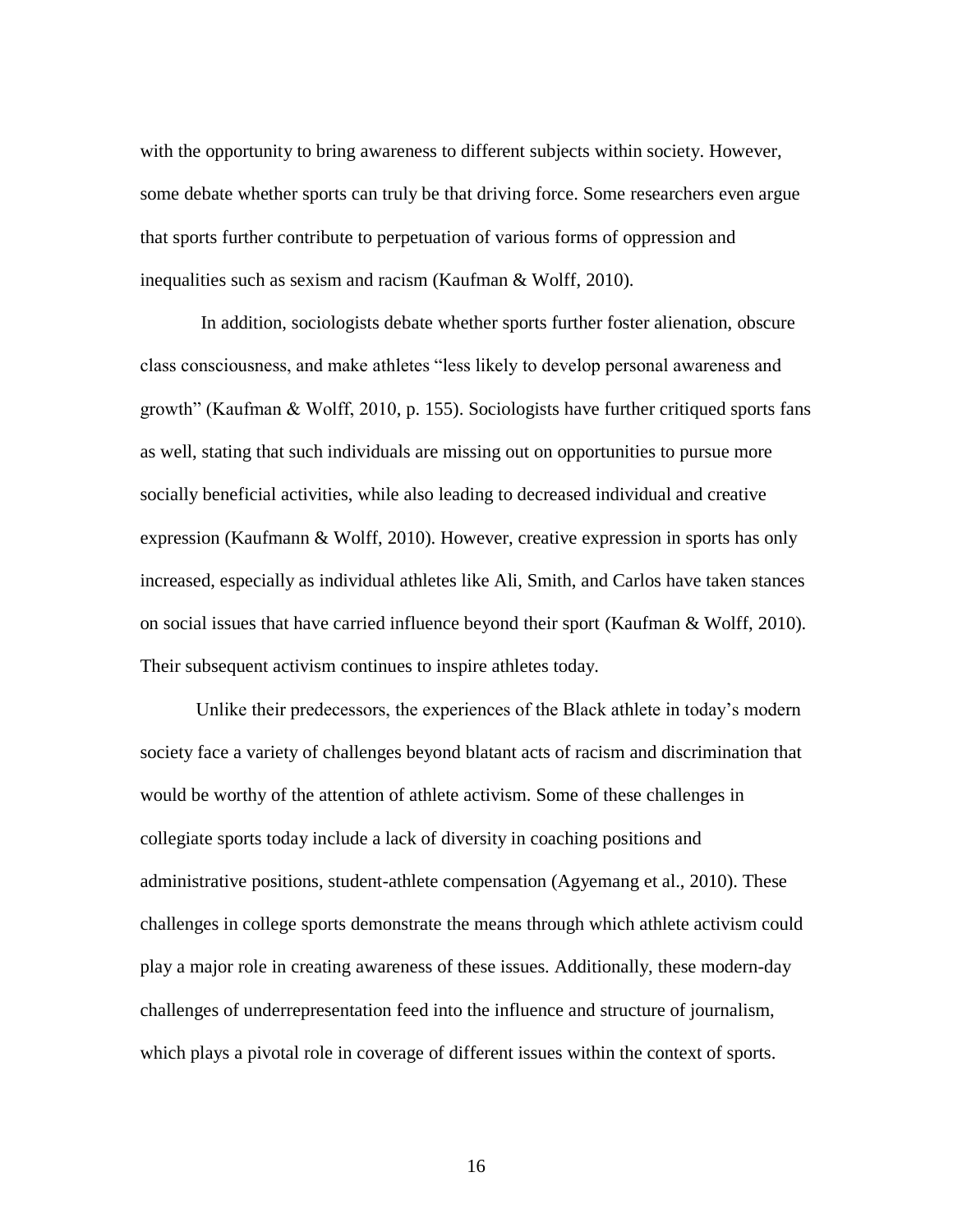#### **Sports Journalism and its Impact on Black Athletes**

#### **Sports Journalism: No Longer the Toy Department**

Over the last few decades, sports media has been devoting more coverage to societal issues impacting the world of sports. Once referred to as the "toy department" of the newsroom, sports journalism struggled to be taken quite as seriously, with sports journalists not being taken as seriously compared as other types of journalists (Cassidy, 2016, p. 535). However, sports are in a peculiar position within the news media, as they are economically important for drawing in readers because of their popularity. Past findings have demonstrated that 58% of sports pages focused on traditional, descriptive reporting and showed less interest in covering politics (5%) or the social impact of sports (2.5%) (Rowe, 2007).

However, media outlets have gradually begun touching on social issues as they have grown more prominent within the context of sports. For example, the issue of sexuality came to the forefront when former NBA player John Amaechi announced publicly revealed his homosexual orientation in February 2007 (Kian & Anderson, 2009). Amaechi's disclosure did not receive prominent media attention until former Miami Heat point Tim Hardaway made a series of homophobic remarks aimed at Amaechi, stating "I hate gay people, so I let it be known...I don't like gay people, and I don't like to be around gay people. I'm homophobic. I don't like it. It shouldn't be in the world or in the United States (Kian & Anderson, 2009, p. 803).

Through various articles and columns, journalists were essential in establishing the frames and themes surrounding Amaechi and Hardaway. Additionally, the media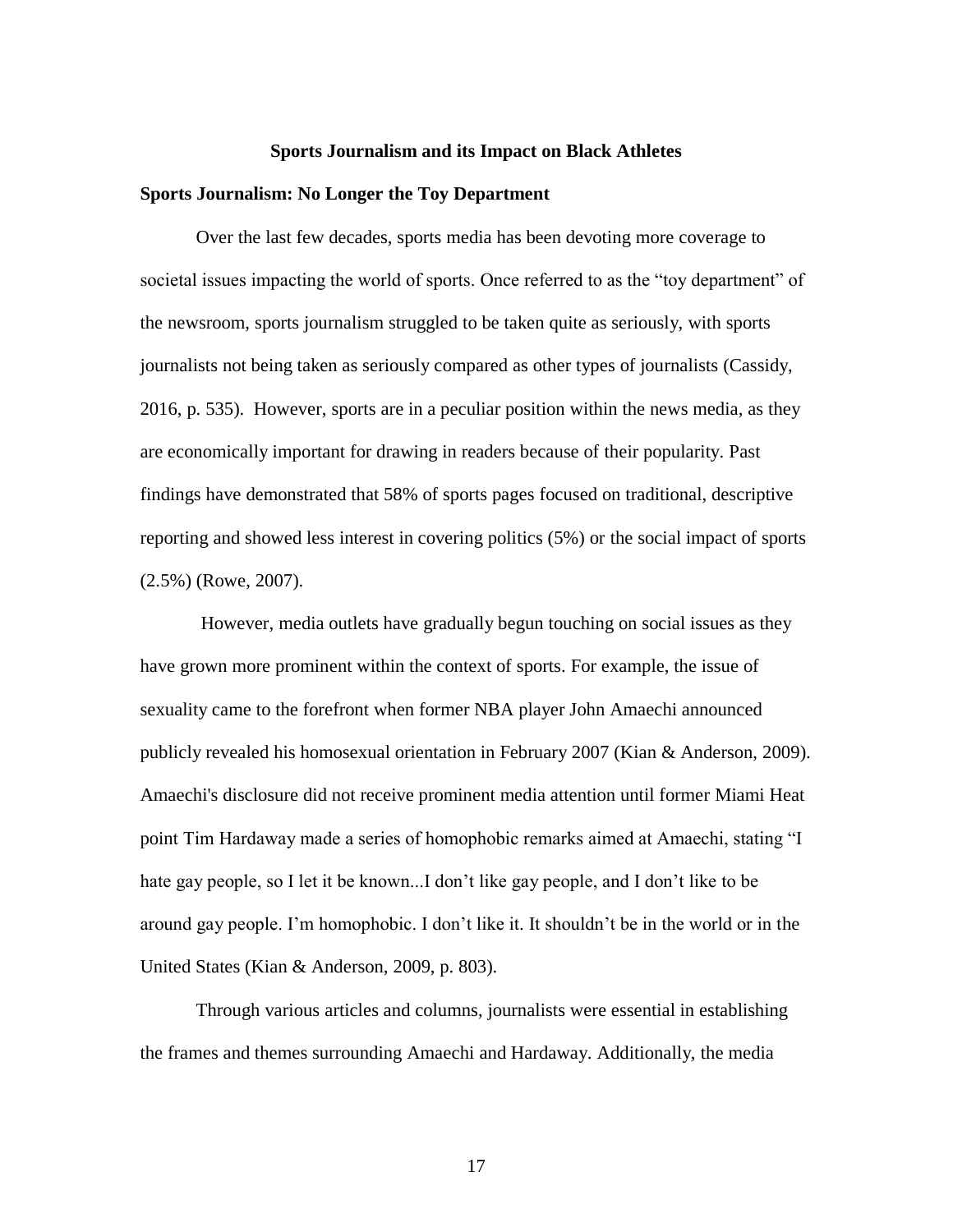coverage addressed the status of homosexuality and homophobia in the NBA, a sports league often portrayed as being hyper-masculine (Kian & Anderson, 2009). The media narratives that emerged from Amaechi's revelation and Hardaway's comments were wide reaching. Some, media narratives supported Hardway's comments and stance against homosexuality and his stated homophobia (Kian & Anderson, 2009). Meanwhile, other media narratives commended Amaechi's bravery for coming out, compared his act to the Black Civil Rights Movement, and celebrated his actions as an integration of sport for openly gay men (Kian & Anderson, 2009). These diverse themes demonstrate the kind of influence mainstream media continues to have in driving and shaping the narratives surrounding events. They also highlight the shifting landscape between sports media and social issues like gay athleticism.

# **Moving Beyond the Toy Department**

As sports journalists have expanded beyond being the toy department of newsrooms, they have gained greater influence in coverage of social issues. Such instances of further coverage include the stories of Jason Collins, a 12-year veteran in the NBA, and Michael Sam, an All-American defensive end from the University of Missouri, who both also came out as gay in 2013 and 2014, respectively (Cassidy, 2016). This was an especially big moment for Collins, who, unlike Amaechi, became the first openly gay *active* NBA player. These events offered a unique opportunity for sports journalists to touch on the societal impact they would have on two of the U.S.'s most popular sports, both of which are often defined by their masculine nature (Cassidy, 2016).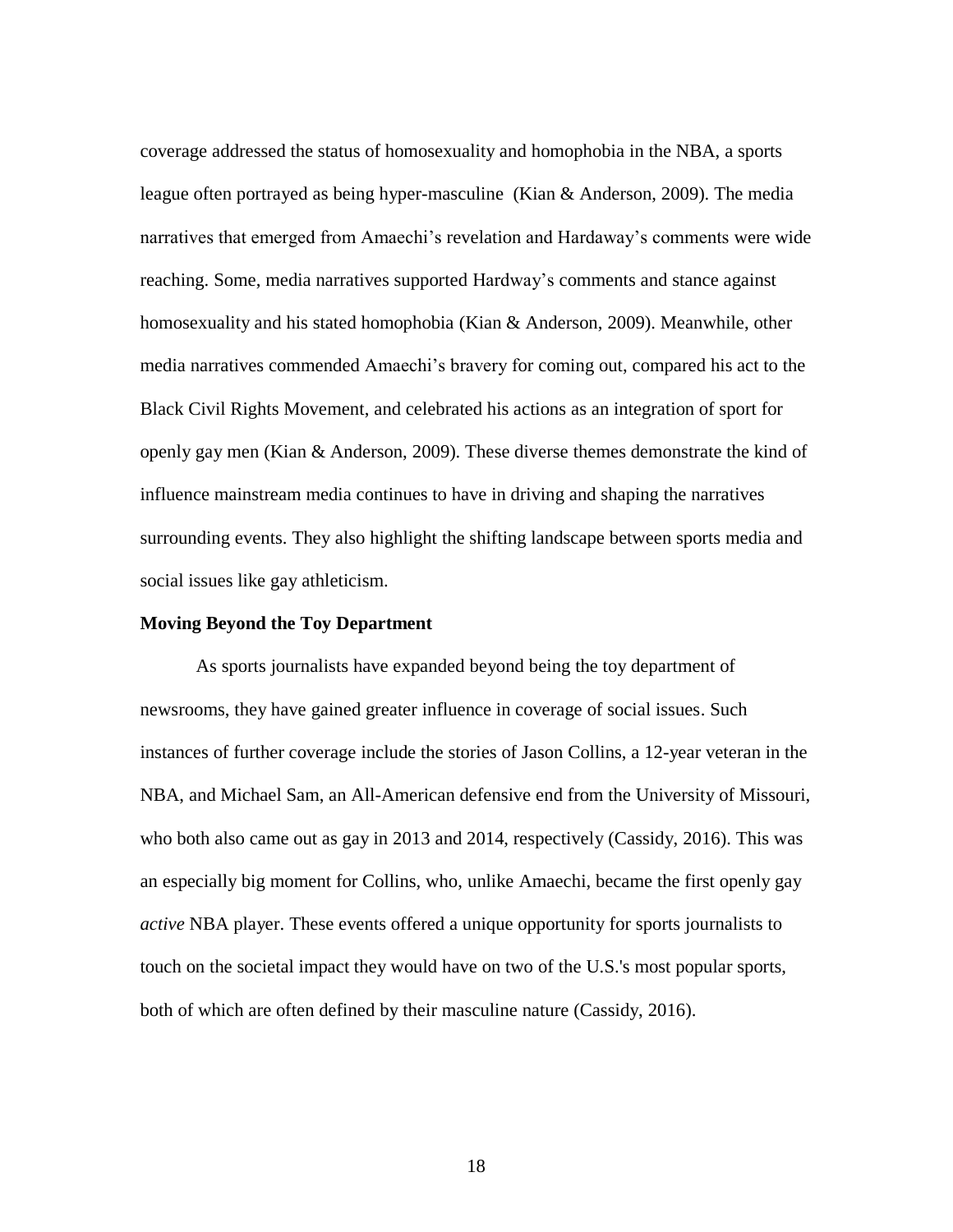The conversations surrounding these two players, both of whom were at different points in their careers at the time, demonstrated that sports journalists went beyond simply reporting the basics of their decisions to publicly come out. For example, journalists focused on the challenges for Collins and Sam within their respective sports leagues and outlook for gay athletes in general (Cassidy, 2016). Sam's coming out was covered more extensively, as he made his announcement two weeks before the NFL Scouting Combine, a week-long event where college football prospects are heavily evaluated by teams. This greater amount of coverage surrounding Sam also demonstrates the kind of influence player actions in the NFL can have, especially around viewer-heavy events like the Scouting Combine (Cassidy, 2016).

Similar studies analyzed media coverage of Collins, who came out publicly after the 2012-13 NBA regular season. While not covered to the extent that Sam was, Collins's announcement furthered the discourse on masculinity and gay men in sports. A study by Kian, Anderson, and Shipka (2015) on media coverage surrounding Collins showed that media framing displayed reinforcement of traditional notions of masculinity and genderspecific roles. However, following Collins's announcement, studies began demonstrating sport media framing as also having more positive, even celebratory attitudes and narratives towards openly gay and lesbian figures in the world of sports (Billings, Moscowitz, Rae, & Brown-Delvin, 2015; Kian et al., 2015).

As traditional media continued to provide coverage on the Collins story, the depth of reporting increased. Topics included race, religion, and civil rights, which demonstrated the role media outlets can play in driving conversations within sports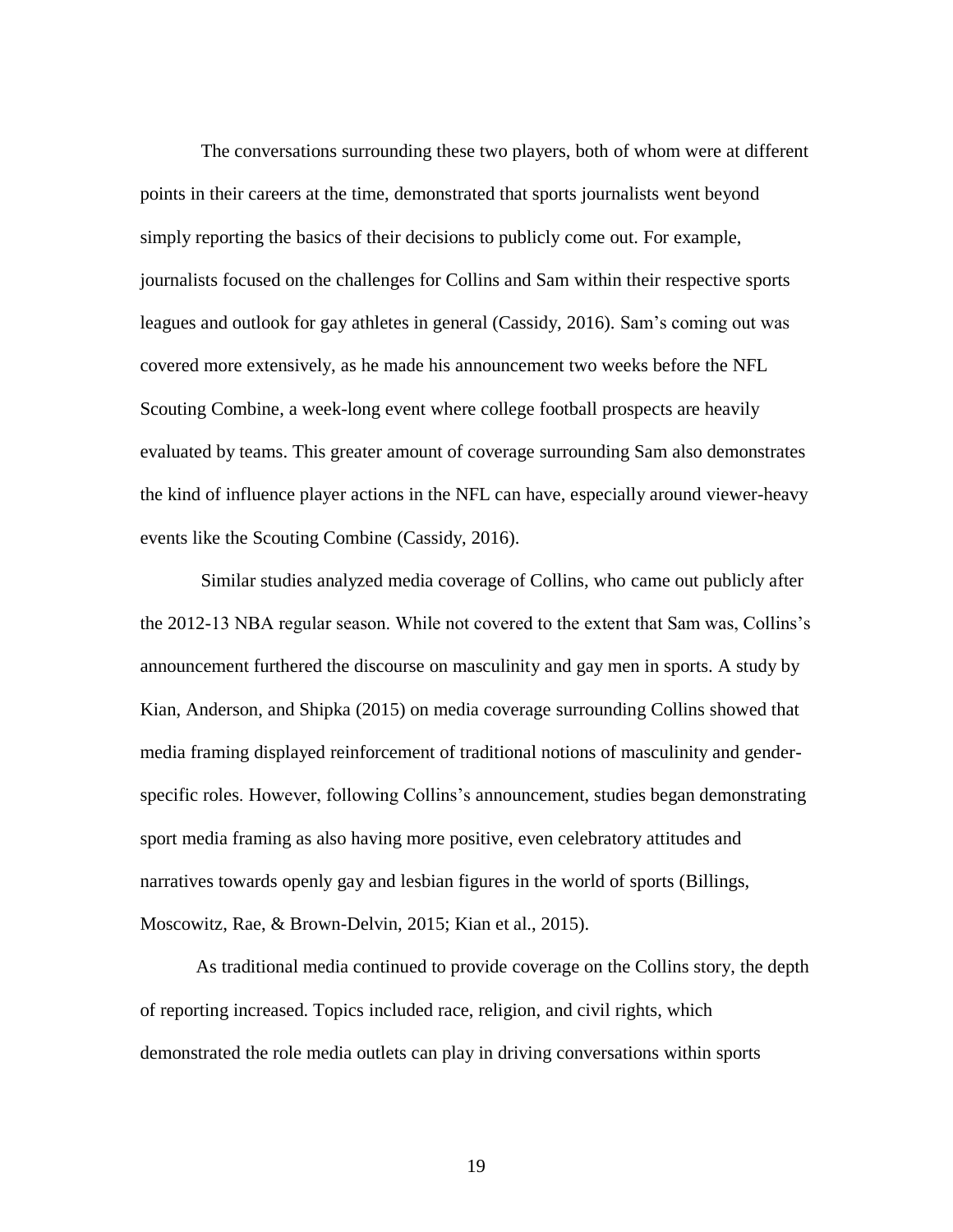(Billings et al., 2015). The discussion of broader subjects like homosexuality within the context of sports surrounding athletes like Amaechi, Collins, and Sam demonstrate how sports journalism has become a powerful orchestrating tool when it comes to discussing social issues within society.

#### **Political Economy: Sports Journalism**

Journalists have long been the cultural arbitrators of sports and society, having been invaluable parts of promoting and selling the events in the pre-television era. They would further become the storytellers and myth-makers as they embellished the abilities of athletes on the field and push them into the major icons we know today (Boyle, 2012).

From 1975 until today, media companies primarily evolved through four different strategies. The first strategy involved taking companies out of private hands (which were often in the control of private families with ties to media field) for the sake of raising more wealth with public stock offerings while reforming demands to meet bottom lines of stockholders (Klinenberg, 2005). The second step involved bringing in new corporate managers to streamline newsroom production systems while reducing labor costs.

Next, further investment in digital technology integration into the company and re-organizing corporate infrastructure came as audiences transitioned to Internet and new media platforms. Finally, content providers acquired or merged with other distributors, which led to multiple publications being owned through one company (Klinenberg, 2005). This allowed cross-promotions of the company's products and brands within its operations on the business side such as integrating advertising sales and the creation of special content packages for their clients (Klinenberg, 2005).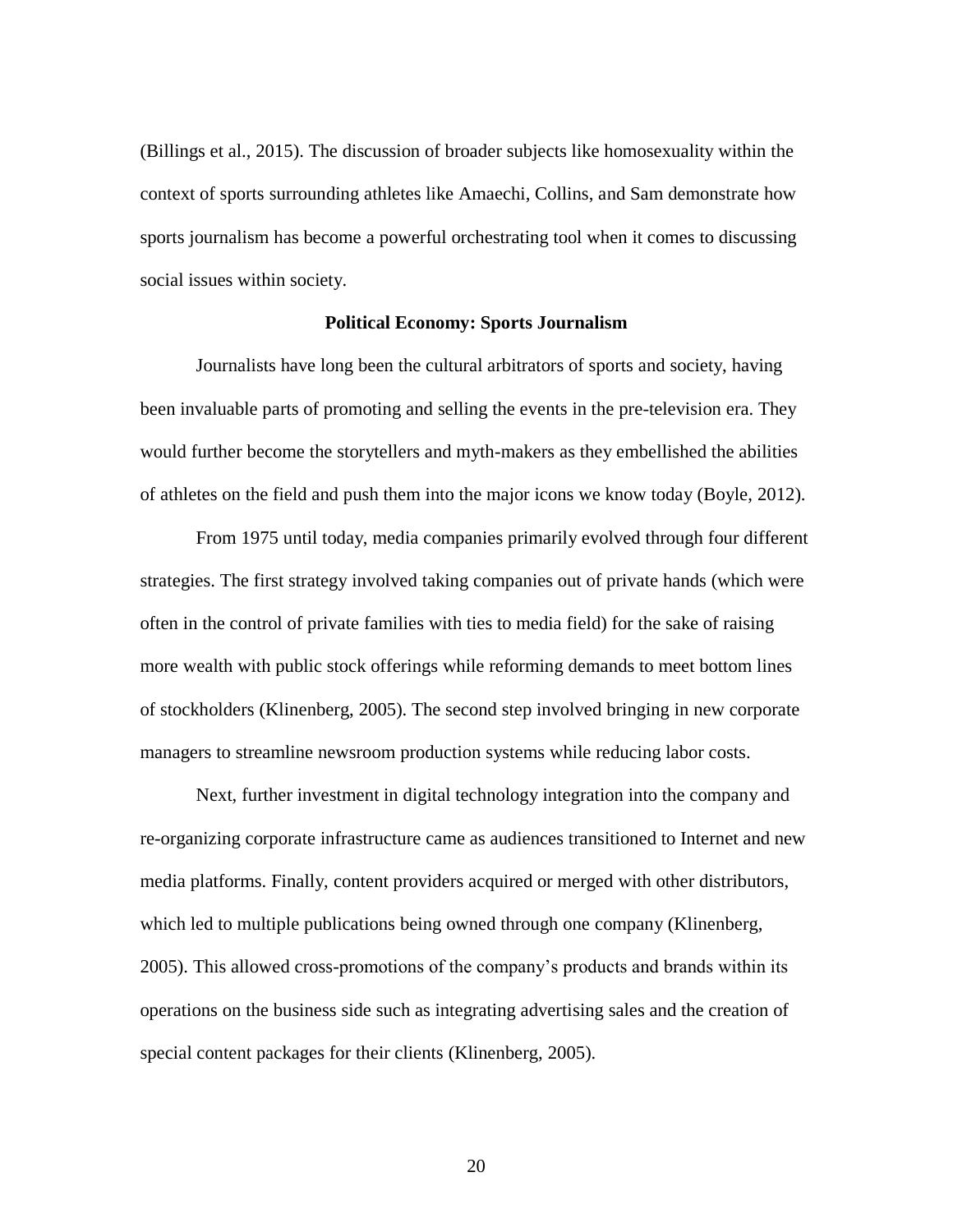The convergence of the economy within journalism is in stark contrast to the state of the industry and is a far cry from its state in 1945, where roughly 80 percent of daily newspapers were independently owned; by 2000, 80 percent were owned and operated by publicly traded chains (Klinenberg, 2005). These shifts and convergence of media publications could also be a factor in the overall strategies, practices, and interests that shape major news corporations. It also feeds into determining news products and producing the power of defining and framing key issues and events (Klinenberg, 2005). This has a profound impact on the world of sports, in which many issues often mix and intersect into its coverage. As a result, this can affect how different subjects are covered or addressed can often fall to the decision of editors or corporate interests (Klinenberg, 2005).

There has been no shortage of the kind of change the field of journalism has gone through in the last few decades. While print journalists were a mainstay for decades, they often were at odds with each other, especially as the industry shifted to digital and online formats and the inclusion of new media platforms (Boyle, 2012). This feeds into the contemporary economy of journalism, which is essential in establishing the overall business model of the profession. An example of the contemporary and political economy within sports journalism is ESPN, which has changed the way viewers watch sporting events and how media covers sports (Gamache, 2014). Because of their leading status and control in production, distribution, and consumption of mediated sports, they hold a unique position by offering a wide spectrum of coverage. In a media landscape, sports are dominated by spectacle, which has emerged because of "an attempt to set up a separate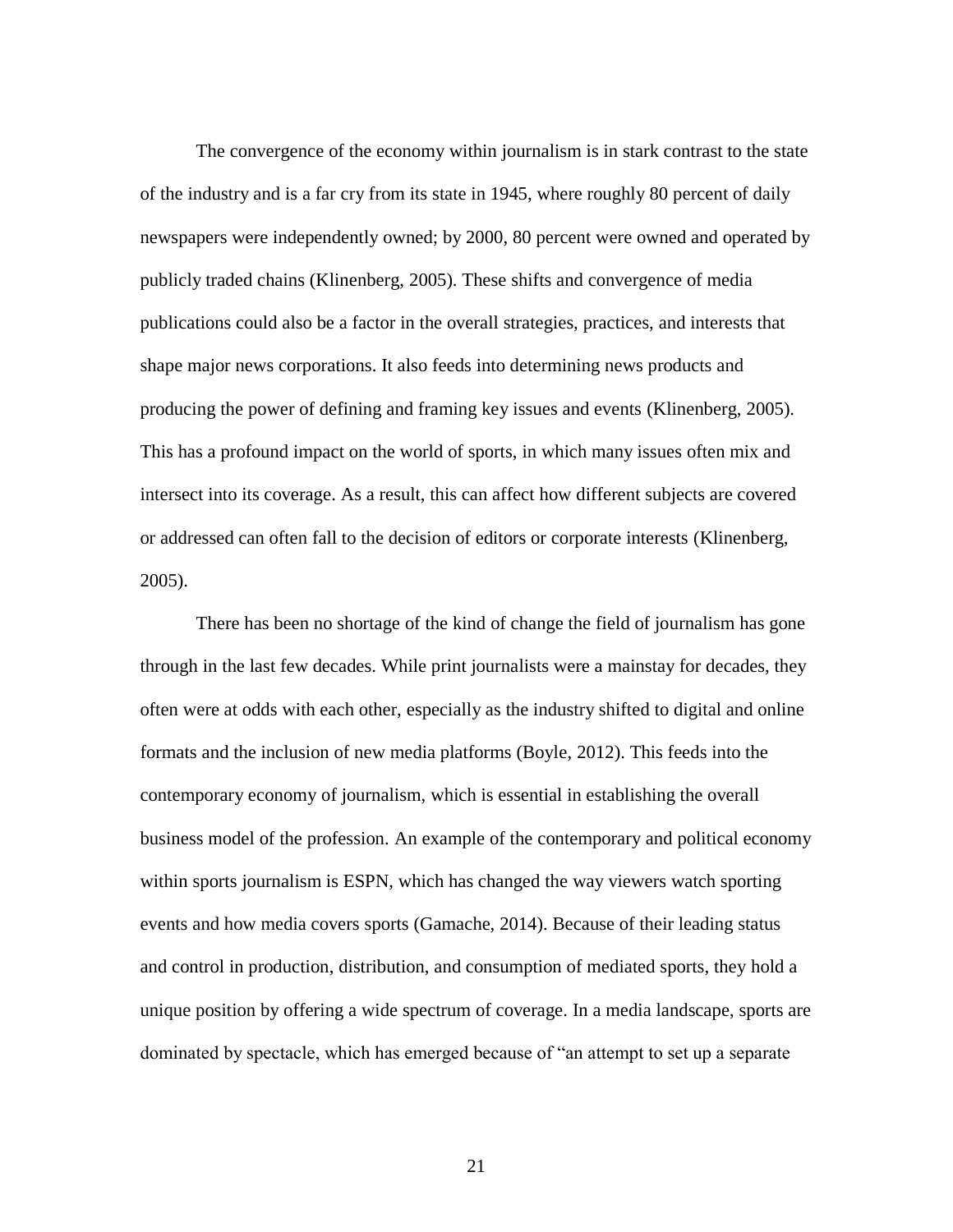sphere of leisure uncontaminated by the world of work and politics" (Gamache, 2014, p. 75). Additionally, sport media has remained at the head of the economic competition due to its continually high demand, which makes corporations more willing to invest money into them. Because of this connection, there is often stated to be a "vested interest in promoting and presenting sports in a positive light" (Gamache, 2014, p.76).

In the case of ESPN, which hold lucrative deals with leagues such as the NFL, NBA, and college football, more positive coverage is usually dedicated towards them. However, they have demonstrated a proven a track record for covering controversial events relating to their league partners (Gamache, 2014). But, ESPN and other media organizations must continually create circuits of communication and advertising products that link various forms of products and services back into their production (Gamache, 2014). For large media organizations like ESPN, which often operate around similar kinds of journalistic production, priorities might revolve around values that advance their own corporate and commercial interests while protecting the status quo of politics and sports not mixing (Gamache, 2014). This also illustrates the impact within the changing field of journalism, especially as the inclusion of digital technology begins to change the structure of newsroom operations.

Digital journalism also brought with it something new: the breakdown of the traditional division between sports and news. Currently, sport media is about more than the competition; it has become about politics, business, and governance. The addition of social media networks like Facebook and Twitter have offered the challenge of audiences having more access to athletes and other public figures, further graying established codes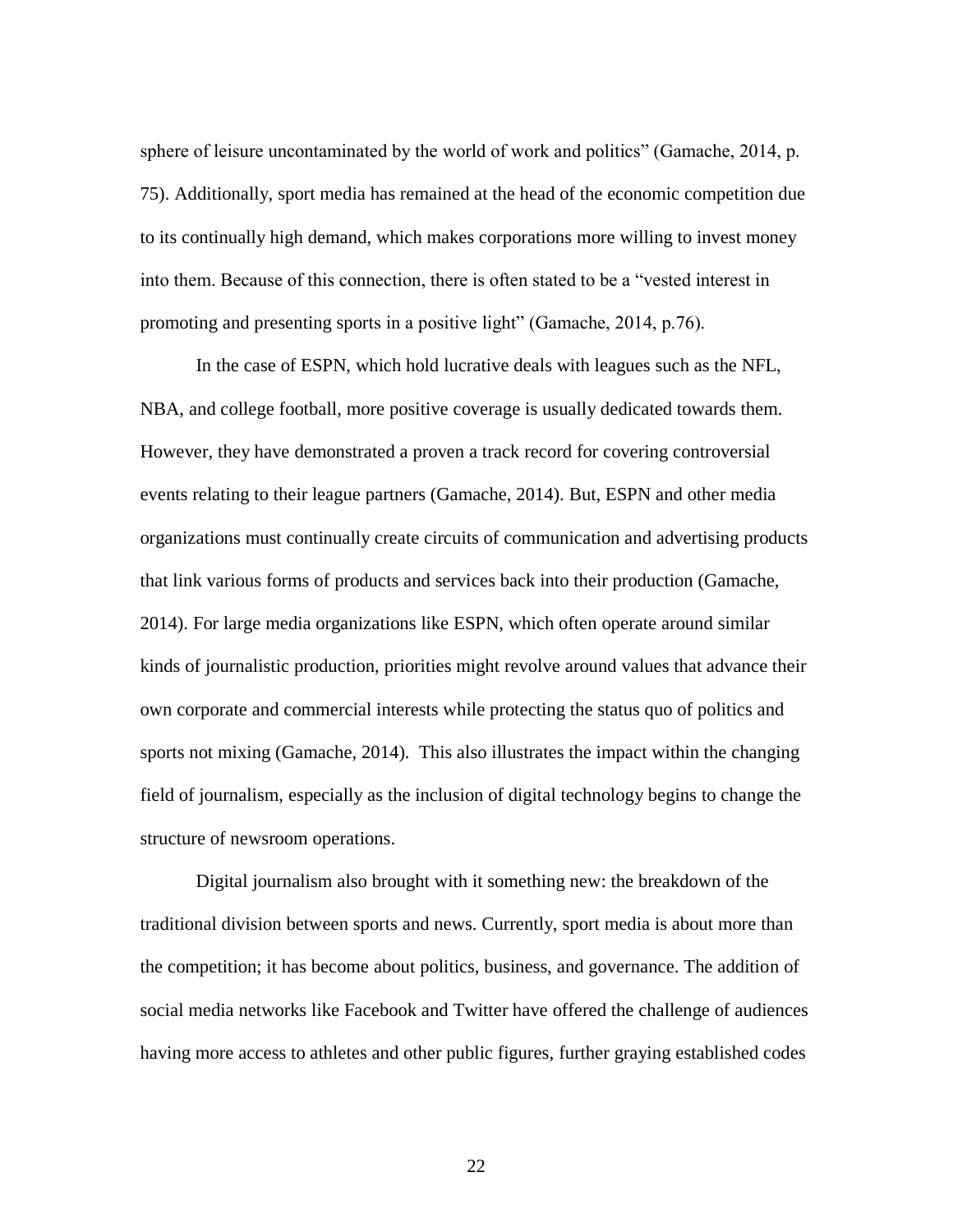and conventions of journalism (Boyle, 2012). This has allowed the sport conversation between players, fans, and the media to grow more complex and dynamic, while also changing the role journalists can also have in framing and shaping the stories, issues, and events they cover (Boyle, 2012).

For a long time, sports journalists have enjoyed close (and some might argue, too close) relationships with their sources and the organizations they cover. In addition, competition from newer, online media sources and opportunities for teams to bypass the media have begun to threaten the role of traditional journalists and their work practices (Suggs, 2015). This has resulted in a transformation of traditional, journalistic work practices both in and out of sports, in which journalists and organizations negotiate access through various routines that have grown over the decades.In the college ranks of sports, media relations-professionals known as sports information directors (SIDs) are employed to negotiate such access to journalists, who in turn publish stories and work with them to maintain access (Suggs, 2015). This feeds into the political economy of sports, which centers on "the various kinds of social relations centered around the ability and power to control people, processes, and things" (Gamache, 2014, p. 77).

Within sports, access is often the most contested element alongside a reporter's ability to cover subjects objectively instead of being at behest of organization. This conflicts with media ethics of reporters, who do not want to lose valuable sources while retaining objectivity in their coverage (Suggs, 2015). This is especially the case at the college level, where some athletic programs do not necessarily grant as much access and independence to reporters. As a result, this restriction is implemented through limiting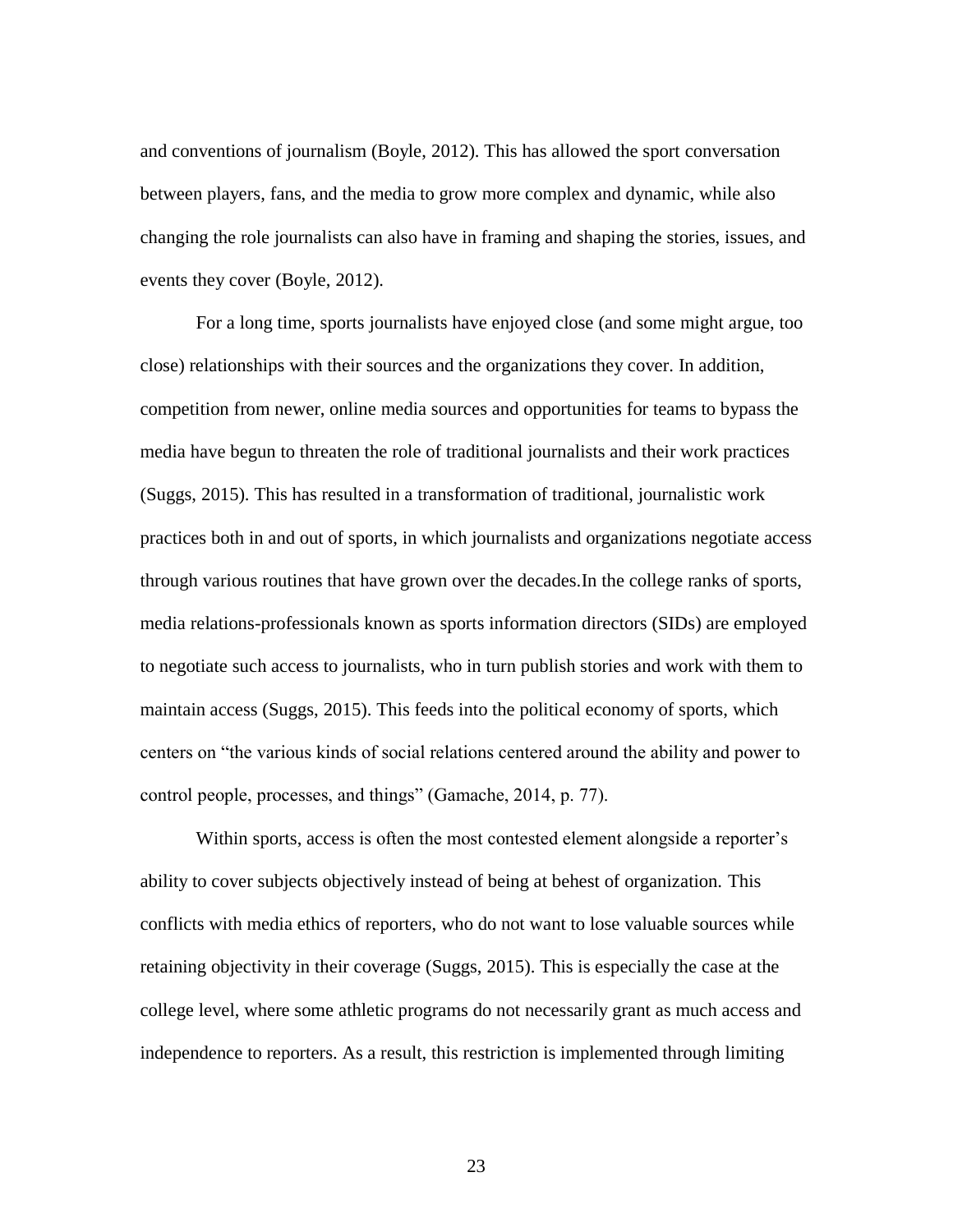and even fully sanctioning access for reporting information that might be viewed in an unfavorable light by the program (Suggs, 2015).

In addition, the emergence of online publications like *Bleacher Report*, Rivals.com, and SBNation.com, whose writers ask for the same credentials as traditional journalists, has grown the list of journalists who subsequently cover games. This effectively limits access further and makes it even more competitive for organizations to gain credentials (Suggs, 2015). This illustrates the types of challenges sports media can often have with sources and access, particularly in an age where, especially on the college level, organizations are curtailing access to frame their own agenda (Suggs, 2015). These growing sets of challenges affect the structural force within journalism, which has journalists facing a very uncertain time in the field, particularly in the political culture of their profession.

This relationship between journalists having to manage professional expectations of objective, critical coverage combined with the desired need for access from organizations looking for press and publicity leave them in a precarious position (Suggs, 2015). With sports organizations possessing the ability to handpick which media outlets to grant access to, particularly in intercollegiate athletics, these organizations could lose their political legitimacy. This could especially be the case as intercollegiate and professional teams' communication departments continue investing their own independent platforms and broadcast partners (Suggs, 2015). Sports matter because of what it can tell us about various aspects of society rather than the specific nature of the competition itself. Sports also offer valuable insights into character and the various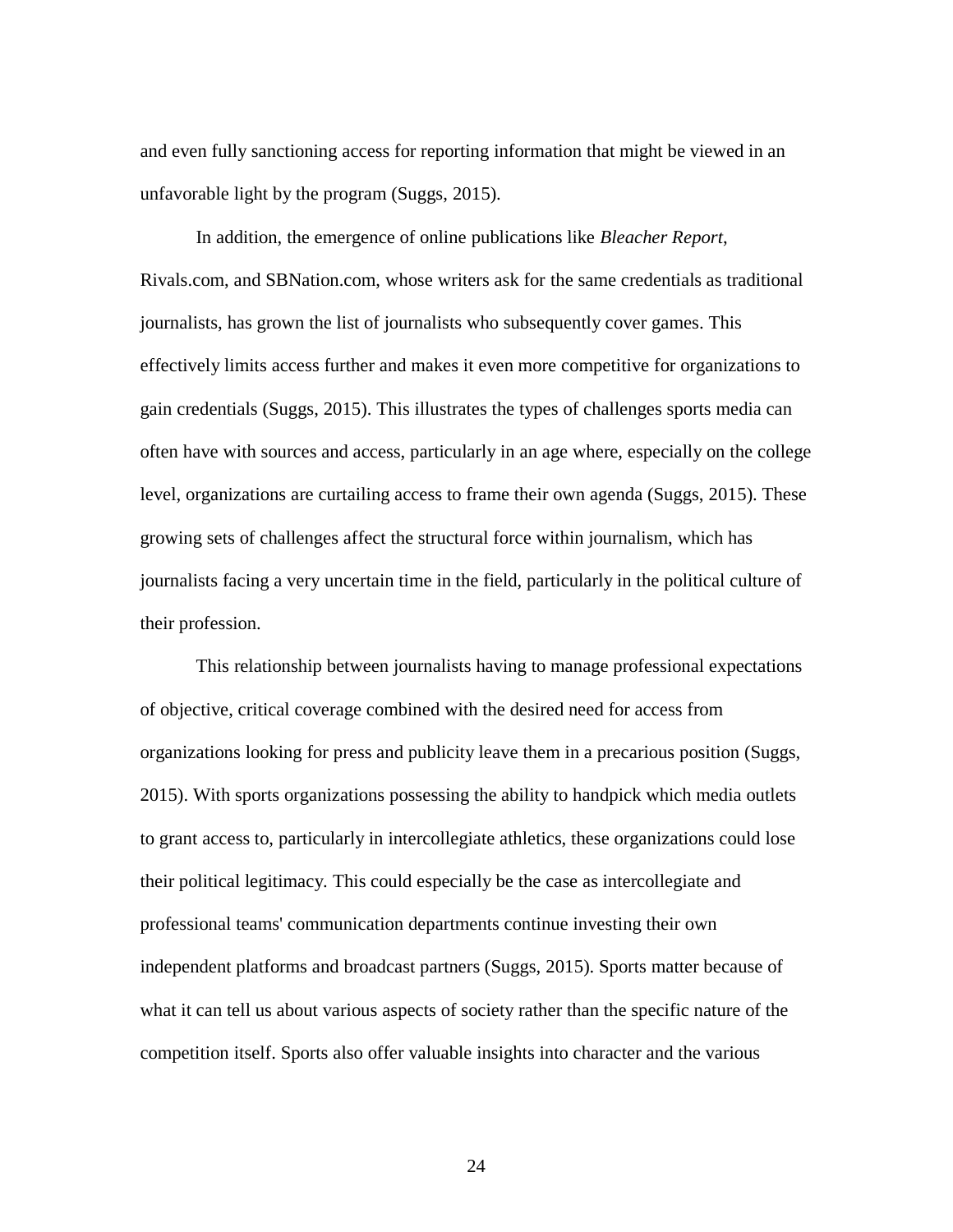aspects of human nature and creativity (Boyle, 2012). Sports continually demonstrate an ability to connect people and their feelings through the conversations that occur within them. It is the unique nature of this connection that separates sports media from other forms of journalism (Boyle, 2012). It is also because of the business and financial boom sports coverage brings in by providing a wealth of media content that drives business models through attracting sponsors, advertisers, and audiences to their platforms. These incentives speak to the implications of sports and its connection into the domain of politics and culture that further illuminate the relationship between media and society (Boyle, 2012).

All the investments into the business of sports further emphasizes the significant role that journalists having in shaping the story surrounding events and athletes, especially around subjects such as the NFL protests. The structures of journalism as it stands now and how these stories are framed can have a substantial impact on how audiences perceive them and how journalists shape their coverage around them. The history of Black athletes and the media makes it even more important, especially as they begin speaking and acting on various social issues. It is this prominence of the economy of journalism in society that makes this study important in exploring the themes and conversations within sports media.

# **Framing Theory**

The media is an important cultural and societal institution that plays a significant role in how audiences interpret and process news and information. Some of the most well-known mass communication theories include agenda-setting, priming, and framing.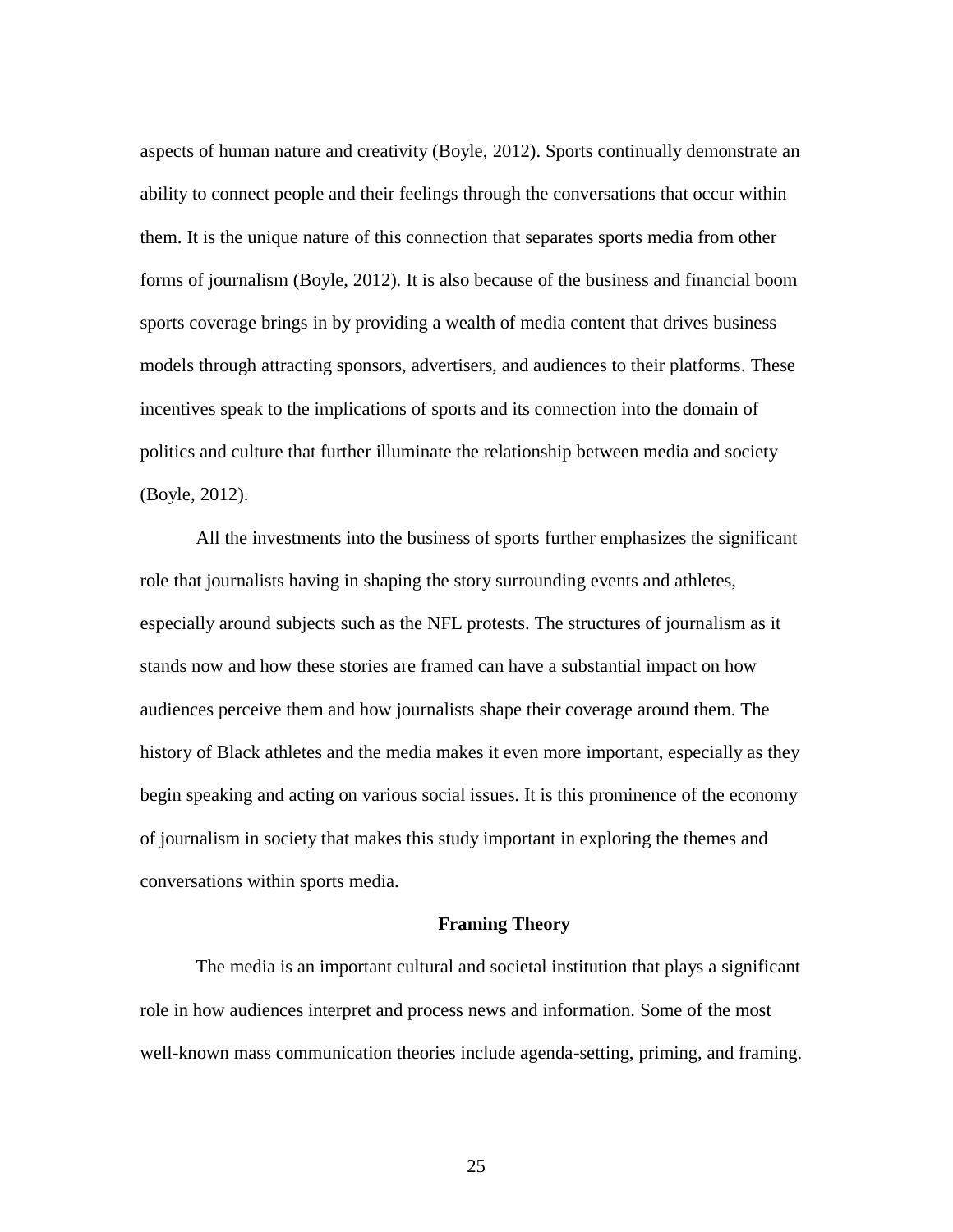All three have received significant amounts of scholarly attention since their introduction and emergence, and continue to remain heavily studied at the center of communication research. The main context of this NFL protest study will be focusing primarily on the use of framing theory. The emergence of framing theory comes primarily as a communication tool for modern political campaigns, and is primarily associated as a model within political communication research (Scheufele & Tewksbury, 2007). Scholars have often suggested the mass communication field experienced several paradigm shifts in the 20th century, with the 1970s being a particularly notable time, as agenda-setting research came to the forefront of political communication, sparked by the landmark 1968 "Chapel Hill" study by McCombs and Shaw (Scheufele & Tewksbury, 2007).

However, it wasn't until the 1980s and early 1990s that framing approaches became prominent, as political communication research began further observing the characteristics of audiences and how they processed messages in the mass media (Schuefele & Tewksbury, 2007). Framing is often defined and based on the assumption that "how an issue is characterized in news reports can have an influence on how it is understood by audiences" (Schuefele & Tewksbury, 2007, p. 11) But, to first better understand framing, one must have a proper understanding of agenda-setting.

Agenda-setting refers to "the idea that there is a strong correlation between the emphasis that mass media place on certain issues (often based on placement and amount of coverage), and the importance given to it by mass audiences" (Scheufele  $\&$ Tewksbury, p. 11). In other words, mass media can make some issues more salient than others, and agenda-setting refers to the idea that there is a strong correlation between the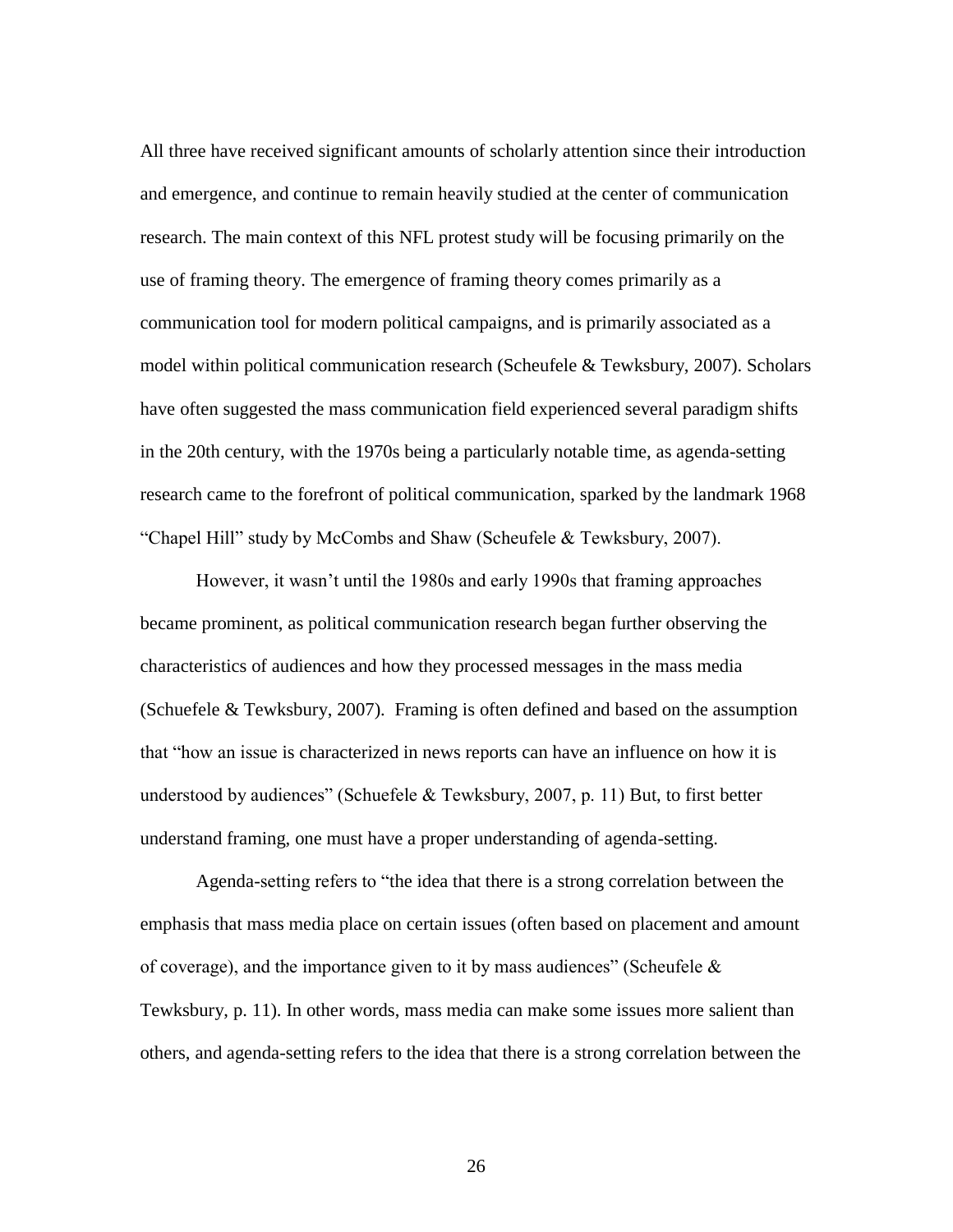emphasis media place on these issues and the importance attributed to them (Schefele  $\&$ Tewksbury, 2007). This is often done through the relative placement (i.e., front page, breaking news) or the amount of coverage media places on issues.

The initial stage of agenda setting focuses on the salience of objects, which usually amounts to things like public issues; however, these can apply in multiple contexts, and these objects abstractly define the agendas through a variety of attributes, traits, and characteristics (McCombs, 2005). Agenda-setting effects traditionally involve transferring salience and are often placed in two stages as first- and second-level agenda setting. In other words, agenda-setting states that elements on the media agenda become prominent over time on the public agenda, providing the media to be successful in telling us "what to think about" (McCombs, 2005, p.546).

While agenda setting and framing can both call attention to the perspectives of communicators and their audiences, how topics are perceived, and the attributes or frames attached to them, key separations are apparent (McCombs, 2005). It is argued that agenda setting is based more on accessibility effects, as it assumes that media can make certain issues or aspects of them more accessible for individuals and influence the standards they use when forming attitudes (Scheufele & Tewksbury, 2007). This contrasts with framing, which acts as more of an applicability effect, which is referred to as "the outcome of a message that suggests connections between two concepts to the point that, once exposed, audiences can accept that such concepts are connected" (Scheufele & Tewksbury, 2007, p. 15).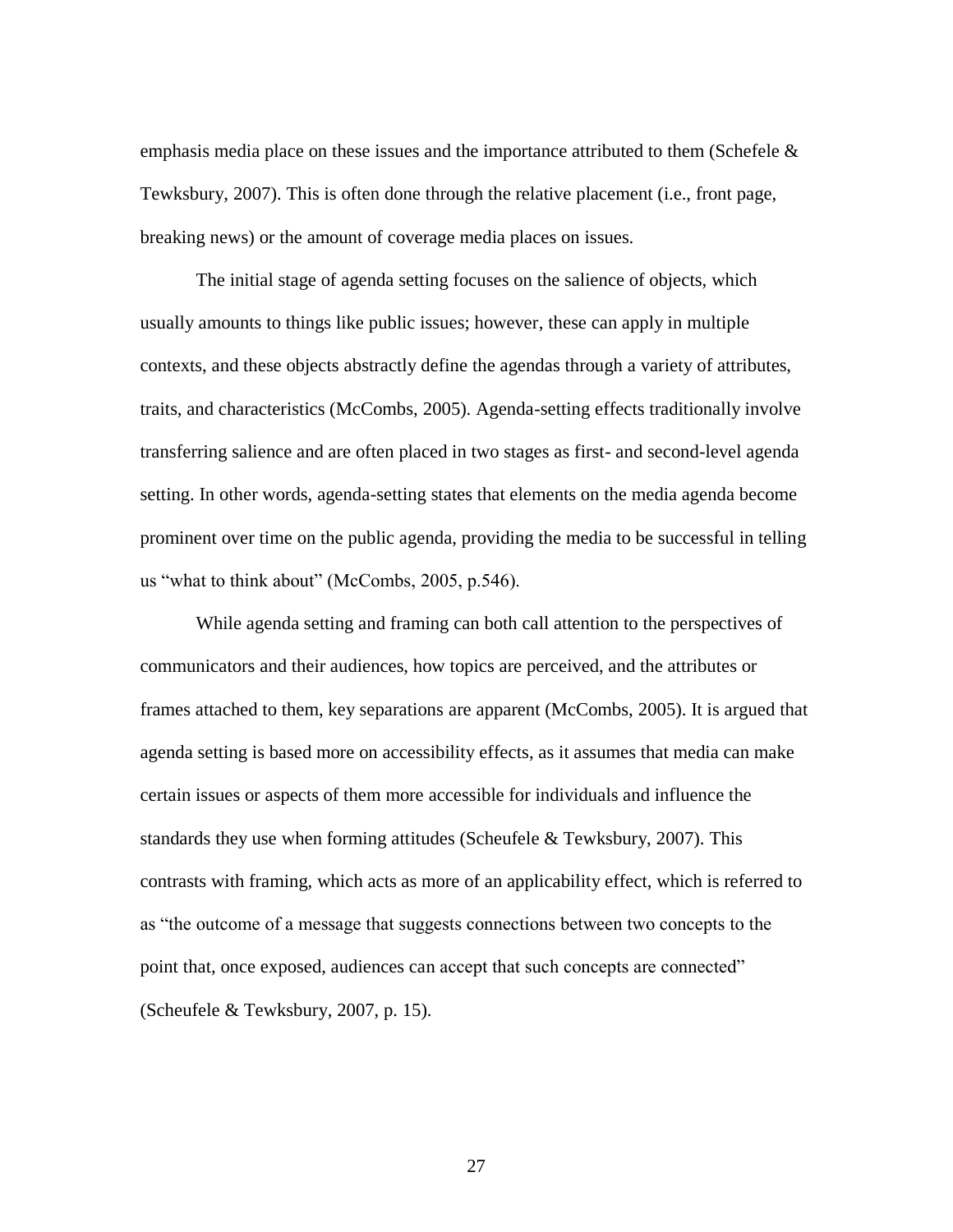Framing is often used to label similar yet distinct types of approaches. Some studies suggest that agenda-setting and framing effects are related, and deem it an extension of agenda setting. The term of "second-level agenda setting" is often used to describe the impact of the salience of media coverage on interpretation of news stories (Scheufele, 1999, p.103).

## **Applications of Framing Theory**

To effectively process and understand additional information, Goffman and other researchers apply interpretive "frameworks" to classify them and interpret them meaningfully (Mattes, 2012, p.11). In other words, exploring relationships between framing demonstrates the effects of how messages are created, processed, and how the effects are subsequently produced from them. Because of this, framing can also be defined as "the modes of presentation that journalists and other communicators use to present information in a way that resonates with existing underlying schemas among their audience" (Scheufele, 2007, p. 12).

Framing theory also suggests that individuals "use certain assumptions and expectations to simplify the world around them and make sense of events" (Carr, 2012, p.541). From there, they select "a few elements of perceived reality and construct a narrative that connects those elements to promote certain interpretations" (Carr, 2012, p. 541). Frames are also described as "defining problems, diagnosing causes, making moral judgments, and suggesting remedies. Additionally, a frame can also be defined as an attribute of an object under consideration because it describes an object" (McCombs, 2005, p.546).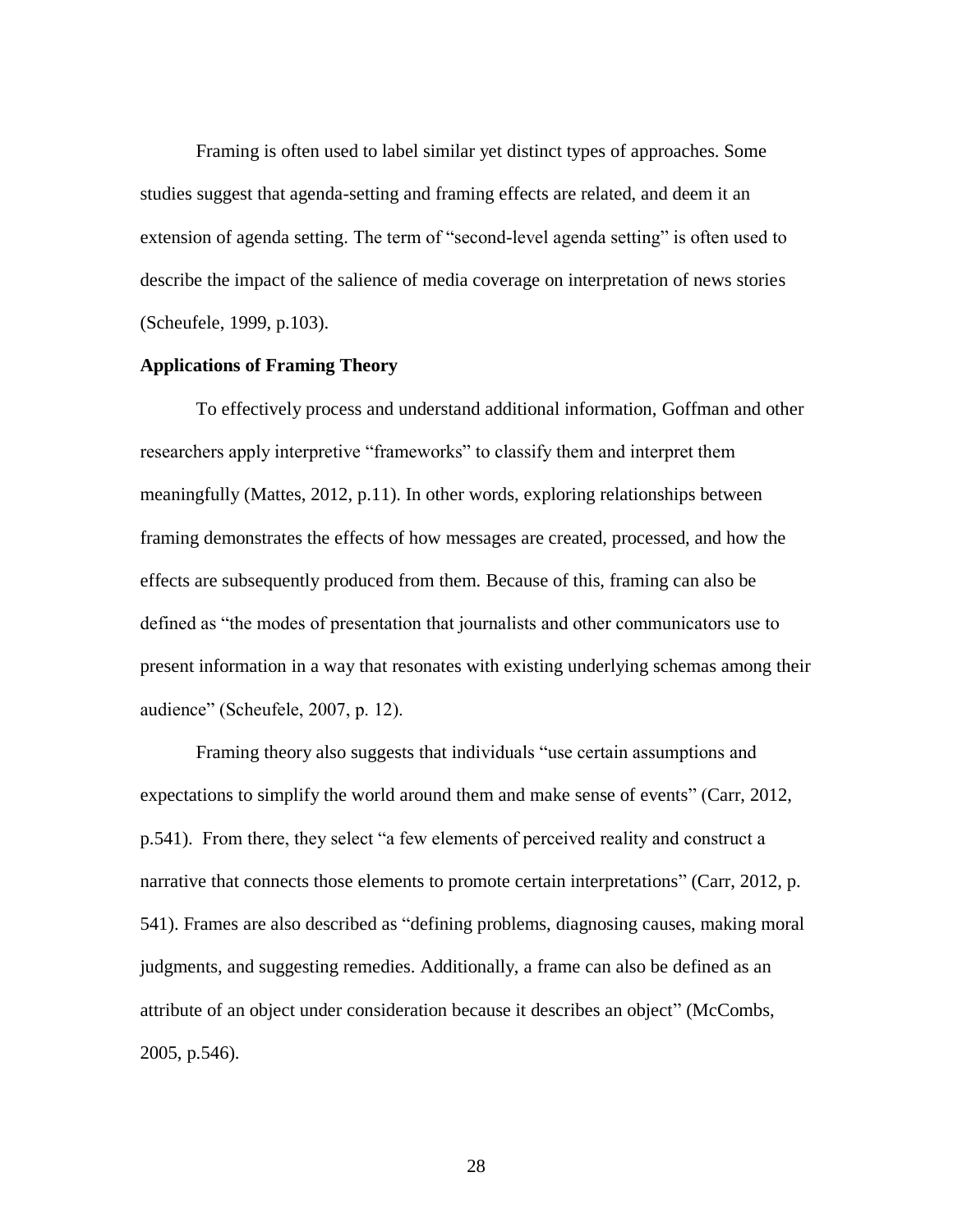# **Individual and Media Frames**

For journalists and other media producers, framing is often a tool needed to reduce complexity of issues given the unavoidable constraints of media and airtime. In other words, these frames "become invaluable tools for presenting complex information effectively while also being attributed as largely unspoken and unacknowledged" (Scheufele, 1999, p.106). Additionally, they are important in organizing the world for journalists, media professionals, and the mass audiences who rely on their skills to learn about the world (Scheufele, 1999).

Researchers have broken-down framing into two primary types: media and individual. Media frames are defined as central organizing ideas or stories that provide meaning to an unfolding strip of events and stating essence of issues. In other words, "news frames organize everyday reality and are a part of everyday reality, becoming an invaluable feature of news" (Schuefele, 1999, p.106). By extension, they operate as "working routines for journalists, allowing them to quickly identify and classify information and package it in ways for audiences to understand" (Scheufele, 1999, p.106).

On the other side, individual frames are defined as "small, mentally stored groups of ideas that guide the way individuals process and interpret information" (Scheufele, 1999, p.107). They have also been conceptually defined as "cognitive devices that operate as non-hierarchical categories that serve as forms of major headings into which any future news content can be filed." (Schuefele, 1999, p. 107). Additionally, the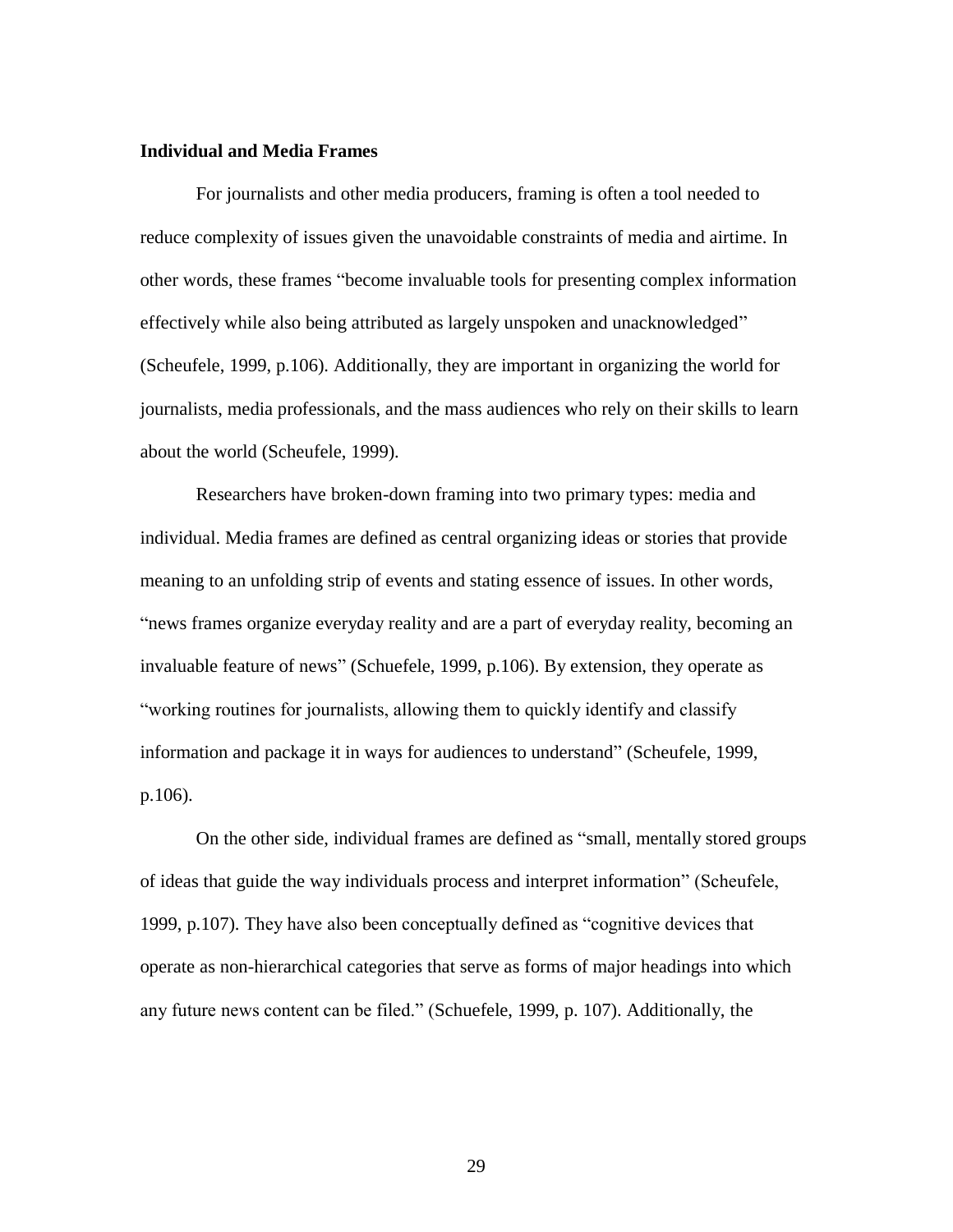concepts of individual frames are used to describe "how individuals might make sense of news and other types of issues or stories" (Scheufele, 1999, p.107).

In addition to individual frames, the major premise of framing theory is that issues can be viewed from a diverse number of perspectives and perceived as having multiple implications for many kinds of values or considerations. These frames can have impact in one's overall opinion. For instance, in politics, many politicians attempt to win votes through getting people to think topics or subjects of policy in a certain way (Chong & Druckman, 2007). The use of frames are an important part of our culture in guiding how information is constructed by the elite and how it is selected by journalists and other media professionals. These frames manifest themselves in influencing cognitions and attitudes of audience members (Matthes, 2012).

Frames can also have an especially major impact on their audiences when it comes to various issues or perceptions of certain kinds of policy. In many cases, politicians can also adopt frames from the media, citizens, and even their colleagues in the form of other politicians. Likewise, media frames can mimic similar types of frames used from a diverse number of sources such as other politicians, activists, or other media organizations (Matthes, 2012). However, it is also stated that "the idea behind these frames is that strategic actors, journalists, and audiences do not simply reflect political and social realities; by contrast, politics, issues, and events are subject to different patterns of selection and interpretations, which are negotiated, contested, and changed over time (Matthes, 2012, p.249).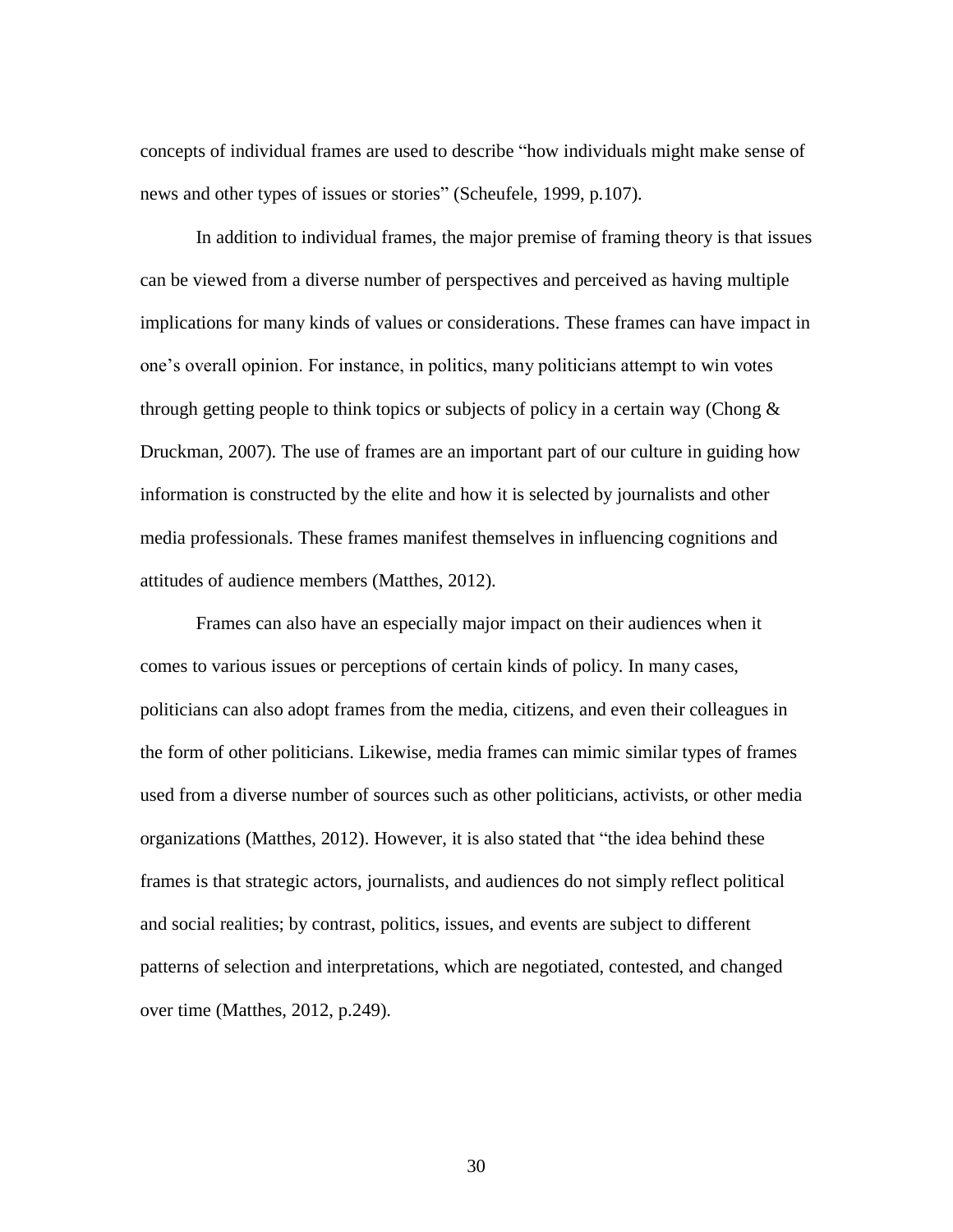There are many framing effects that can occur in a variety of contexts. However, for them to do so, a specific subject must be stored in memory to be available for retrieval and use. These subjects must also be accessible and the activation of framing effects must exceed a certain limit so it is retrieved from long-term memory through either passive or unconscious means (Chong & Druckman, 2007). People sometimes base their own opinions on available and accessible information without conscious or thoughtful deliberation, while others might make more deliberate evaluations.

In other words, the perceived applicability of communication frames and the likelihood of their effects on someone's opinion will increase alongside its perceptions or its strength of relevance (Chong & Druckman, 2007). The overall sum of framing effects is that it depends upon a mix of factors. These factors include "strength of repetition, the competitive environment, and the individual motivations. Additionally, the impact of a mix of frames may differ from the sum of its individual effects (Chong & Druckman, 2007, p.111).

By extension, people do not simply follow the framing of news media, as many factors can determine if individuals are influenced by various frames. Previous research has found that frames continuously on the agenda are likely to exert greater effect; by the same token, competing frames can also make the effect weaker (Matthes, 2012). The strengths of framing research bridge areas of mass communication and the journalistic process within news media, particularly when it comes to its production, content, and effects (Mattes, 2012). It is through bridging these disciplinary perspectives that some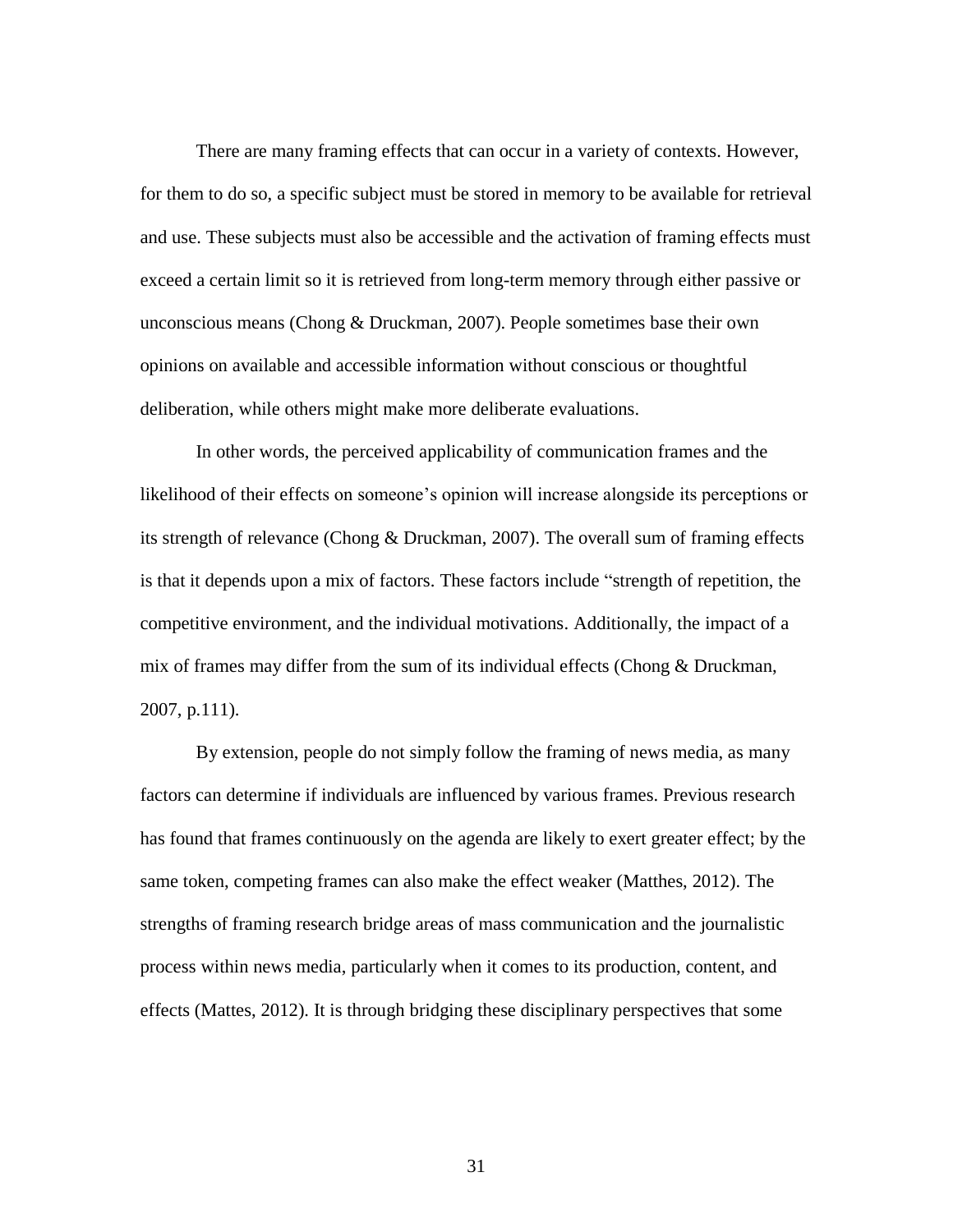researchers say separate framing from other communication theories like agenda setting (Reese, 2007).

# **Cultural Framing in Social Movements**

Framing theory is also an invaluable aspect within social movements that can be a large determining factor in whether these movements ultimately succeed or fail. For example, public perceptions of these movements can either help or hinder coalition building between organizations, which are essential to increasing a social movement's strength and potency. Movements often organize through various kinds of frames, which often come in the form of distinct symbols, slogans, speeches, and protest performances (Starr, 2017). These are then disseminated through local attention and media coverage, which effectively spread their messages. It is because of this that framing is often referred to as "the meaning and communication work of a social movement" (Starr, 2017, p. 1361).

Framing theory has been used widely in research surrounding the various dynamics of social movements. In these contexts, framing is often divided into three types: master frames, diagnostic frames, and motivational frames (Starr, 2017). In the case of social movements, master frames are used to present the general idea, overall cause, or purpose to participants, audiences, and the media. For instance, presenting the slogan of "equal rights" of the Civil Rights Movement of the 1960s; this slogan dictates the main idea of the movement and its cause. It is through this frame that signs, speeches, and activities center on the discourse surrounding the cause like the Civil Rights Movement (Starr, 2017).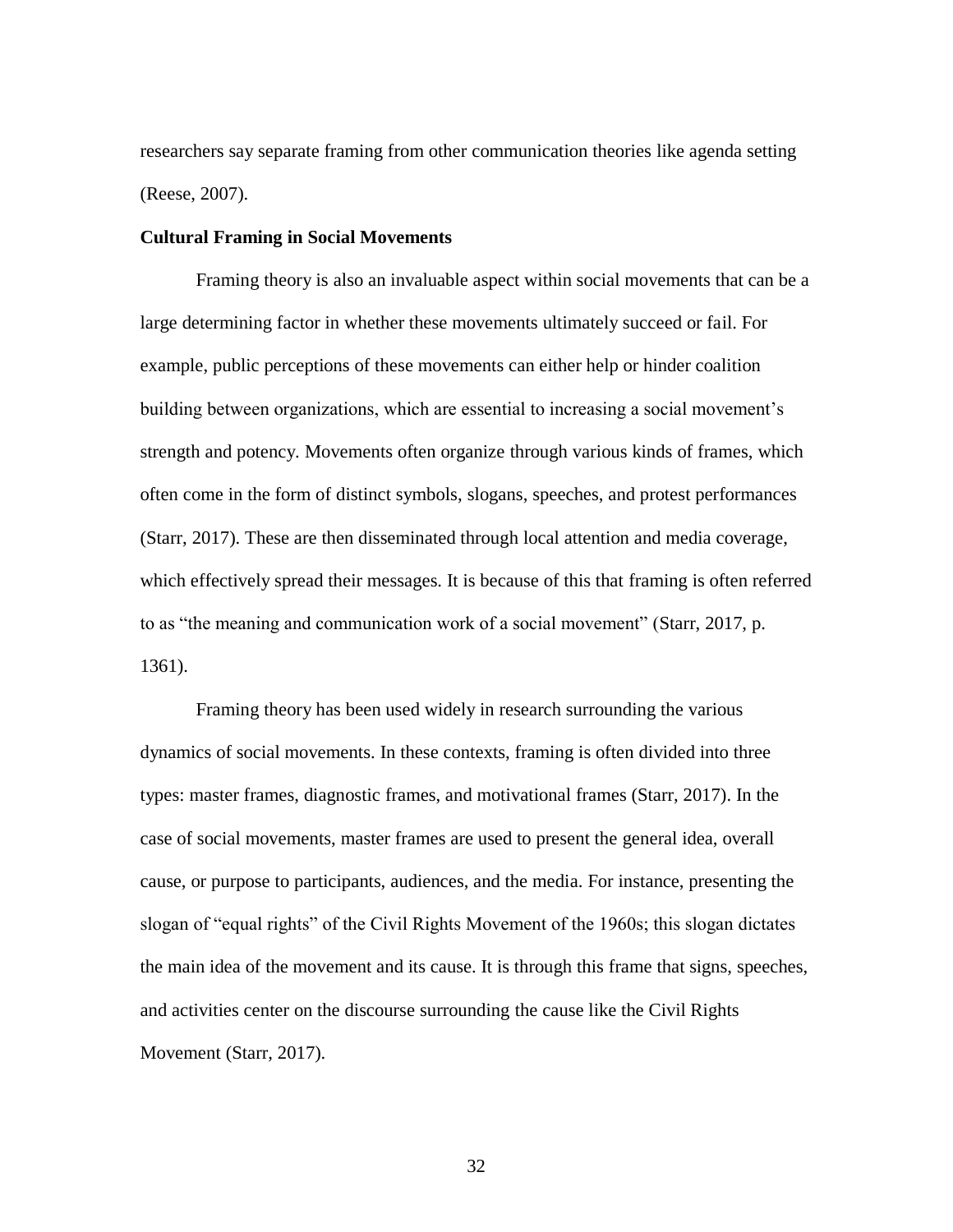Diagnostic frames are used to explain what the movement's grievance is and what it is perceived to be. In the case of the Civil Rights Movement, segregation was the main grievance and problem it sought to solve and act against; the activities organized around it were constructed to articulate the problems to the public at large (Starr, 2017). Finally, motivational frames seek to deliver and tell the actions that should be taken to solve the problem or obtain a movement's goals. in the case of the Civil Rights Movement, the frames were to end segregation and racism through actions such as encouraging lawmakers to pass anti-racist legislation and mobilizing protest events (Starr, 2017). Whereas diagnostic frames seek to tell the public what problems are, motivational frames tell them what actions should be taken to solve the problem (Starr, 2017). These three types of frames are often essential in social movements and within distinct types of organizations who seek to promote awareness to problems and strengthen support for their various causes, goals, and objectives.

# **Resonance in Mobilizing Movements**

Coupled with cultural framing in social movements is the concept of frame resonance. When it comes to the success of frames' persuasiveness or message, researchers often refer to the concept of resonance to explain why some frames work better than others (Ketelaars, 2016). Resonance describes the extent to which a frame being used resonates with mainstream culture; in other words, it measures the means to which it favorably resounds with people. As a result, if a frame resonates highly with existing cultural values, it is more likely to be favorably received by the public, which in turn makes it more effective (Starr, 2017). The degree to which a frame resonates will in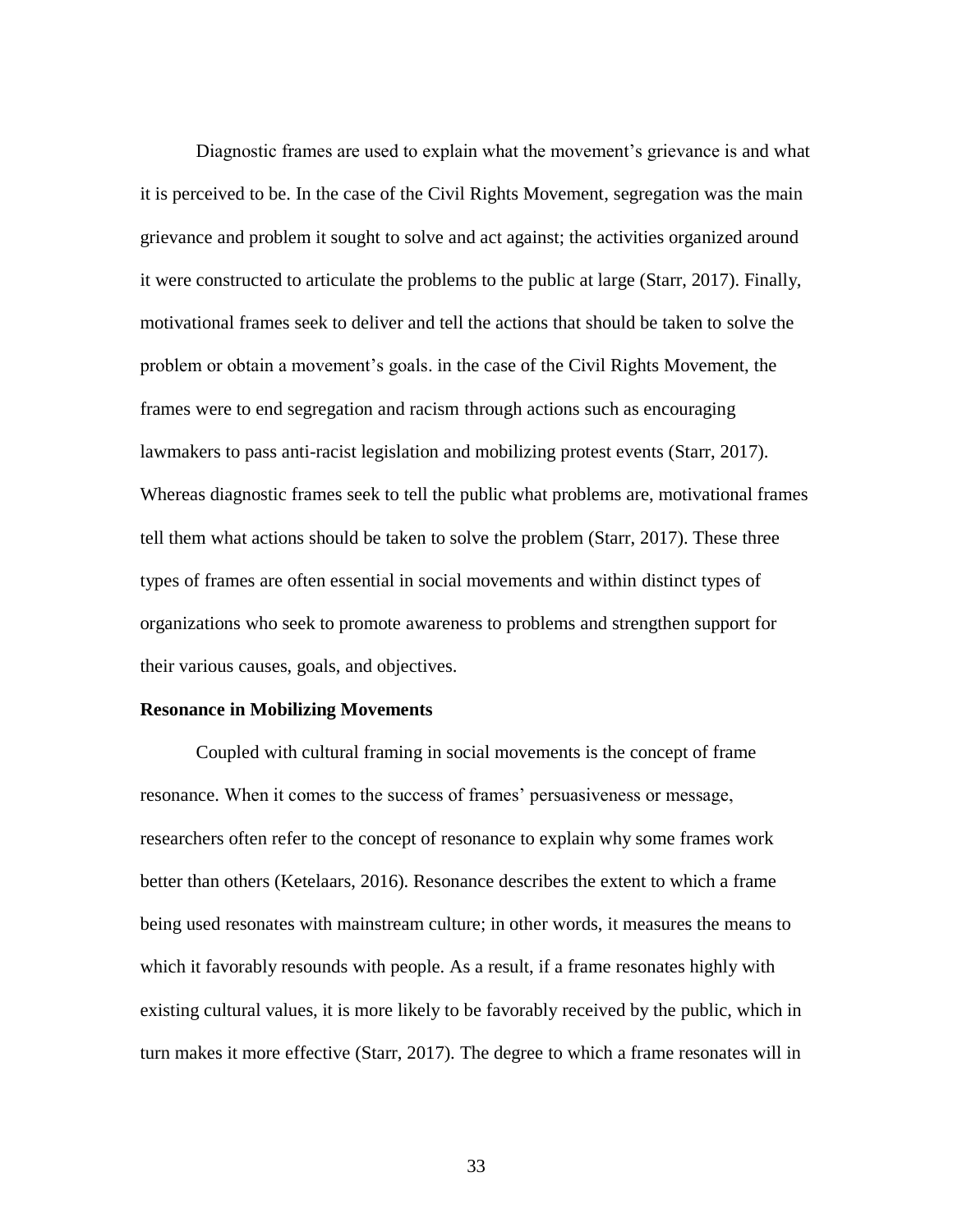turn affect the cohesiveness of a movement, which subsequently has an ability to either help or hinder its efforts to obtain support or strength through other means such as public participation, media coverage, and financial support (Starr, 2017).

Referring to the Civil Rights Movement, "equal rights" was a frame in which received high cultural resonance because it resonated well with a lot of people alongside the pre-established American values like "all men are created equal" (Starr, 2017). However, the frame of a movement can be weakened if it conflicts with a mainstream culture's dominant values. As a result, the movement will have low resonance (Starr, 2017). One prominent example is the frame of "socialism" in the United States, which is still a predominantly capitalist culture. A movement like Occupy Wall Street not only had lower resonance, but also came into conflict with the mainstream culture at large (Starr, 2017).

A principal factor that could influence a frame's resonance and its persuasive ability is the means through which it touches individuals on a personal basis. In other words, are the framings of a movement lining up with the everyday, subjective experiences of the targeted individuals? Or are the framings too distant from them? (Ketelaars, 2016). As a result, when issues or causes appeal to more relatable matters and daily life, they can appear more important to people. The resonance of frames is essential in gauging the effectiveness of not only social movements, but also in the kinds of diverse messages that may emerge from organizations (Ketelaars, 2016).This is especially the case for the NFL protests, as they have produced a wide array of opinions that resonate on varying levels among fans and media alike.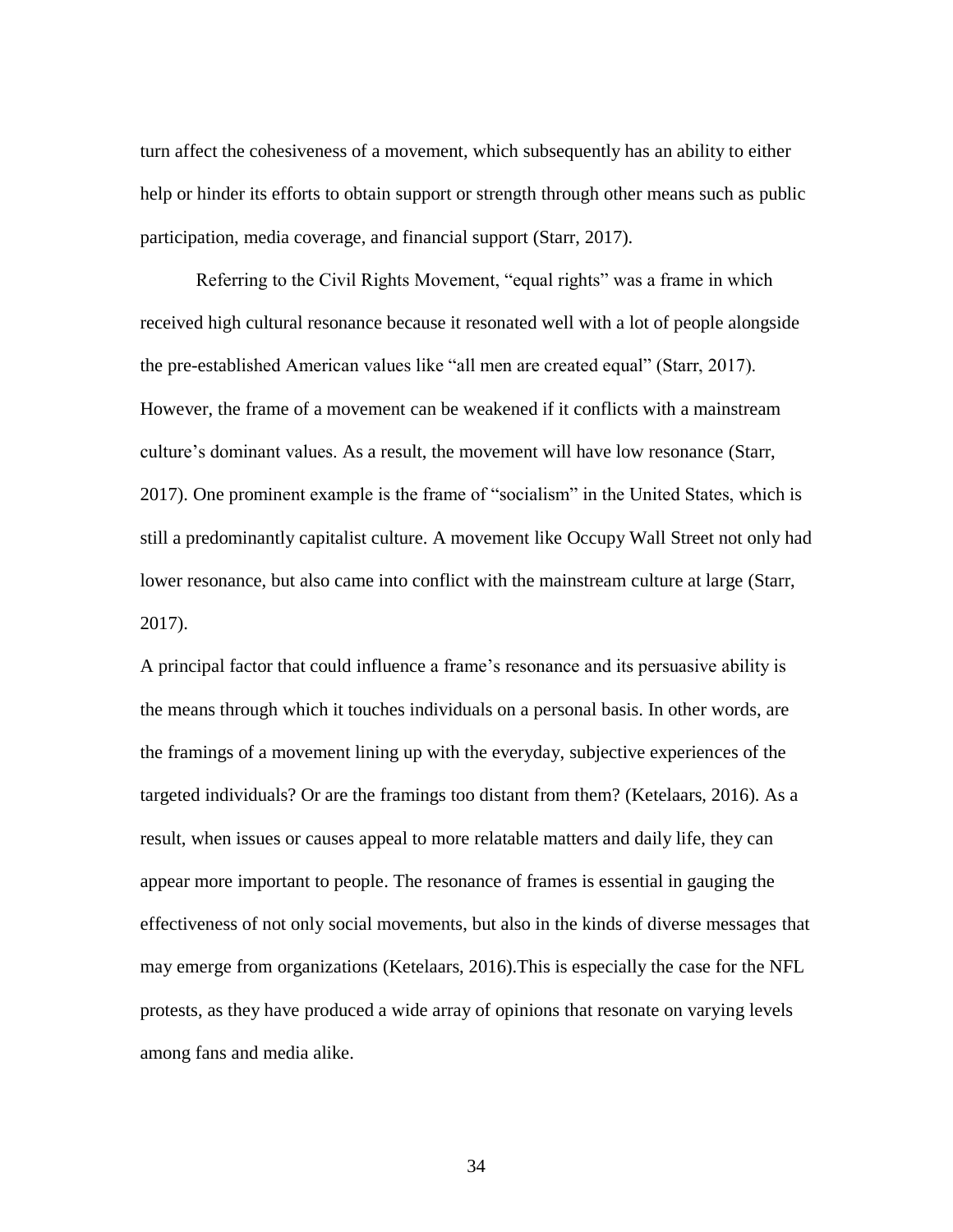By using framing theory, this study will explore the frames that emerge within sports media coverage surrounding NFL protests. Doing so will also allow further insight into the patterns of media coverage that have taken shape regarding the protests. This study is also important in further exploring developments of athlete activism and social movements within sports. It will also allow for future applications of study within the communication field such as race, social issues, and sports media coverage.

### **Framing of Black Athletes in Sports Media**

Over the years, many studies have addressed the use of framing theory in sports contexts. Research shows that traditional sports journalism narratives often focus on the performance of the athletes, while other stories place importance on information about athletes' personal lives. These are known as performance frames and character frames, respectively (Lewis & Weaver, 2015). Character frames could lead audiences to value an athlete's personality more than their on-field performance. Alternatively, when sports media make use of performance-focused frames, the featured athlete could be perceived positively because audiences associate their traits with that of other successful athletes (Lewis & Weaver, 2015). As a result, character and performance-based framing could lead to audiences and media evaluating athletes in very different ways.

Often at the forefront of culture and society, the media can create dominant interpretations of reality that appeal to the desired or anticipated audiences at large (Sterkenburg, Knoppers, & Leeuw, 2010). Sports media have an uncanny and powerful potential to render certain categorizations and traits more salient that others, which can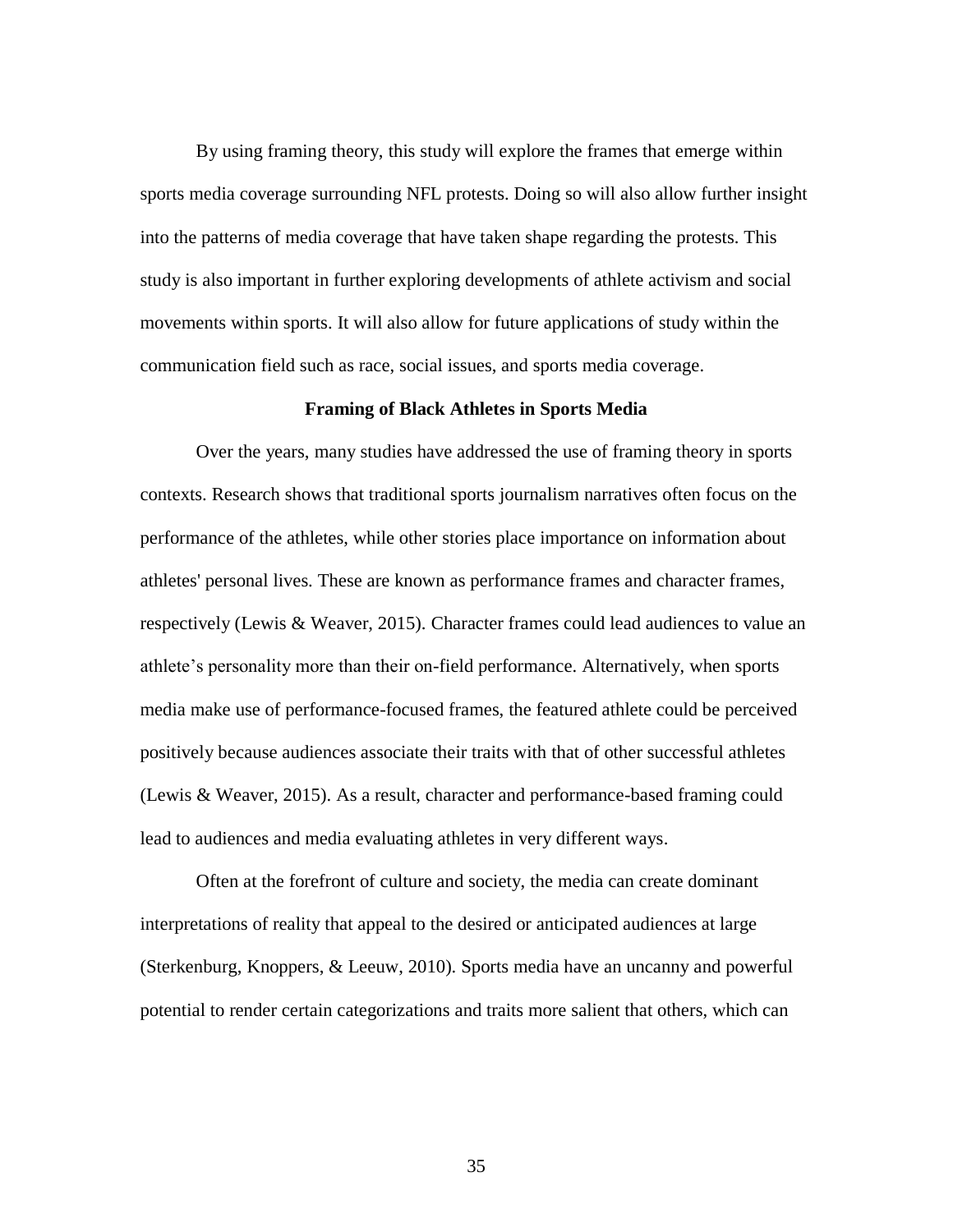shape the world around them while demonstrating lasting effects on its audience. (Sternkenburg et al., 2010).

#### **Framing Criminality of Black Athletes**

In many forms of media coverage, Black athletes might be attached to certain stereotypes within the context of criminality (Seate, Harwood, & Blecha, 2010). When crimes or wrongdoings occur, media messages can shape or frame public opinion of the crime and the alleged criminal. This is done through framing of news stories surrounding a crime, which can emphasize pardoning or implicative information and influence message consumers (Seate et al., 2010). For example, researchers have demonstrated how photos of Black people in a news story could lead to people viewing an attributed issue as a "Black issue" (Seate et al., 2010, p. 344). Over time, certain attributes and stereotypes can be associated and steadily ingrained into mainstream culture (Seate et al., 2010). For example, Blacks are often shown in the news as violent and dangerous criminals, with heavy television consumers perceiving them as more culpable for their crimes (Seate et al., 2010).

Framing continues to play prominent a role in sports, particularly when it comes to race. For example, some media representations only perceptually equip Black athletes with superb bodies, yet implicitly give them unstable minds and treat Black success as something that might only be achieved on a sports field (Sterkenburg et al., 2010). Additional studies have also found Black athletes more likely to receive greater criticism than White athletes in sports coverage. Character descriptions of Black athletes in sport media have been ascribed as being more negative regarding potential criminal activities.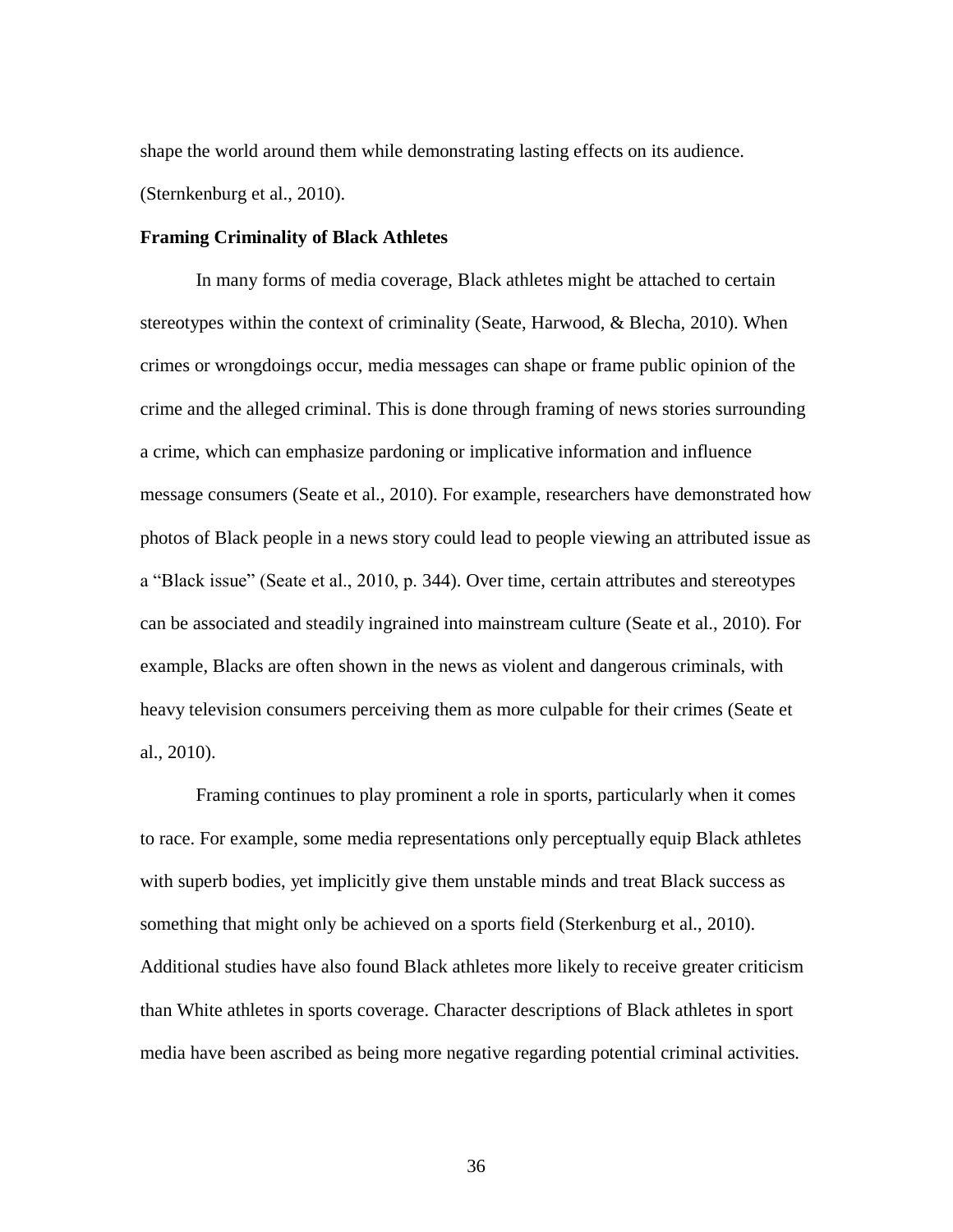Meanwhile, Latino athletes, especially those born in the United States, are often perceived as better role models despite also being minorities (Mastro et al., 2011).However, in a similar fashion to the Black community, studies have also found them to be overrepresented in news coverage as violent criminals, and often highly charged with subjects like immigration (Mastro et al., 2011).

Criminality and athleticism are often closely linked in depictions of Black athletes, with previous studies demonstrating that they are less likely than their White counterparts to be shown in professional attire (Mastro et al., 2011). By extension, this also feeds into cultural representations of Blackness in sports, which can often be examined through media narratives.One example includes the league-wide dress code instituted by the NBA in 2005, which prohibited t-shirts, sneakers, sandals, headphones, chains, and other similar kinds of clothing and accessories. All the listed apparel were trendy icons of hip-hop type clothing that young Black players wore on a frequent basis (Lorenz & Murray, 2014). Given that Black players make up nearly 80% of the NBA and the league's embrace of the hip-hop genre back in the 1980s alongside its marketing of NBA legends like Michael Jordan and Magic Johnson, it appeared the dress code was aimed at young Black players (Lorenz & Murray, 2014).

Today, Black players remain a prominent force in the NBA, and their faces and bodies remain a dominant factor of the league's brand and advertising. As is the case surrounding criminality and Black men, the NBA's implementation of their 2005 dress code is a prime example in which the image surrounding Black athletes may be perceived by audiences (Lorenz & Murray, 2014). During this time period where the dress code was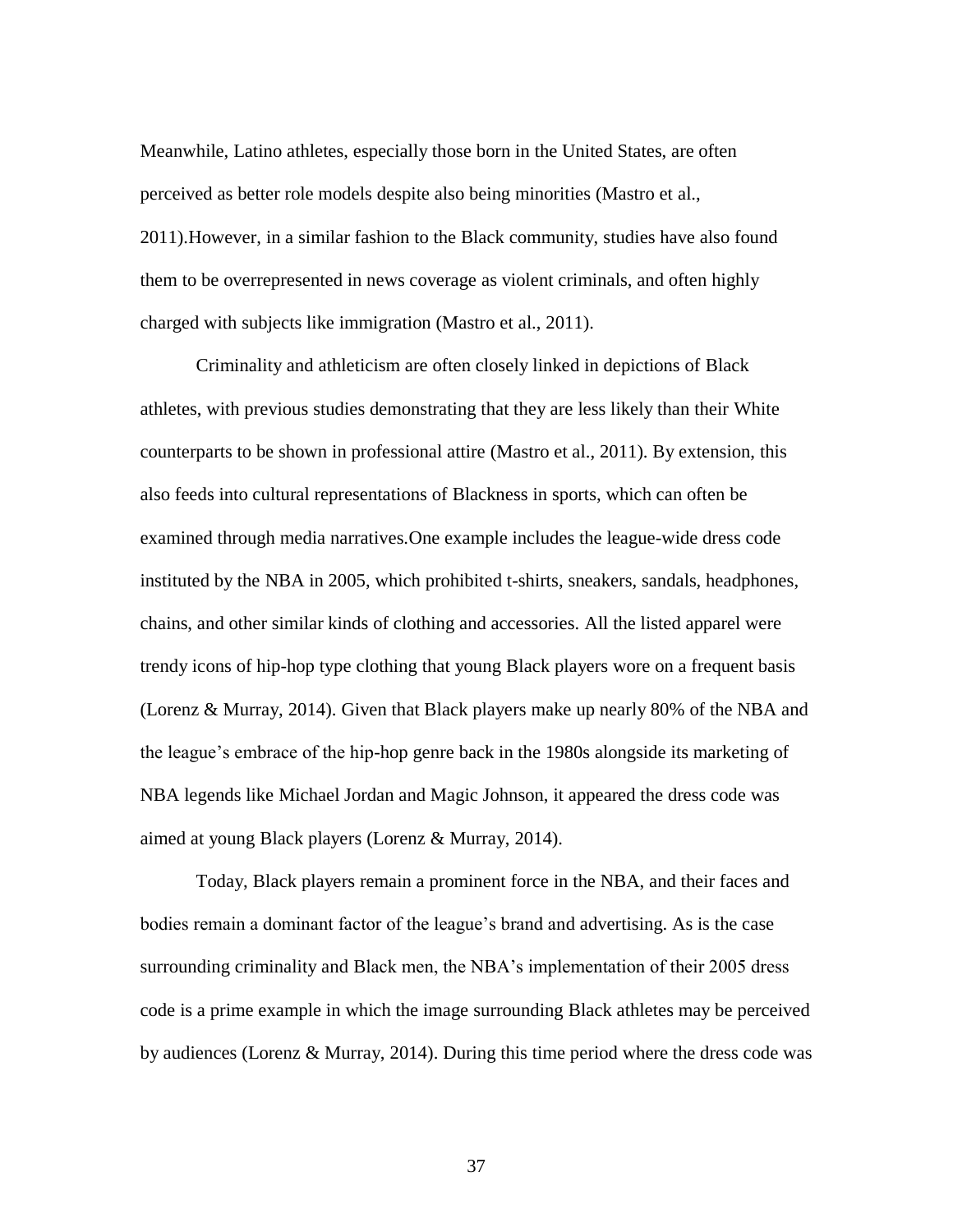implemented, media discourses surrounding the regulations were found to have often connected basketball players to stereotypes of young Black men as criminals and gang members (Lorenz & Murray, 2014). One such instance included an article in the *Ottawa Citizen* titled "So it's goodbye to the gangstas, bye-bye bling" (Lorenz & Murray, 2014).

Further discourse also connected Black NBA players as resembling "recruitment officers for Bloods and Crips" (Lorenz & Murray, 2014, p.30). Throughout the discourse, constant references were made to "prison garb" and a "gangsta" style that underlined the connections between Blacks, fashion, and criminal behavior (Lorenz & Murray, 2014, p.30). This speaks to how Black athletes are framed in the media for not only their athletic bodies, but how they expressed themselves through the clothes they wore. It also demonstrates the kinds of frames that have been associated with these athletes and the discourse that can affect them in other areas of media coverage.

# **Media Narratives of Modern Black Athletes**

Media coverage can establish narratives that have a lasting impact in how journalists and media organizations govern public discourses surrounding Black athletes. In the realm of sports, these narratives have influenced how athletes like NBA guard Kobe Bryant, former quarterback Michael Vick, and golfer Tiger Woods have been positioned in a manner that made them unredeemable (Leonard  $\&$  King, 2011). Bryant is a unique case, as he often demonstrated a routine of going to kiss his wife and kids both at halftime and the conclusion of NBA games. This exchange gained traction online after Bryant became embroiled in a controversial case where was accused of sexually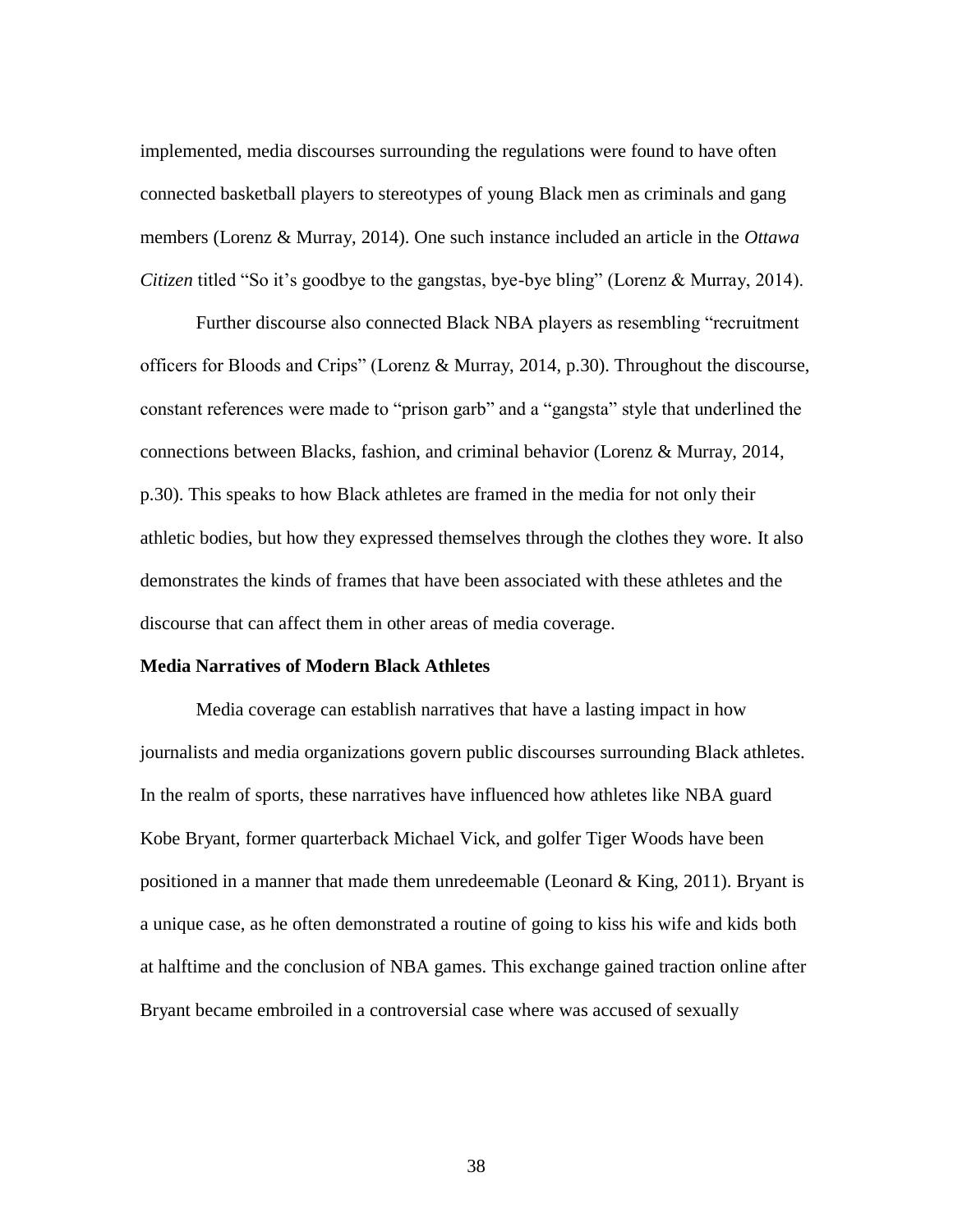assaulting a 19-year old in 2003. The charges were dropped and dismissed against Bryant, who later apologized for his actions (Leonard & King, 2011).

However, this charge followed Bryant, with mainstream media charting every move and decision he made; whether it was his appearance on Sesame Street or advertisements he performed in for NIKE and Activision's *Call of Duty* video game, Bryant's past was continually framed within the discourse for everything he did (Leonard & King, 2011). Bryant's case emphasizes the difficult path to redemption that athletes, especially Black athletes, can have, particularly when it comes to the frames within media discourse surrounding them. Over time, research on sports media has also shown that reporters have gender and racial biases, and that these biases play a significant role in shaping individual attitudes and beliefs about athletes (Frisby, 2016).

# **Redemption Framing of Black Athletes**

An example of a Black athlete who has been portrayed in a redemptive way by sports media is former NFL quarterback Michael Vick, who is most remembered for his time with the Atlanta Falcons and the Philadelphia Eagles. In 2007, Vick was arrested on charges of dogfighting, as authorities found neglected dogs and evidence of the illegal activities on his property in Virginia (Carr, 2012). He eventually pleaded guilty and was sentenced to 23 months in jail. Once his sentence was served, he signed with the Eagles and quickly played his way into a \$100 million contract. However, despite his success upon exiting jail, the discourse surrounding Vick focused less on his athletic performance, and more on his status leaving prison.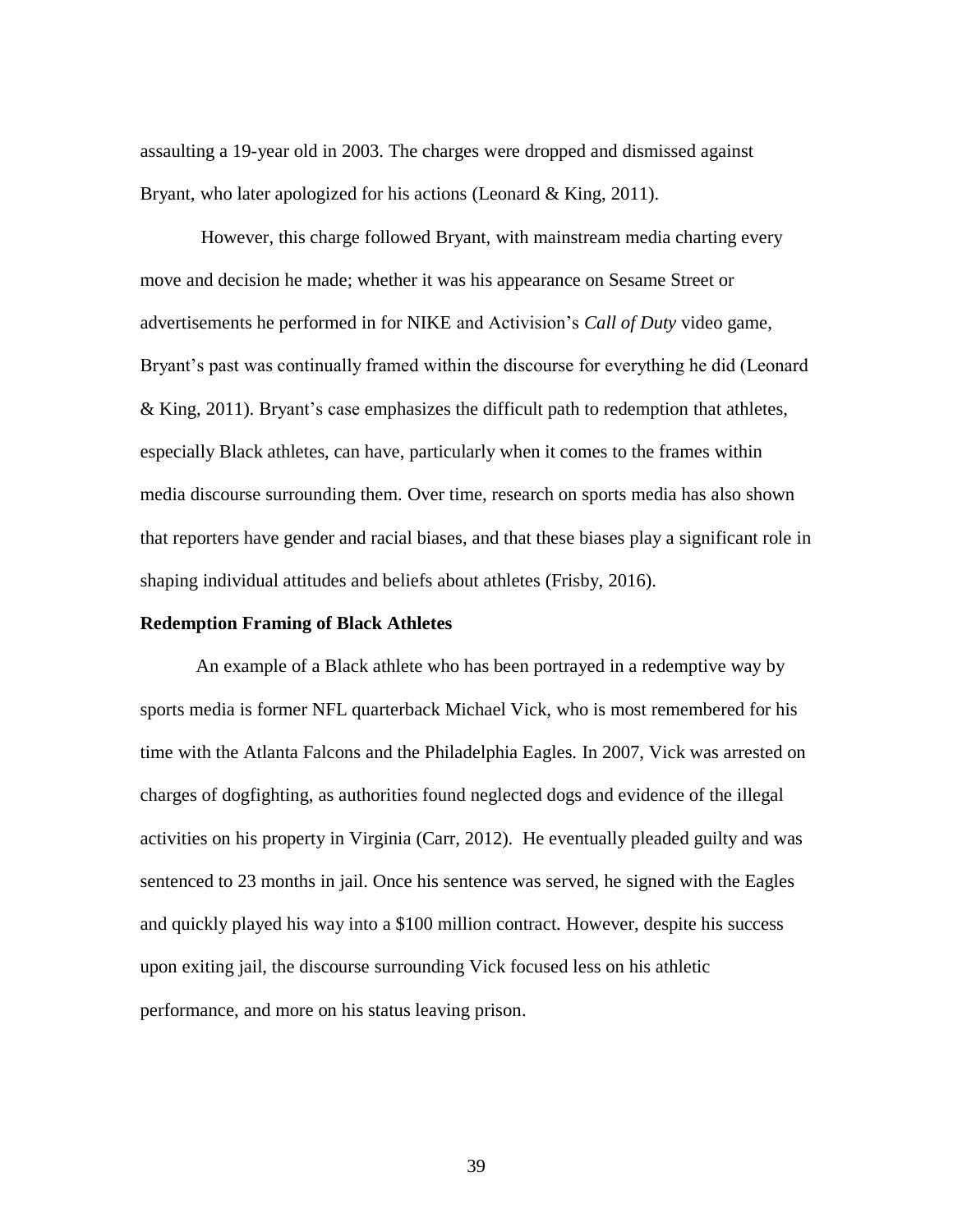The media coverage surrounding Vick during his return to the NFL displayed several distinct positions that influenced audiences in many ways. For instance, it was often displayed that Whites felt Vick served too light a prison sentence and should not have been allowed to play in the NFL again, while negative frames referred to wanting to see Vick openly uncomfortable during interviews (Carr, 2012). On the other side, non-Whites tended to think his sentence was far too heavy and he deserved another chance at restarting his life and career. (Carr, 2012). Media coverage surrounding Vick also tended to focus primarily on positive frames upon his return, positioning him as a heroic figure in the process of remaking his life. Dominant frames outside of his redemption narrative included his athletic prowess or professional troubles (Carr, 2012).

The findings within this qualitative framing analysis speak to the type of influence the media can have in shaping perceptions of athletes, particularly when it comes to dealing with race and sports. The frames surrounding Vick were essential in shaping the narrative surrounding the rest of his NFL and professional career. It also further ties into the challenges Black athletes face and the kinds of conversations that can emerge within the media coverage surrounding them.

In another study, Sanderson (2010) researched frames surrounding Woods, who, in an altercation with his wife, was the target of various media frames as his extramarital affairs were revealed to the public. Traditional mainstream media framed the initial altercation and subsequent revelations as a fall from grace for the former golfer, while simultaneously getting into the finer details of his extramarital affairs (Sanderson, 2010).In contrast, fans of Woods on social media framed his incident as a private matter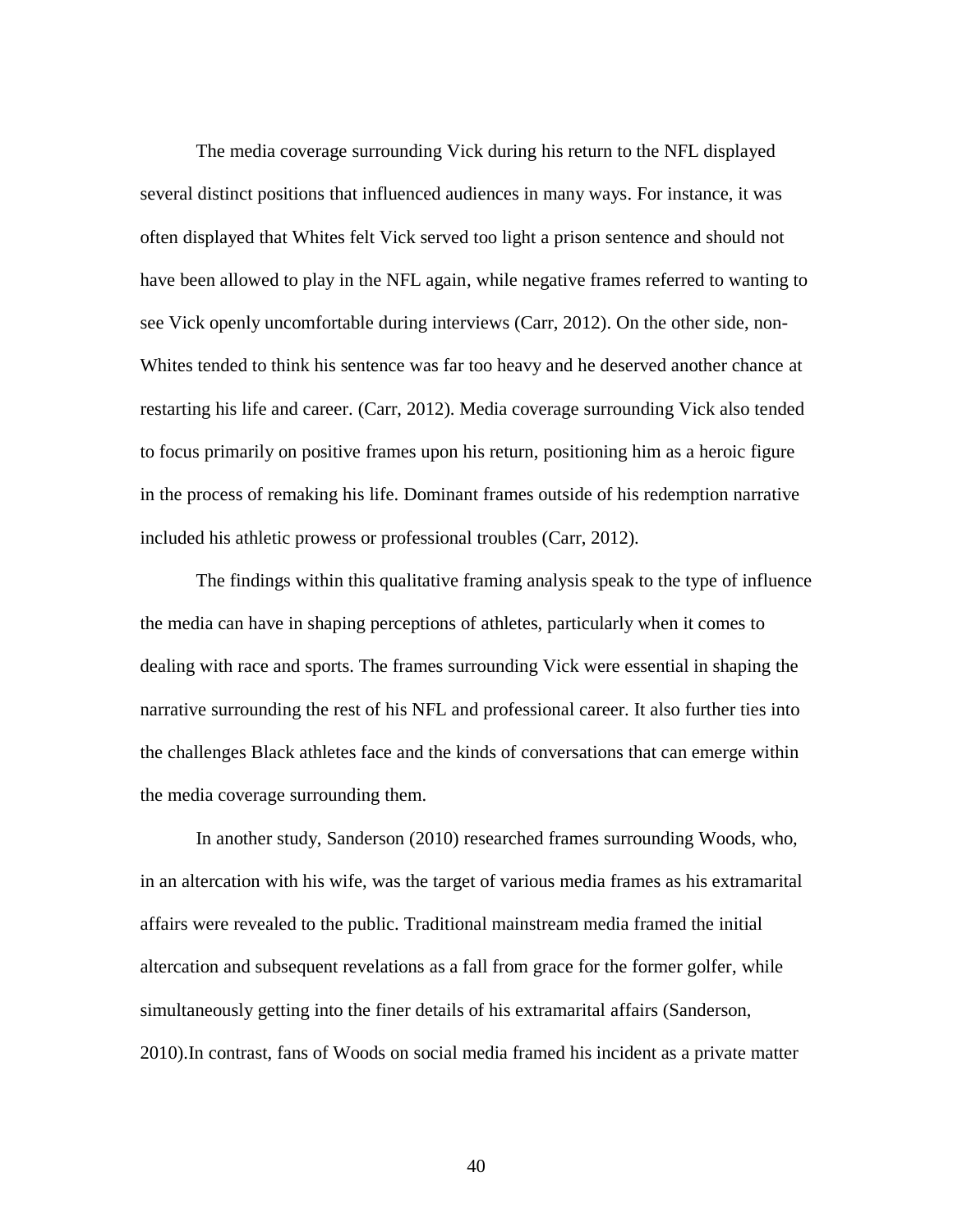that demonstrated the golfer's human nature. Sanderson's (2010) study showed the active role fans now have in establishing frames and narratives because of the advent of social media (Sanderson, 2010).

The influence of framing is especially evident within media coverage surrounding Black athletes when they make decisions that become controversial in the eyes of audiences. One example is NBA forward LeBron James, who faced a lot of backlash and criticism during his 2010 nationally televised special "The Decision", in which he announced his free agent decision to join the Miami Heat in July 2010 (Banagan, 2011). Televised by ESPN, James was perceived as arrogant, selfish, and a traitor to his team by both audiences and media. This situation was unique in the amount of backlash James received from both fans and journalists (Banagan, 2011).

Due to his actions, many compared him to NBA players of previous generations such as Jordan, Earvin "Magic" Johnson, and Larry Bird, stating that they would never do something like join each other on the same team. To many, James's character had fallen and could not be redeemed for taking the effortless way out (Banagan, 2011). However, this points to a lack of understanding of today's modern athlete, who may not necessarily have that same mentality (Banagan, 2011). This case study regarding James further emphasizes the growing differences between generations as athletes become more outspoken and the evolving influence of media coverage over them.

# **Research Questions**

The history and research surrounding athlete activism and protest are varied. The practices and institution of journalism have shifted from what it used to be in the 1960s,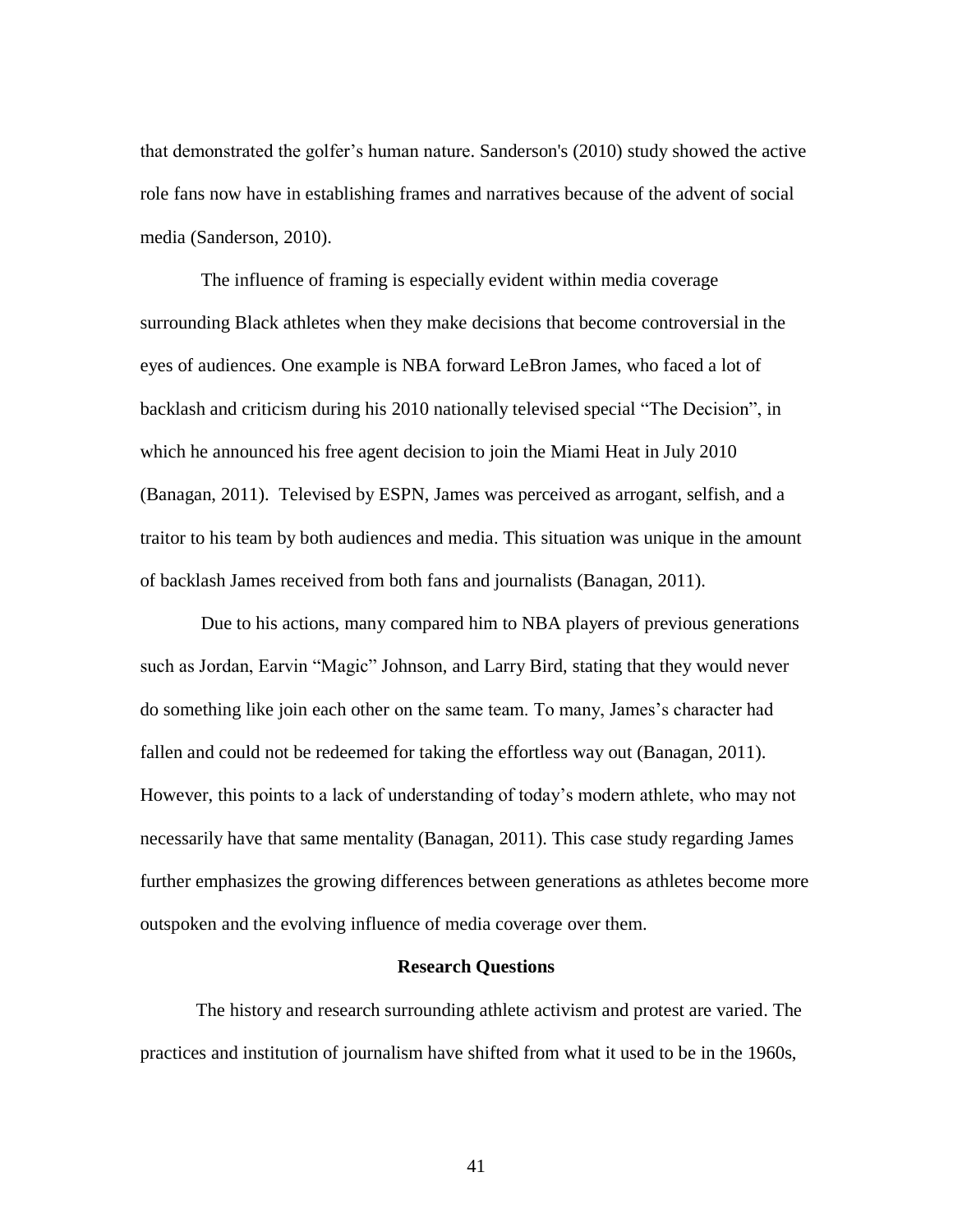and it is not simply because of the shift to digital and social media platforms. Rather, it has changed because sports media has had to delve more into discussing these issues, especially as athletes continue displaying bold forms of advocacy and activism. The same is true for the NFL, who, within the course of two seasons, became the subject of many mainstream media outlets in the wake of the national anthem protests.

These types of protests were unheard of for one of the most popular sports in the United States, and even more so to conduct it during the national anthem. Journalists remain the essential storytellers of our institutions, and the frames they construct surrounding ongoing events like the protests are invaluable in shaping the narratives of these iconic figures (Boyle, 2012). Because of media's role in fostering and guiding these conversations, this study will explore the following research question:

**RQ:** What themes will emerge in media's editorial coverage of NFL protests?

By exploring the themes surrounding the NFL protests, this study seeks to add to existing literature of media framing in sports. There has been a significant amount of research on coverage of individual athletes like Woods (Sanderson, 2010) and Vick (Carr, 2012). Previous studies such as the one conducted by Lane (2016), which explored the media coverage surrounding Title IX, demonstrates how uncovering themes are integral to understanding how journalists can frame various issues.

The study conducted by Kian & Anderson (2009) surrounding Amaechi and the narratives surrounding gay athletes demonstrate the importance of how these emerging themes can impact national conversations of social issues in sports. This research will aid in further exploring the themes and patterns surrounding one of the most unprecedented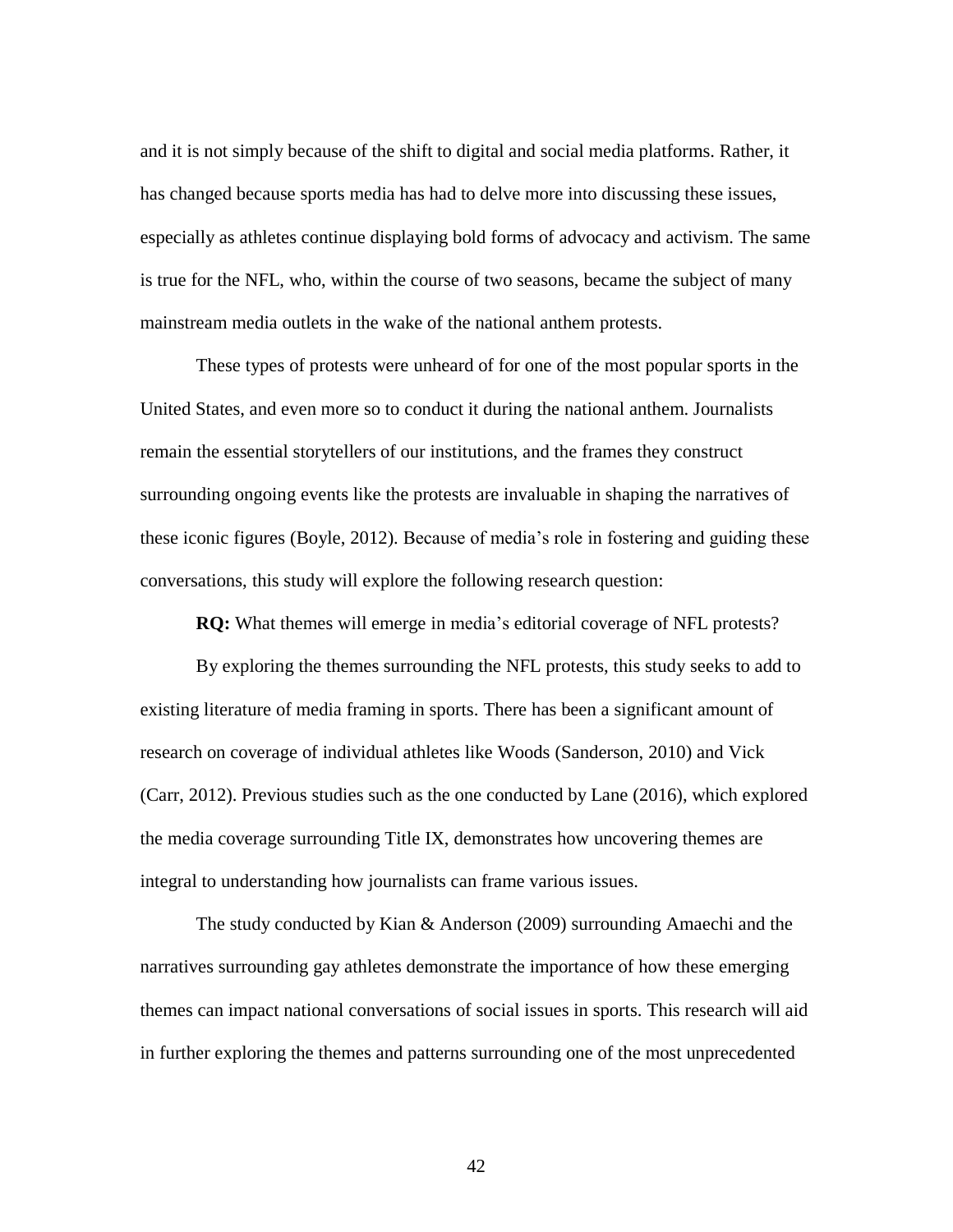protest acts within a major sport. This research study will also aid in diversifying literature surrounding social movements, the re-emergence of modern athlete activism, and the continuing role of media in discussing and framing these conversations to their audiences.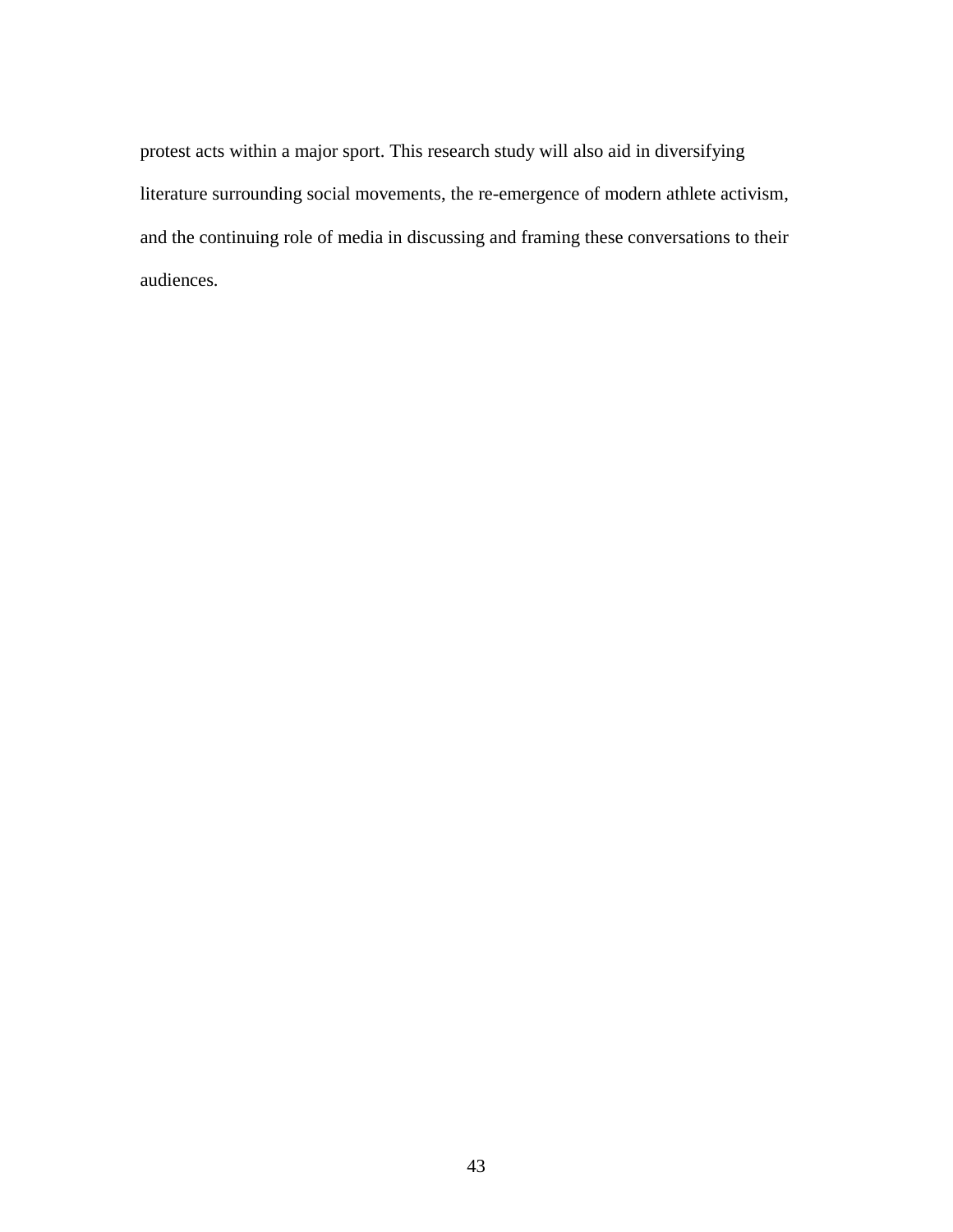### CHAPTER THREE

#### **METHOD**

This study investigated the themes that emerged surrounding the NFL protests through examining the media coverage of editorial articles. To explore the conversations surrounding the NFL protests, the following study was conducted through a qualitative thematic analysis, which is a method for identifying, analyzing, and reporting patterns (themes) within research data that allows for minimally organizing and describing the data set in rich detail (Braun & Clarke, 2006). It is a flexible method in allowing the researcher to determine themes in a variety of distinct ways (Braun & Clarke, 2006).

Thematic analysis used in previous sports communication research include a study conducted by Schinke, Bonhomme, McGannon, and Cummings (2012), in which they sought to explore the adaptation processes of the boxers in the Showtime Super Six Boxing Classic. Another study by Kian, Anderson, and Shipka (2015) conducted a textual analysis on U.S. media framing surrounding Jason Collins coming out as the first openly gay athlete in the NBA to examine the intersection of broader conversations in sports and its intersection with subjects like homosexuality. The use of thematic analysis, which allows for a greater interpretation of various aspects of the data presented within the research, allowed each study to go beyond organizing and describing, (Braun & Clarke, 2006). In addition, themes can capture aspects about the data in relation to the research question while representing some form of patterned meaning within the data (Braun & Clarke, 2006). Finally, the use of a qualitative method also compliments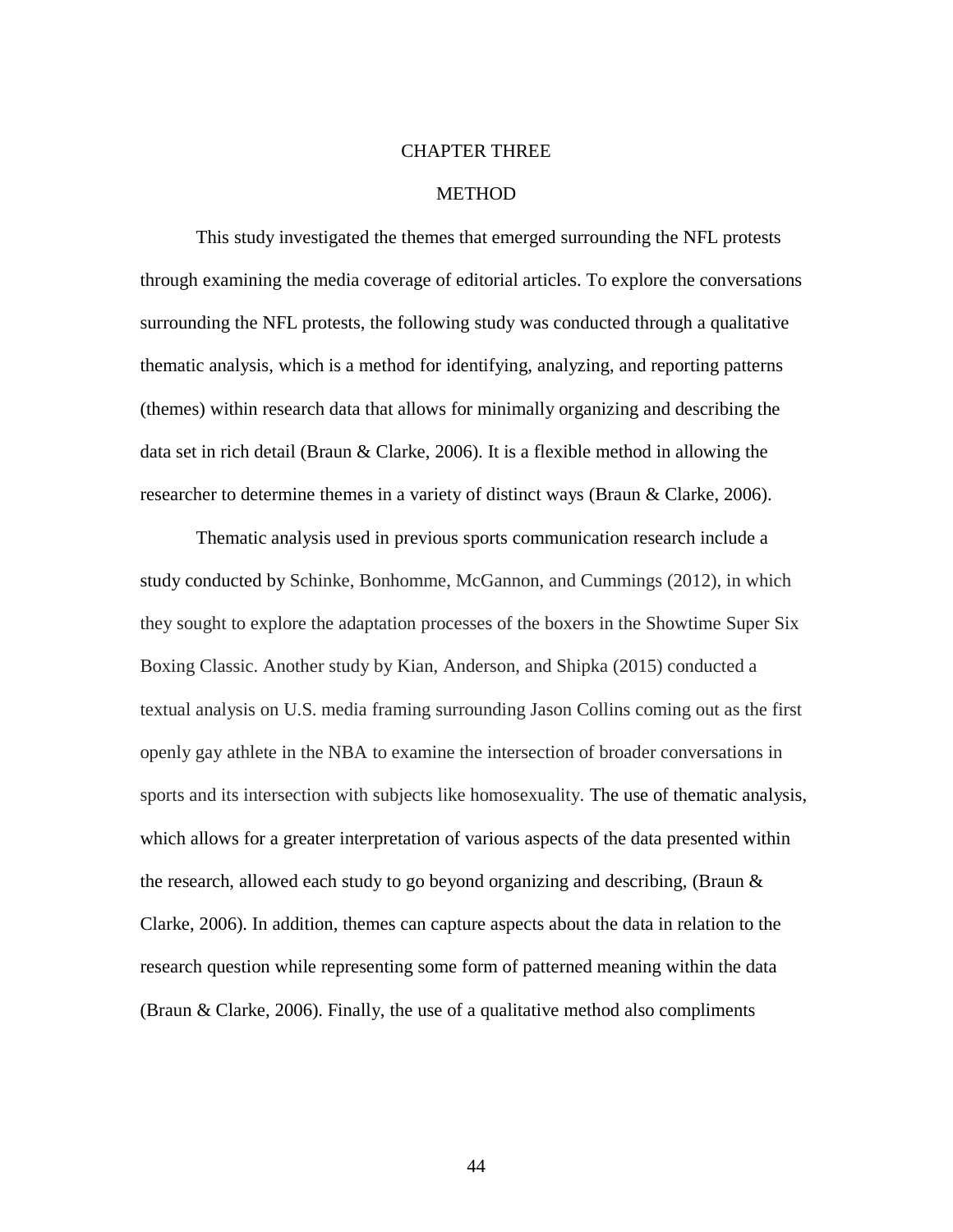quantitative research findings and the ability to identify specific contexts (Vaughn  $\&$ Turner, 2016).

Thematic analysis involves a six-step process, which, as described by Braun & Clarke (2006) includes the following: familiarizing oneself with research data, generating initial codes, searching for themes, reviewing themes, defining/naming themes, and producing the report. Through this process, the researcher became immersed in the data through active readings of the data. These readings allow researchers to search for different meanings and patterns within the data as opposed to just casually reading through it (Braun & Clarke, 2006). This method also allows the researcher to engage in an "inductive and reflective process" to search for meanings within the data (Braun  $\&$ Clarke, 2006). The procedure involves either a data-drive inductive procedure or a deductive, theory-driven approach. This study opted for the use a data-drive procedure, which allowed frames to emerge from the data instead of a priori (Braun & Clarke, 2006).

# **Sample**

The current study was conducted through analyzing editorial articles from various media outlets to gain an understanding of the dominant frames (themes) that emerged within the subject of NFL protests. Editorials from major national and regional newspapers and online news sites were used for the context of this research. Journalistic content such as columns and editorials tend to incorporate more subjective opinion, and readers can expect the assertion of more in-depth analysis and opinion. (Hardin & Ash, 2011).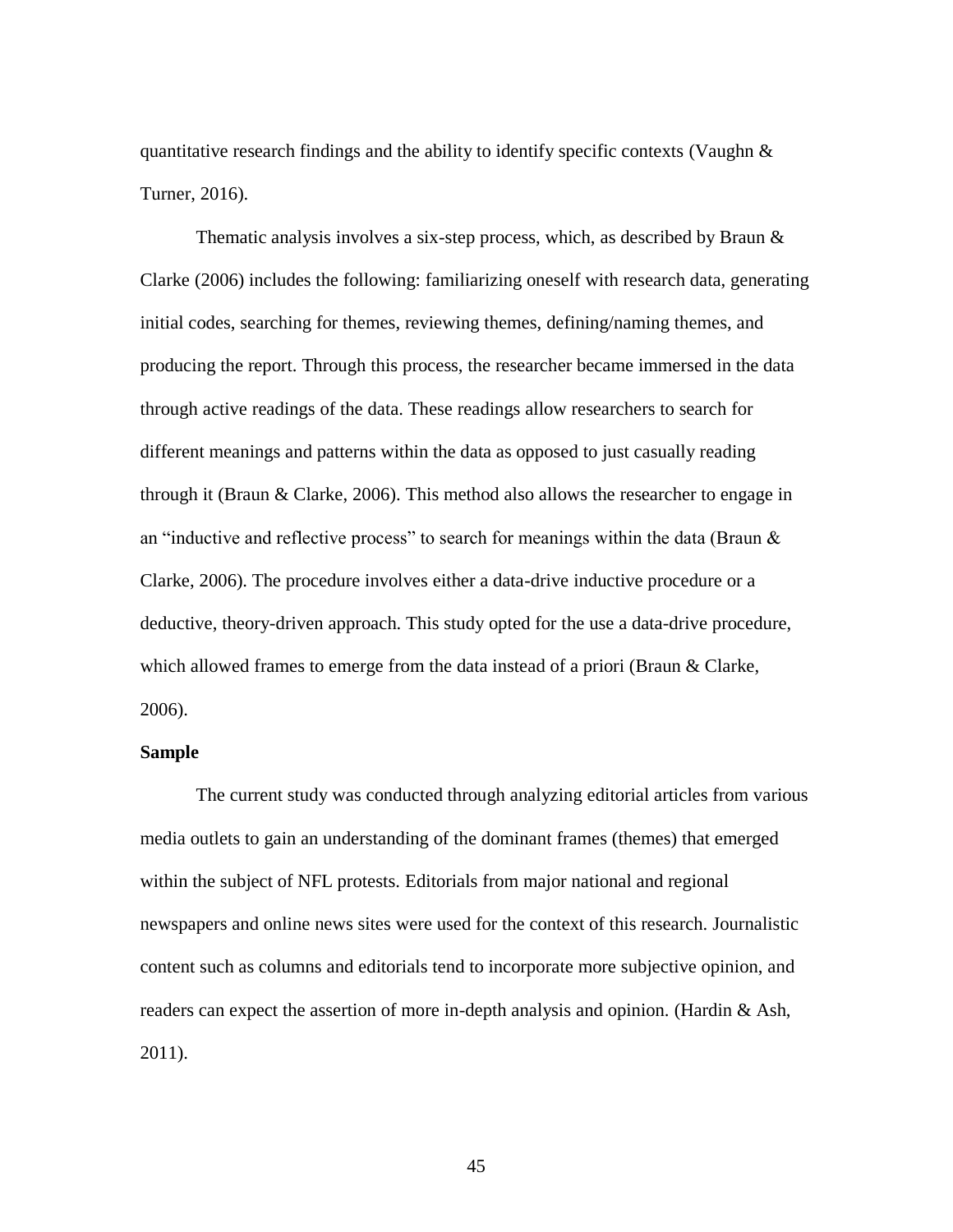Editorials are also unique in acting as a historical record of sorts given their potential to have longer-last influence than standard news reports. Research also suggests that influences within the newsroom can add different layers to journalists' framing choices (Hardin & Ash, 2011). Journalists hold invaluable positions and advantages over other types of writers, such as bloggers, namely in the form of resources and access. In addition, many people still depend on journalists for most of their news and various forms of analysis (Hardin & Ash, 2011).

Editorials for this study were collected through the online database LexisNexis and a search of popular online sport websites. LexisNexis is a database that keeps records of a variety of popular press newspaper and online articles from media outlets that are kept on record and accessed by the public. The articles were selected from the timespan of August 26, 2016 to February 3, 2018. August 26, 2016 was the date where Kaepernick's decision to kneel was made public to the media and signaled the beginning of the protests, and February 3, 2018 was the date that concluded the 2017 NFL regular season. The time between these two dates is when NFL protests were receiving the most media coverage.

The key search terms used to gather the articles within LexisNexis were "editorial," "NFL," and "protest." The initial results conducted in LexisNexis based on the search criteria resulted in a population of 360 articles. From these results, international publications, wire press services, college press media, group duplications, letters to the editor, news reports, and cartoons were eliminated, which reduced the population to 170 articles.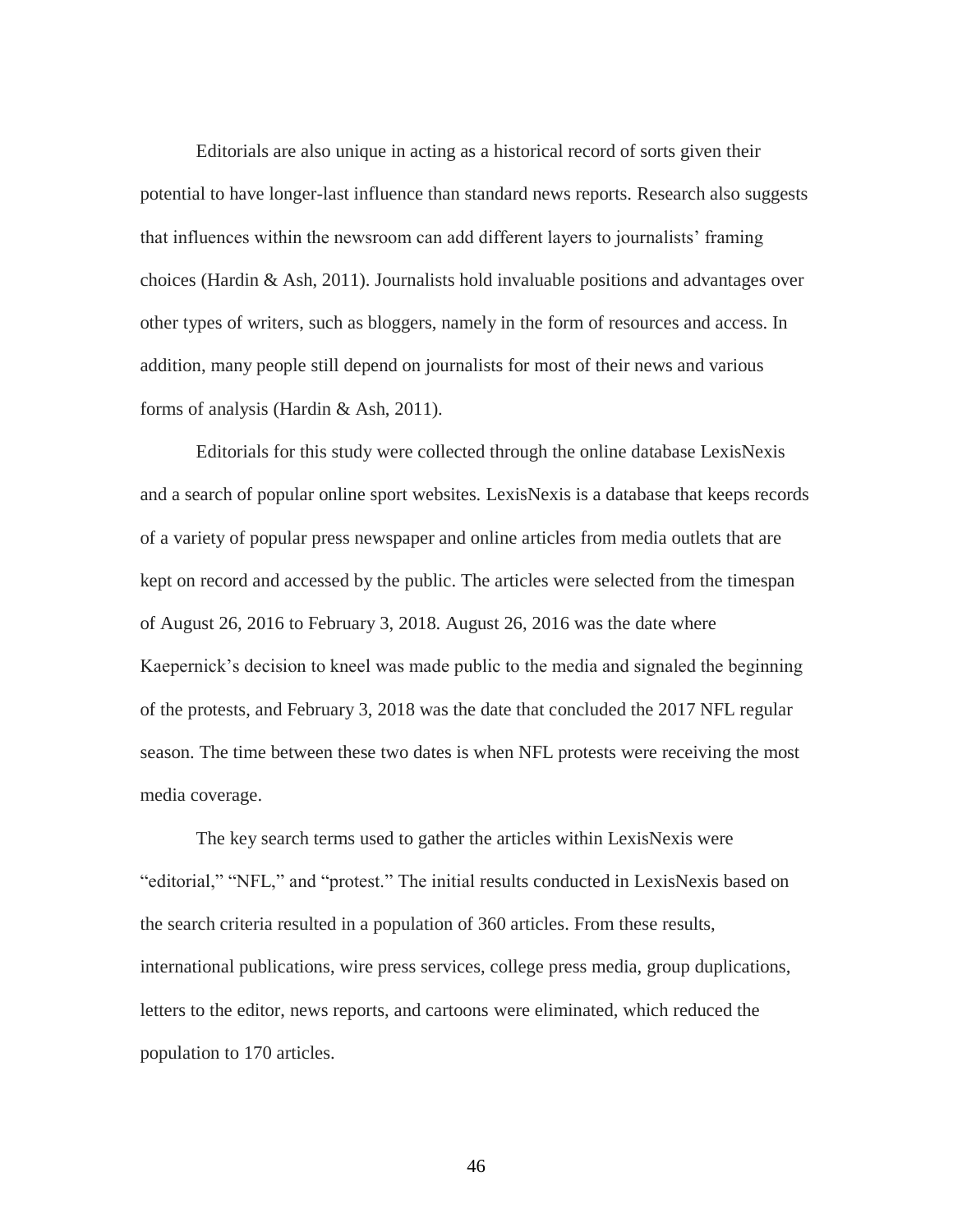**Sampling strategy**. Articles were selected for inclusion in the sample through a nonprobability sampling strategy known as purposive sampling. Also referred to as judgment sampling, purposive sampling is defined as "the deliberate choice of a participant due to the qualities the participant possesses. It is a nonrandom technique that does not need underlying theories or a set of participants" (Etikan, Musa, & Alkassim, 2016, p. 2). In purposive sampling, it is up to the researcher to decide what needs to be known and to find people or materials that will provide information based on the context of the study (Etikan et al., 2016). Purposive sampling is commonly used in qualitative research and employed through applying expert knowledge to nonrandomly selected components that represent pieces of the population. The study made use of the purposive sampling method known as homogeneous sampling, which "focuses on candidates who share similar traits or specific characteristics" (Etikan et al., 2016, p. 3).

To meet the criteria for inclusion in the sample, only editorials that offered related commentary towards the NFL protests as its central organizing idea, were longer than 75 words, and came from a daily newspaper or website based in the U.S. were selected. This process involved reading each article and determining whether they should be included in the final sample based on whether the commentary they provided was relevant and significant to the context of the study. For example, articles were deemed not relevant to the subject of NFL protests if they focused on subjects unrelated to protests or included headlines without offering any editorial commentary. A final sample of 69 editorial articles met the criteria.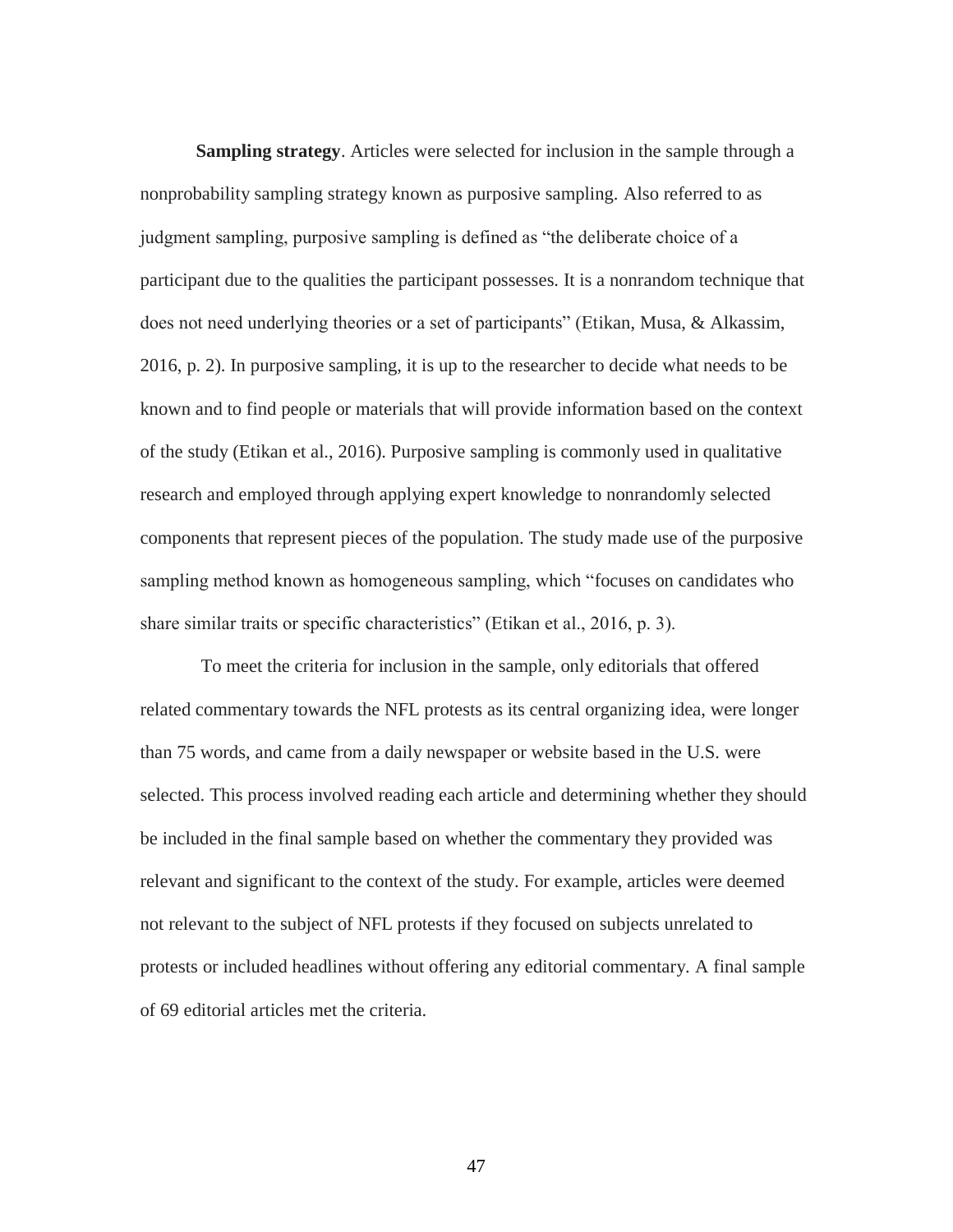To add further representation from online national sources, 11 articles were selected from the top five circulated national online sports websites, as reported by eBizMBA, a website which continually tracks updated averages of global traffic rank and U.S. traffic rank of popular press websites based on unique monthly visitors ("Top 15 Most," 2018). These websites included ESPN, CBS Sports, Sports Illustrated, Bleacher Report, and Sports Illustrated. Searches were conducted through their respective websites on opinion articles relating to the NFL protests using the same key words. Articles were sampled from Sports Illustrated ( $n = 4$ ), Bleacher Report ( $n = 4$ ), and Yahoo! Sports ( $n =$ 3) were subsequently analyzed, which brought the total sample to 80 editorial articles.

The units of analysis for this study was each editorial article. The final sample consisted of 42 publications from many regional media outlets<sup>1</sup> around the country, with most of them consisting of one to two articles. Some of the most prominent regional publications within the sample included the following: *The Dayton Daily News*  $(n = 4)$ , *Pittsburgh Post-Gazette* (*n* = 3), *St. Louis Post-Dispatch* (*n* = 6), and *The New York Post*  $(n = 3)$ . In addition, the final sample included prominent publications that are more national in scope, such as *USA Today*  $(n = 4)$ , and *The Washington Post*  $(n = 8)$ . Word

 $\overline{a}$ 

*<sup>1</sup>Akron Beacon Journal, Albuquerque Journal, Augusta Chronicle, Bangor Daily News, Bleacher Report, Boston Herald, Brunswick News, Charleston Gazette Mail, Chicago Tribune, Columbia Basin Herald, Daily Item, Dayton Daily News, East Bay Times, Florida Times Union, The Free Press, Investor's Business Daily, Keene Sentinel, LA Times, Mercury News, News & Record, New York Post, New York Times, Orange County Register, Philadelphia Inquirer, Philly.com Pittsburgh Post-Gazette, Pittsburgh Tribune, Portland Press, San Bernardino Sun, Sentinel & Enterprise, Sports Illustrated, St. Louis Dispatch, Star Tribune, The Blade, Times Leader, Times Tribune, USA Today, Vallejo-Herald Times, Victoria Advocate, Washington Post, Waterloo-Cedar Falls Courier, Yahoo! Sports*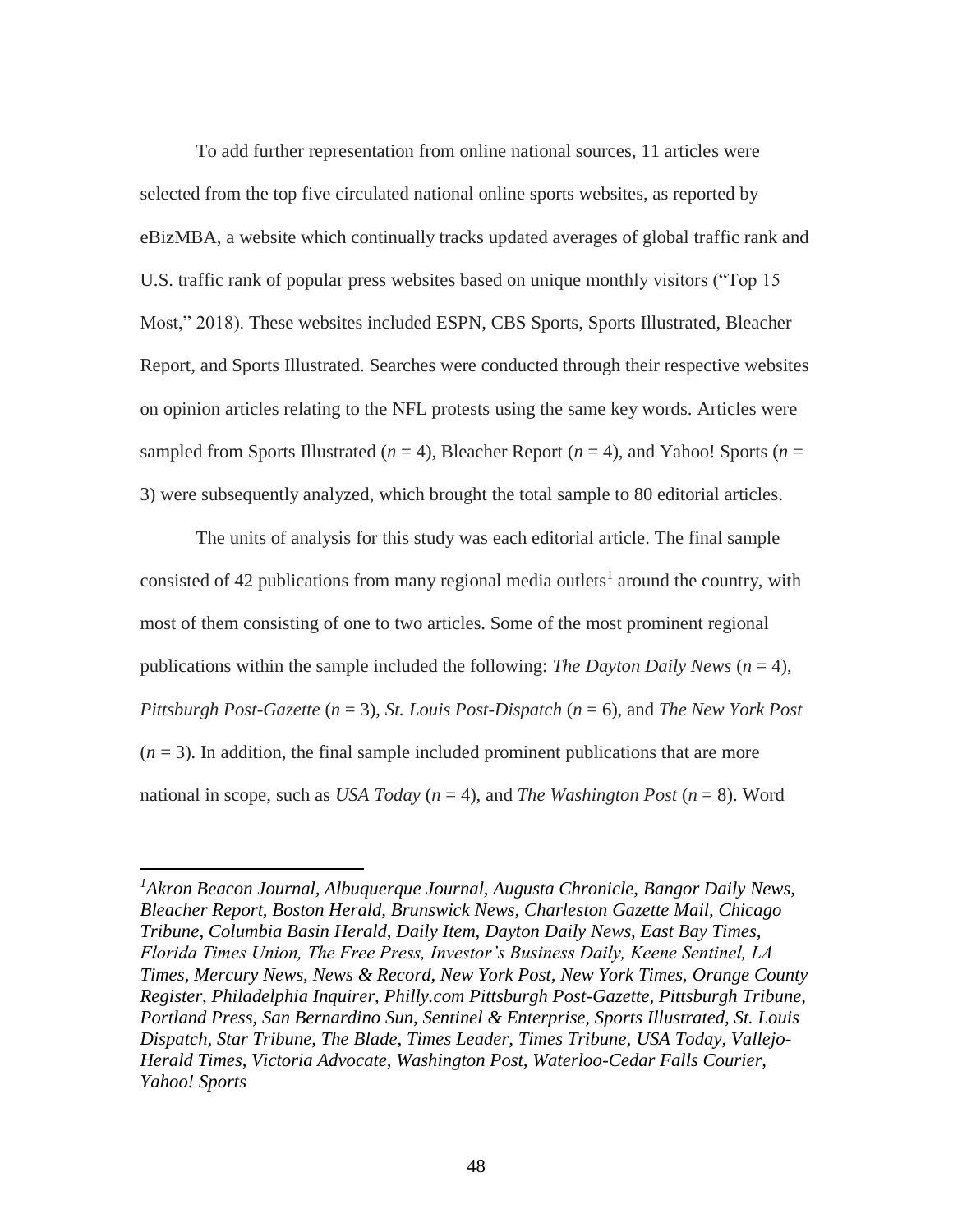counts for all the 80 sampled articles ranged from a minimum of 172 to a maximum of 1,688.

#### **Coding Method**

The search for themes was an active process; thematic categories were generated and constructed based on how editorials discussed the NFL protests. This basic process involved collapsing and clustering codes together that appeared to have unifying features in common so they reflect coherent and meaningful patterns in the data (Braun & Clarke, 2012). Once initial readings of the articles were conducted and a coherent set of themes were established, the data were reviewed and analyzed to uncover the dominant theme of each article. This was done to review each unit in relation to the entire data set and define them in ways that have clear purpose (Braun  $&$  Clarke, 2012). For the context of this study, editorials that appeared to involve more than one theme were placed into the thematic category believed to be most dominant. The dominant theme was identified for each article was determined based on the headline, lede, and central organizing idea of the article (Cassidy, 2016).

Given the nature of the study, it is possible that articles can contain multiple themes. But, it is important to note that while news events can be framed in a variety of ways, some frames can be more relevant to the nature of certain events than others. News events are often grounded in what is known as a core frame, which is defined as the basic element of framing that pushed an object or event into the news (Chyi & McCombs, 2004). Additionally, the concept of framing is not necessarily about exploring every aspect or attribute of an object, but its dominant characteristics (Chyi  $\&$  McCombs,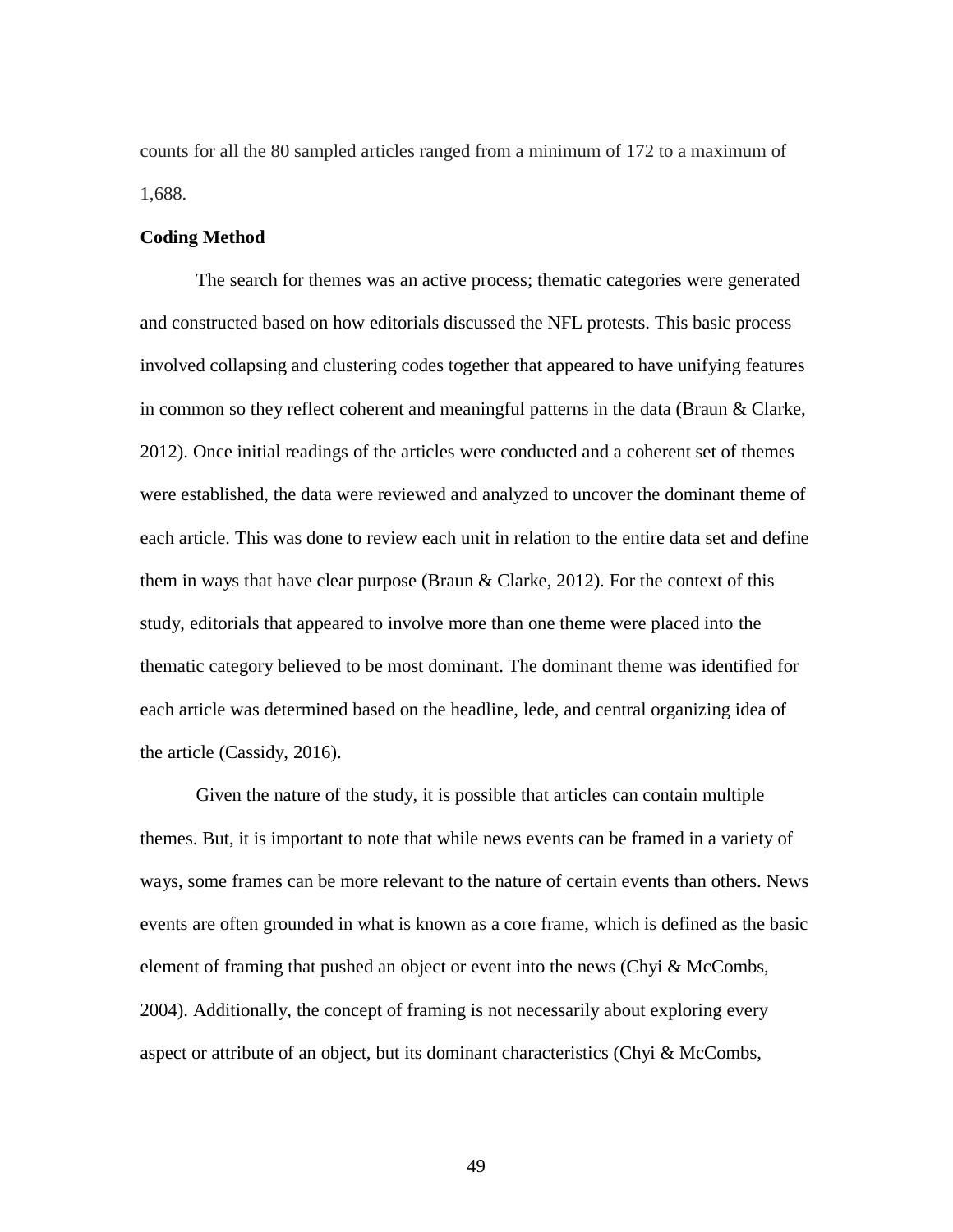2004). Because of this, and the ability of specific details of news events to shift from day to day, each editorial was assigned to a dominant theme to illustrate its most prominent characteristic. Previous research has demonstrated that the categorization of articles into dominant themes (frames) can provide the best representation of the data in relation to the research question. For example, dominant frames were the focus of research by Chyi and McCombs (2004), which sought to cover the dominant characteristics of media coverage related to the Columbine school shooting over time. Additionally, a study conducted by Cassidy (2016), which sought to explore media coverage of journalistic coverage regarding the coming out of Sam and Collins as gay athletes, did so through assigning dominant frames for each story.

The process of generating themes allows for the collapsing and clustering of codes that appear to share common features together. As a result, themes can be constructed in many ways based on the way codes are combined, which allows researchers to reflect more coherent and meaningful patterns in the data (Braun & Clarke, 2012). Ultimately, in a qualitative thematic analysis, it is the researcher that makes choices regarding how to shape and craft their raw data set into a proper form of analysis to tell a story about the data that answers the research question, rather than to represent everything that was said within the data itself (Braun & Clarke, 2012).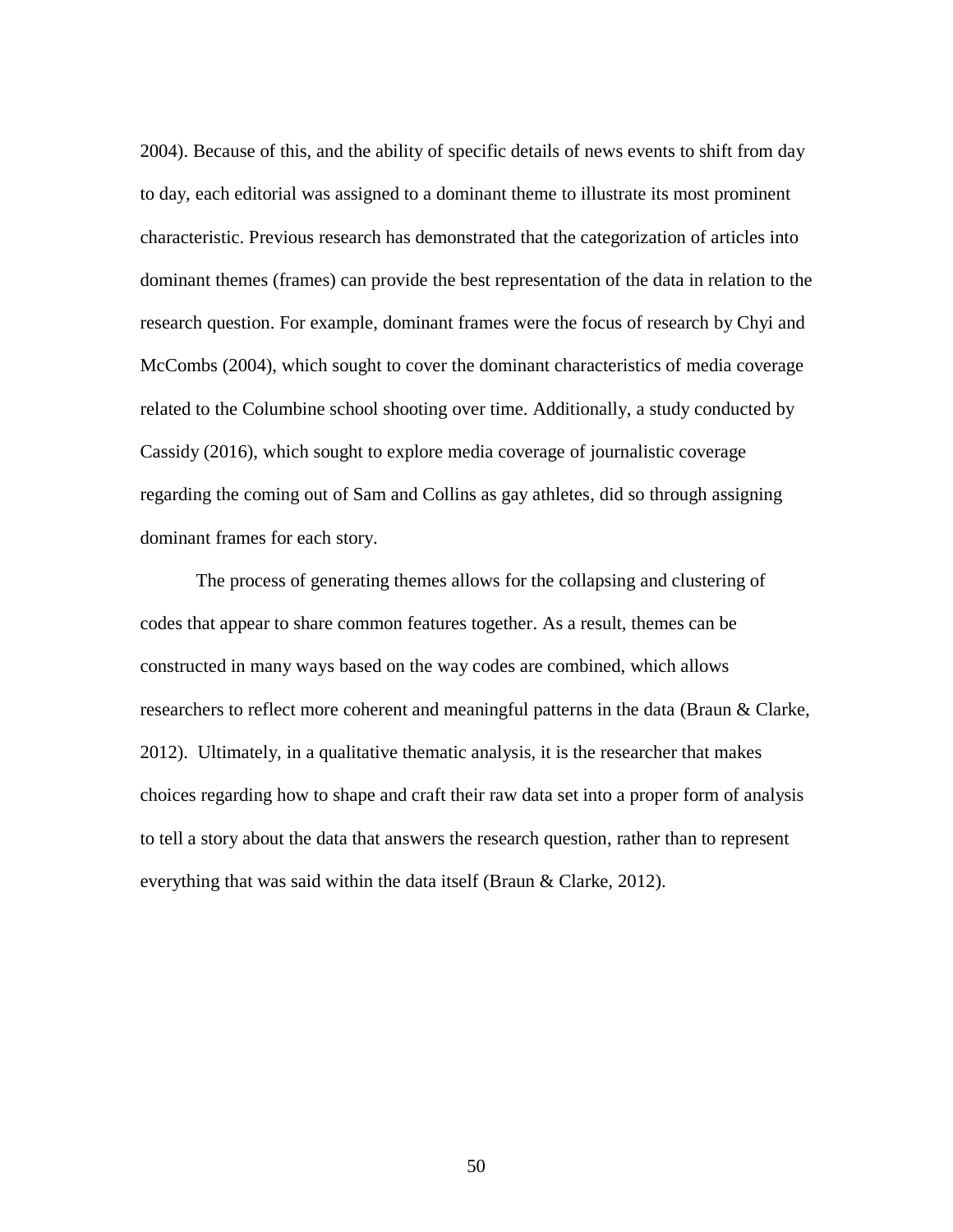# CHAPTER 4

# RESULTS

After completing the analysis process, six dominant themes were identified from the sample of editorials and presented in Table 1. The identified themes included the following: First Amendment & Expression, Significance of Protest Message, Framing of NFL Players, President Trump's Impact, Framing of NFL, and Politicization of Football. Additionally, several of the dominant themes within the study contained sub-themes, which will be explored in further detail.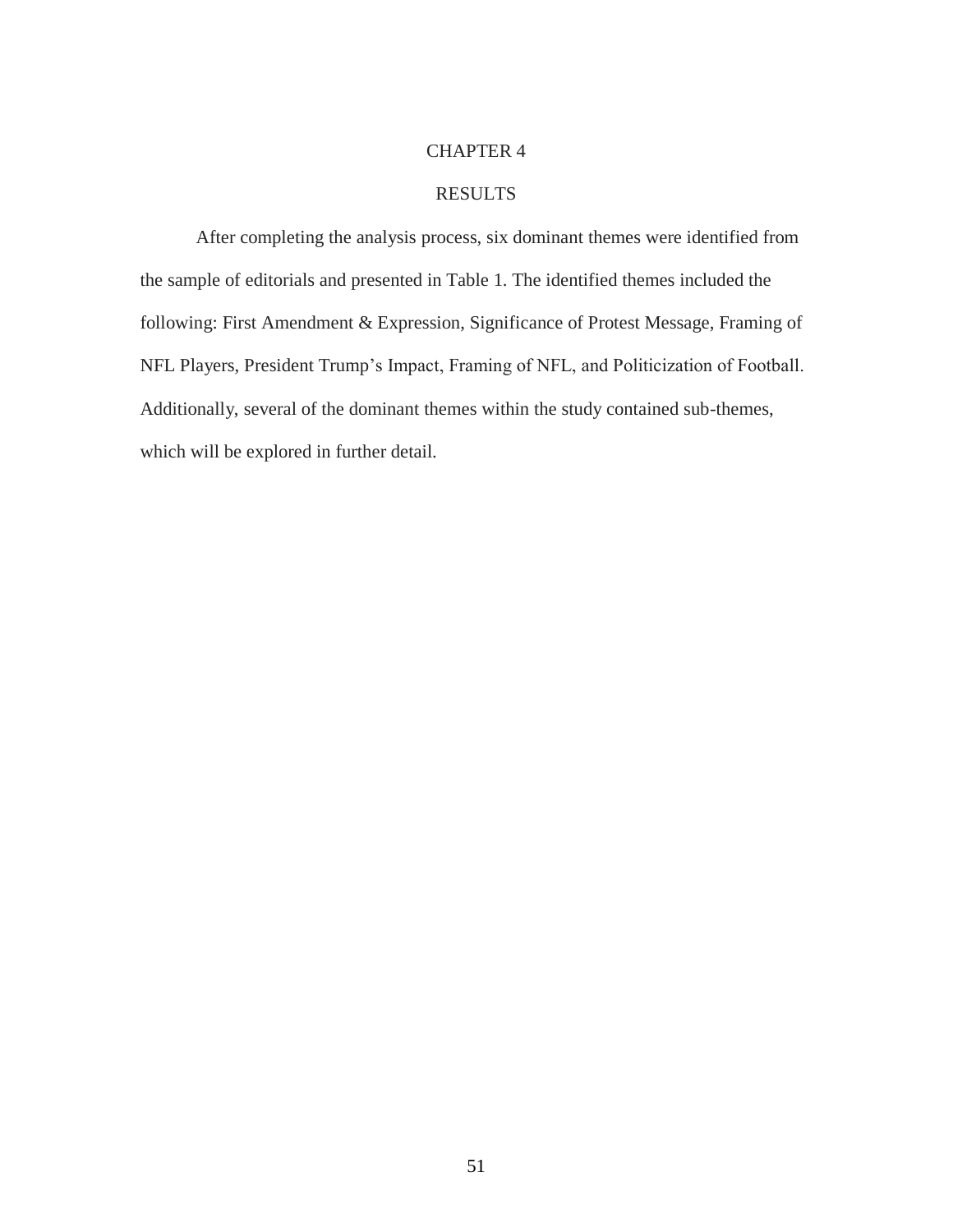# Table 1

| Frame                          | $n\left(\%\right)$ | Description                                                                  | Example                                                                                                                                                                                                                                                                                                                                                     |
|--------------------------------|--------------------|------------------------------------------------------------------------------|-------------------------------------------------------------------------------------------------------------------------------------------------------------------------------------------------------------------------------------------------------------------------------------------------------------------------------------------------------------|
| Freedom of Expression          |                    |                                                                              |                                                                                                                                                                                                                                                                                                                                                             |
| <b>First Amendment</b>         | 15 (18.75%)        | Emphasized players' rights to<br>express opinions through first<br>amendment | "Agree with Kaepernick's protest or not --<br>and we don't -- it is imperative we recognize<br>Kaepernick, who says he wants to draw<br>attention to how minorities are treated in the<br>United States, is within his right to do so,<br>especially when we all agree that in a free<br>society a free and protected speech is a<br>foundational element." |
| <b>Professional Conduct</b>    | $2(2.5\%)$         | Emphasized players' need for<br>professional conduct during the<br>anthem    | "The NFL is not the government, nor are<br>team owners. They are private employers,<br>and depending on the players'<br>terms of employment, entitled to determine<br>what their players may or may not say while<br>they are representing the team."                                                                                                       |
| <b>Protest Purpose/Message</b> |                    |                                                                              |                                                                                                                                                                                                                                                                                                                                                             |
| Social significance            | $12(15.0\%)$       | Emphasized the social<br>influence of player protests                        | This is only getting larger, because Colin<br>Kaepernick's <i>protest</i> was always genuine,<br>because his words have been precise, his<br>attitude has been thoughtful, his support has<br>been growing, and his critics have been so<br>predictably intellectually feeble."                                                                             |

*Dominant Thematic Frames of NFL Protests*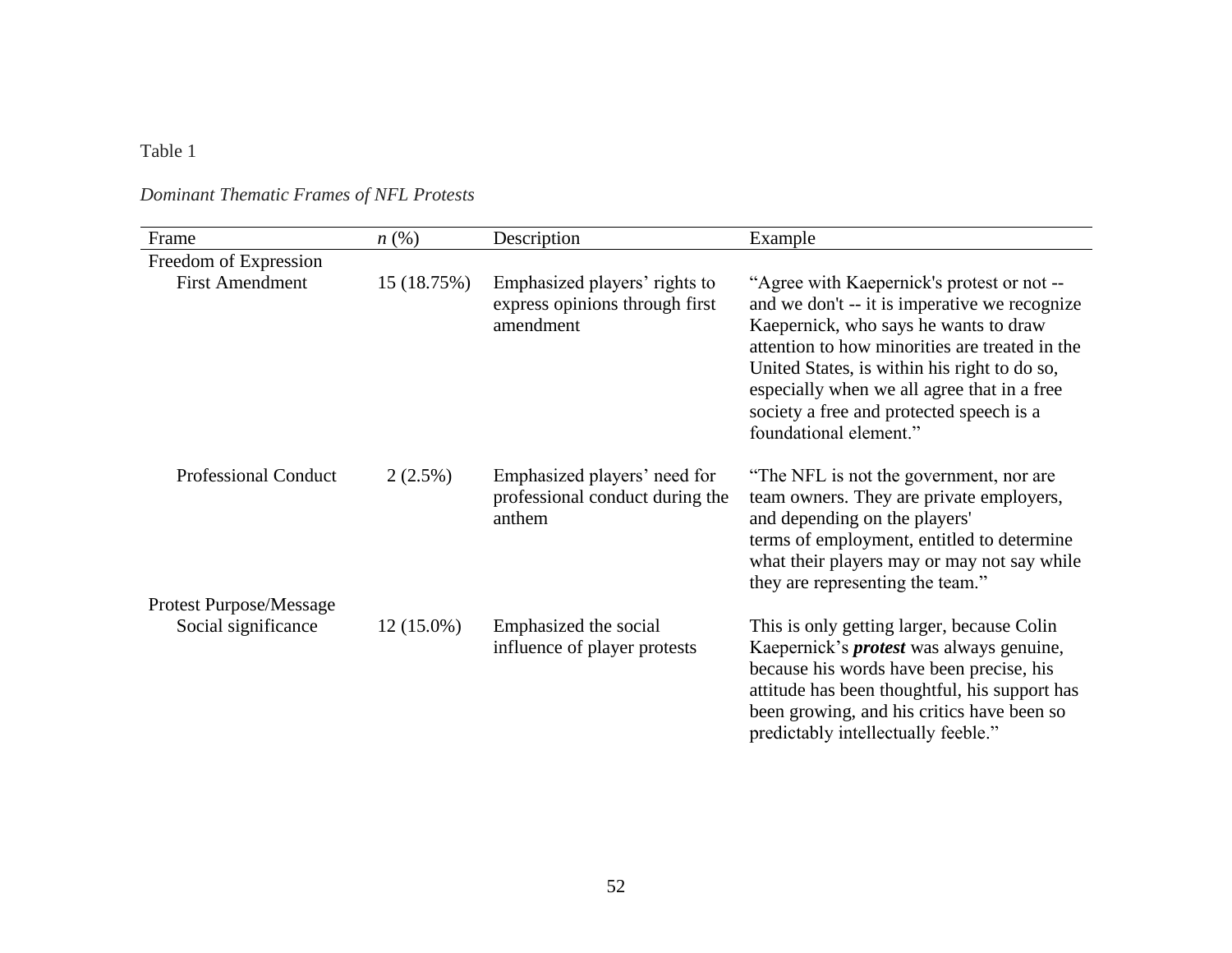| Questions meaning                                                   | $4(5.0\%)$   | Questioned whether the<br>purpose of the protest retained<br>significant meaning      | "To me, continuing to protest is a must. But<br>continuing in the same fashion is an<br>obstacle. The meaning has been lost, and it's<br>now more about a tweeting president or<br>picking sides or (a lack) of patriotism or<br>partisan politics, instead of uniting and<br>uplifting." |
|---------------------------------------------------------------------|--------------|---------------------------------------------------------------------------------------|-------------------------------------------------------------------------------------------------------------------------------------------------------------------------------------------------------------------------------------------------------------------------------------------|
| <b>Characterizing Players</b>                                       |              |                                                                                       |                                                                                                                                                                                                                                                                                           |
| Admiration                                                          | 13 (16.25%)  | Emphasized the players'<br>admiration and decision to<br>protest during the anthem    | "Reaching the next step is always a struggle,<br>but players like Smith—who, for the first<br>time joined safety Malcolm Jenkins in<br>holding a fist in the air during the anthem—<br>sound emboldened by the visibility that<br>Trump has afforded their fight."                        |
| Condemnation                                                        | $2(2.5\%)$   | Critiqued the players' decision<br>to kneel during the anthem                         | "But we believe it is also the right of the<br>NFL, as a private corporation, to institute<br>rules that prevent political expression on the<br>field of play. Politics have no place there.                                                                                              |
| President Trump's Impact<br><b>Opposition to President</b><br>Trump | $12(15.0\%)$ | Criticized the role of the<br>President's influence in player<br>protests             | "We think this is about respecting the flag,<br>or police brutality, or Colin Kaepernick, or<br>patriotism, or white privilege, or our<br>complicated and painful racial history. And<br>it is about all of those issues  to other<br>people. To Trump, it's about Trump."                |
| <b>Support for President</b><br>Trump                               | 1(1.25%)     | Praised the role of the<br>President's influence and<br>connection to player protests | "Vice President Mike Pence made a<br>powerful, patriotic statement when he<br>performed his own National Anthem                                                                                                                                                                           |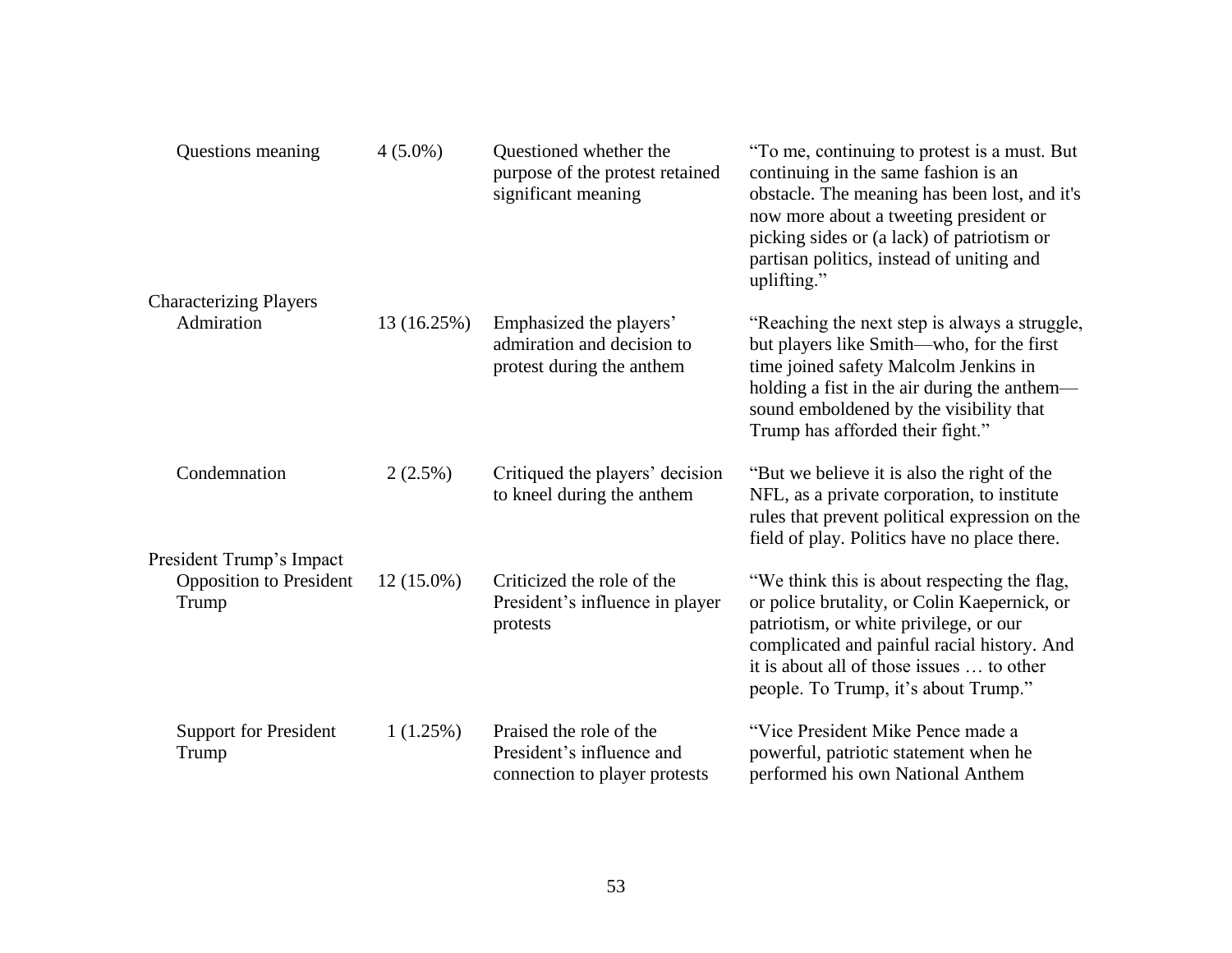|                            |           |                                                                                  | protest: walking out of an NFL game after<br>several players kneeled for The Star<br>Spangled Banner. The vice president<br>tweeted that he and the president "will not<br>dignify any event that disrespects our<br>soldiers, our Flag, or our National Anthem."                                                                                                                                   |
|----------------------------|-----------|----------------------------------------------------------------------------------|-----------------------------------------------------------------------------------------------------------------------------------------------------------------------------------------------------------------------------------------------------------------------------------------------------------------------------------------------------------------------------------------------------|
| Criticism of NFL           |           |                                                                                  |                                                                                                                                                                                                                                                                                                                                                                                                     |
| Critical of response       | 7(8.75%)  | Frames that criticized the<br>response of the NFL towards<br>the protests        | "These protests are divisive, distracting and<br>pointless. They are a public relations<br>nightmare that the NFL shows no sign of<br>stopping. Goodell and others want to preach<br>about free expression, but most fans<br>probably prefer their football free of guilt-<br>tripping toxic politics."                                                                                             |
| Preservation of image      | 5(6.25%)  | Frames that discussed the<br>NFL's need to preserve their<br>own brand and image | Though the dollar figure is jaw-dropping,<br>the players who left the coalition say the<br>NFL isn't actually donating any new<br>money. Instead, Reid said that the money<br>would simply be diverted from already<br>existing programs, such as the NFL's breast<br>cancer awareness initiative or Salute<br>to Service, which honors the United States<br>military, a charge the league denies." |
| Politicization of Football | 7 (8.75%) | Emphasized the impact of<br>politics and sports not<br>belonging together.       | "But ultimately the players, the fans and the<br>future of the game would be better served<br>by focusing on the game of football -- and                                                                                                                                                                                                                                                            |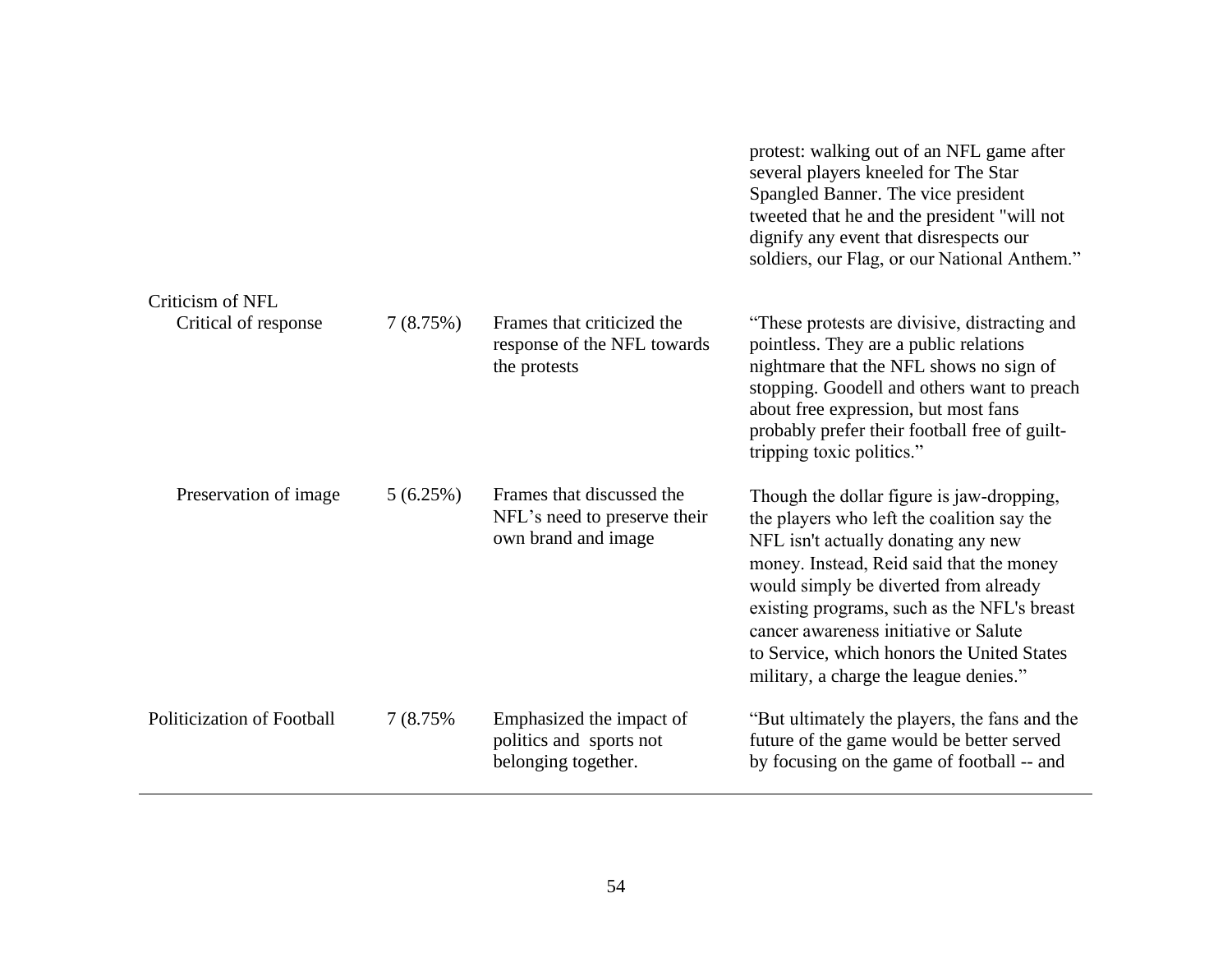kicking the political football to a more appropriate venue than the gridiron."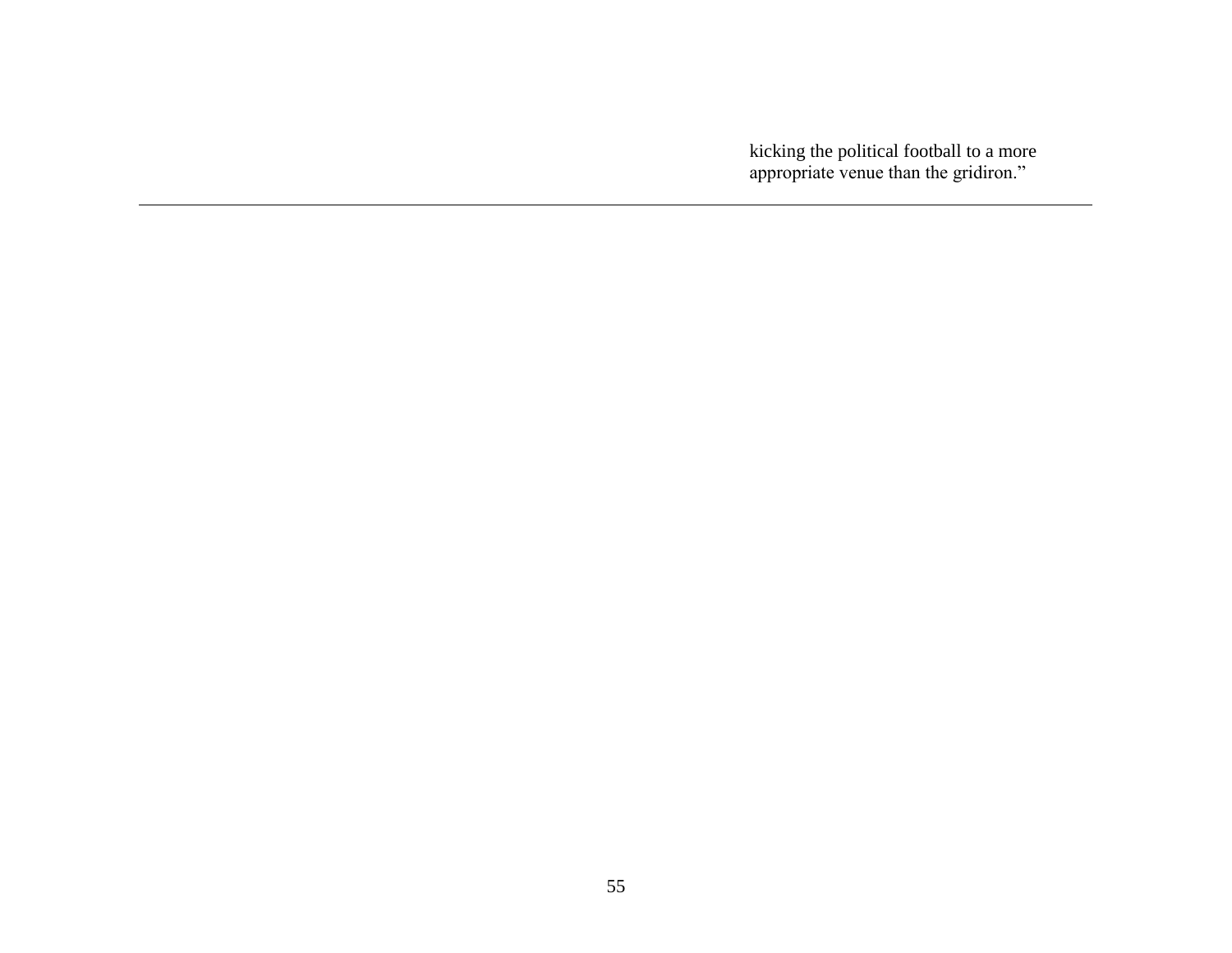### **Freedom of Expression**

One of the dominant editorial thematic frames to emerge from this study were the players' rights to speak freely  $(n = 17, 21.25\%)$ . Within this thematic frame, editorials focused on the rights of players to speak freely and express themselves on the reasons behind their protest through their use of free speech. However, one of the subthemes to emerge was more critical of the players' use of free speech from a standpoint of professional conduct.

**First Amendment.** Some articles discussed that, whether fans agreed with player protests, both are well within their right to express themselves how they please thanks to the First Amendment ( $n = 15, 18.75\%$ ). One article states the following:

Agree with Kaepernick's protest or not -- and we don't -- it is imperative we recognize Kaepernick, who says he wants to draw attention to how minorities are treated in the United States, is within his right to do so, especially when we all agree that in a free society a free and protected speech is a foundational element" ("Agree or Disagree," 2016, para. 4).

This article explicitly dictates their disagreement on the stance of the NFL protest, but notes that the message behind it should be recognized and that players, in this case Kaepernick, are within their rights to do what they did. In other cases, some articles and editorials highlighted the need for civility to be had from those who personally attacked the players. Such examples include the following like "It's fine to express opinions on social media or in news story comments. But it's important to do so in a civil manner. The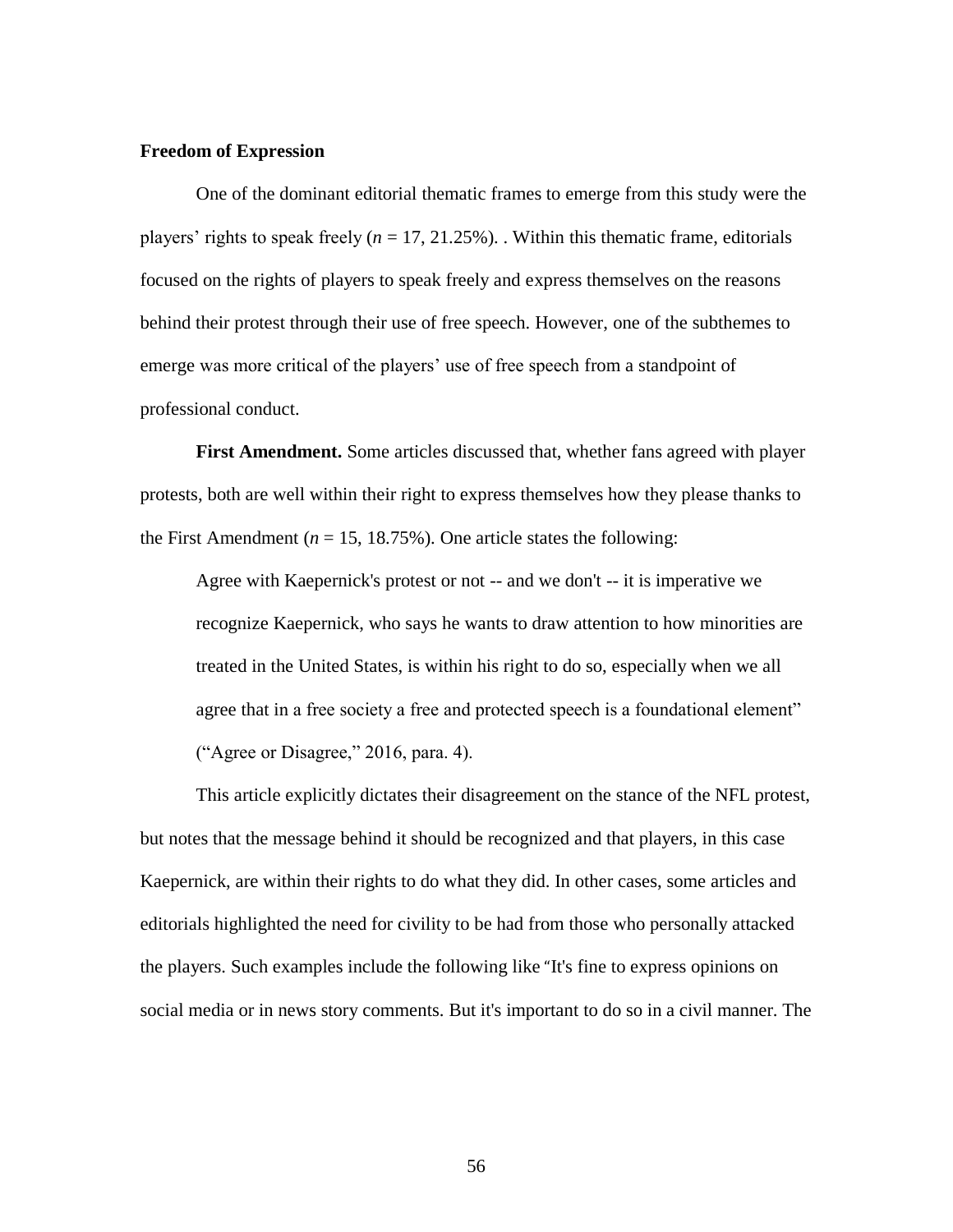digital age's new public forums regrettably have brought out the worst in some people" ("Go Ahead," 2016).

**Professional Conduct**. On the other hand, some editorials repeated the fact that the players' use of speech was not due to the First Amendment, but to the duty of their private employers in the NFL  $(n = 2, 2.5\%)$ . One article focused on the need to differentiate "government speech" and the extent to which it applies to what could be called "on the job speech." One such example includes the following: "Contrary to myth, the First Amendment does not guarantee free speech across the board. What it does is prohibit the government from making laws that restrict speech. The NFL is not the government, nor are team owners" (The Columbia Basin Herald, 2017, para.4).

This thematic frame regarding freedom of expression is important in establishing a narrative pattern of discussion around the idea of free speech in sports. In the case of the NFL protests, it demonstrates the increased agency and extent to which players can express themselves. Likewise, supporters and critics should be able to freely express their thoughts on player protests without being attacked for their stances. By the same token, this thematic frame also emphasizes the need to differentiate the extent to which the governmental amendment of free speech extends into a private organization like the NFL. The subtheme of professional conduct was prominent in prompting discourse about the definition of free speech a private sector workplace like the NFL.

# **Protest Purpose/Message**

One of the dominant thematic frames discussed the significance of the overall protest message in questioning its meaning and its overall social significance moving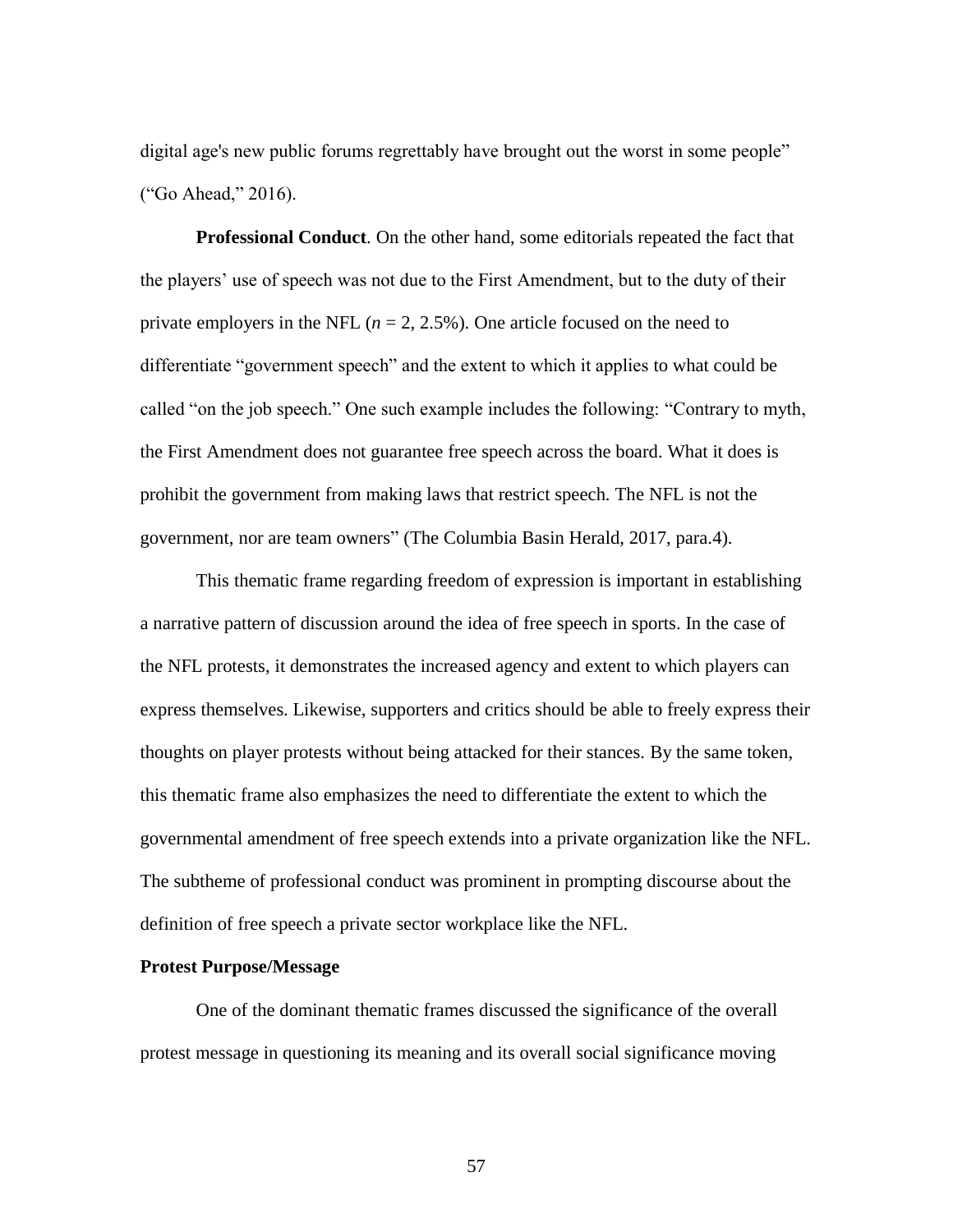forward. One of the dominant thematic frames discussed the significance of the overall protest message in questioning its meaning and its overall social significance moving forward.

**Questions meaning.** Some thematic frames questioned whether the original intent or message of the protest was lost amongst all the widespread media attention and discourse ( $n = 4, 5\%$ ). One article stated, "And through this evolution, I think rather, I *know*—we have lost control of the narrative and the true meaning of why Colin first decided to kneel" (Perry, 2017). Additionally, this frame positions the protests as being communicated unclearly, in which the symbolic nature behind them loses value. One article states the following about the protest's message:

"Famous athletes and entertainers may have legitimate concerns, and of course they have a right to be heard. But if they don't take care to communicate with precision, they cannot expect to be interpreted in the way they would prefer" (Swain, 2016, para. 8).

**Social Significance.** These frames also demonstrate that such protests have lasting power and will only serve to grow larger to empower other players and supporters of the players' cause  $(n = 12, 15\%)$ . One article stated how the message behind them will not be lost, stating, "This is only getting larger, because Colin Kaepernick's protest was always genuine, because his words have been precise, his attitude has been thoughtful, his support has been growing, and his critics have been so predictably intellectually feeble" ("Colin Kaepernick," 2016). One editorial also touched on the impact of new social media technologies in spreading these messages: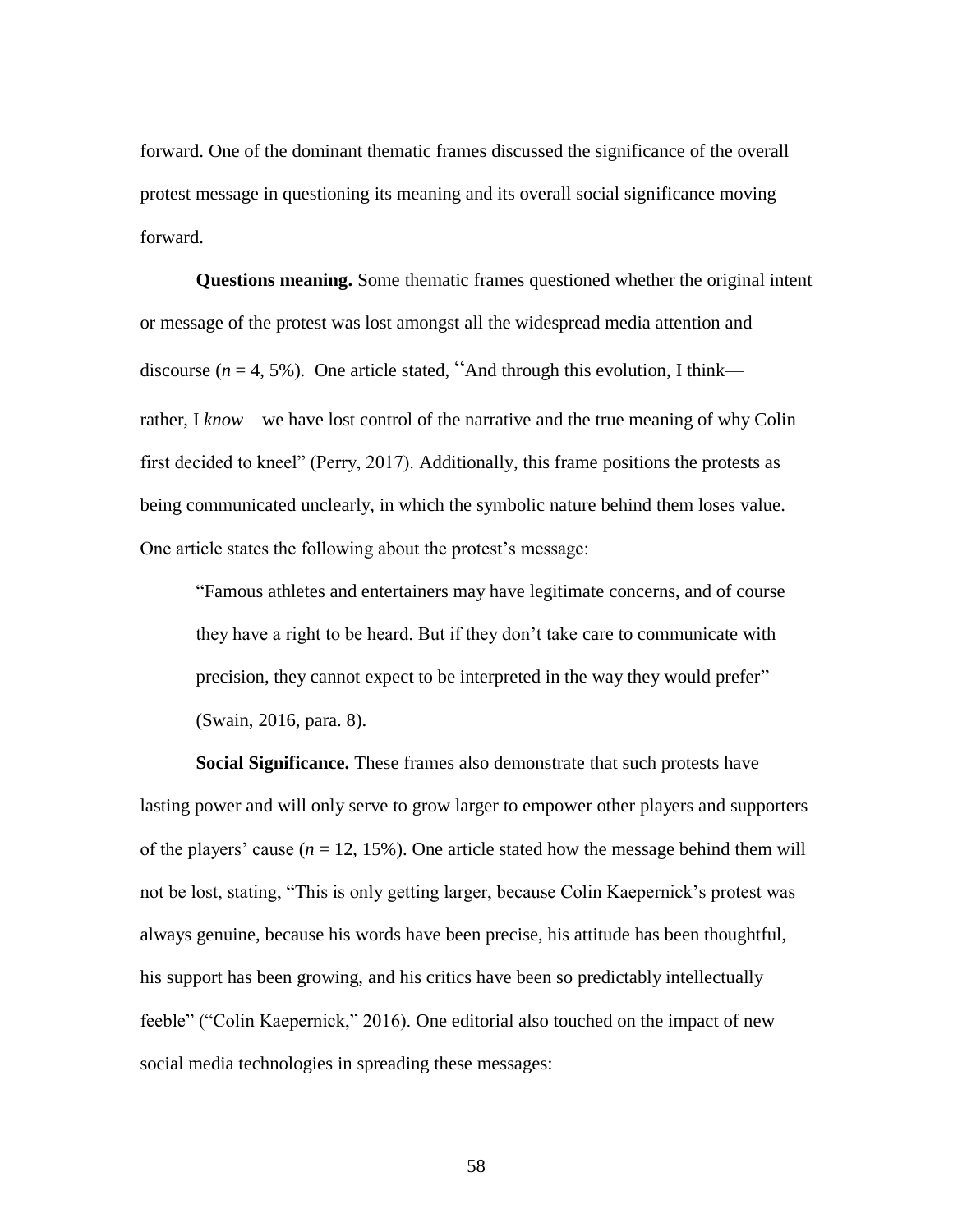"Kids today have the entire world, and all of its problems and issues, right there in their pocket. Everything is immediate, whether it is a flood in Bangladesh, or a boy shot down on the sidewalk in Florida. Nothing is out of reach" (Pierce, 2017, para. 9).

Overall, this thematic frame of protest message demonstrates the positive gain and clarity of the protests for both the present and future generation of athletes. Additionally, the subtheme of questions meaning also signifies the means through which the protest message is losing clarity and the overall resonance of its message with audiences.

### **Characterizing Players**

**Admiration.** Given that they are the ones initiating the protests, this thematic frame positions the players who protest collectively in both positive and negative ways (*n*  $= 15, 18.75\%$ ). Many editorials within this theme were largely supportive of the NFL players who chose to participate in the national anthem protests. The players were often positioned as being brave and patriotic for choosing to protest. As one article stated, "There's nothing un-American about taking a knee as an act of respectful dissent. The right to freely *protest* without hurting others or destroying property is at the core of what makes our nation great" ("By Kneeling," 2017). Frames like these further noted that players are taking a knee in protesting bigger issues, not to disrespect the flag, and that such actions make them people to be respected and that they have been further empowered.

One article stated "This group, exploited by a sport that threatens their long-term health and tosses them to the curb without a second thought, now has a measure of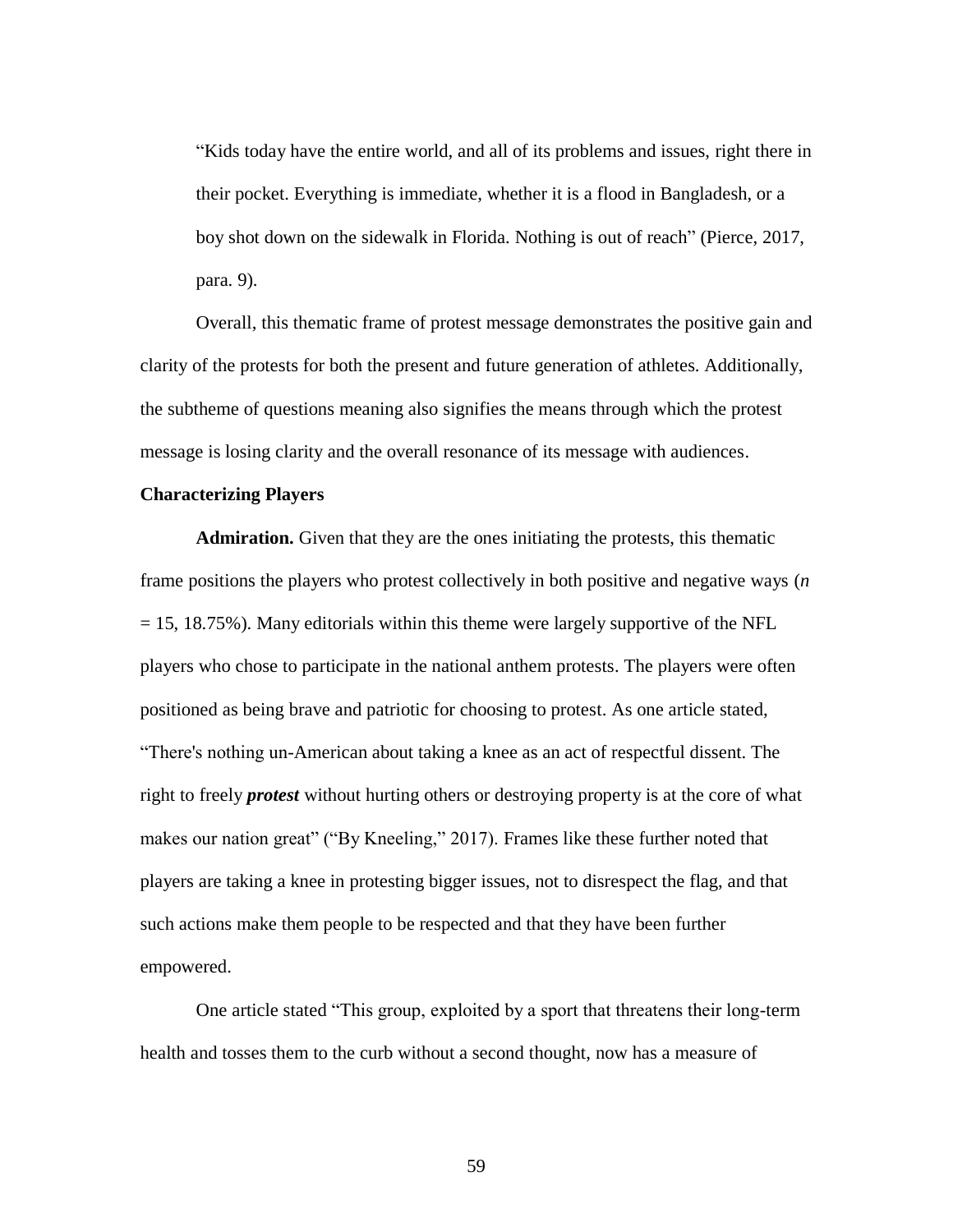control. What a world" (Svrluga, 2017). Some of these frames even focused on the impact of specific players who participated in protest, framing them beyond a mere surface level of protest. Such an example included "NFL players are just like the rest of us. They watch and care about events happening in the country outside of their work" (Freeman, 2017).

**Condemnation.** To a lesser extent, NFL players were also framed negatively in editorials for their decision to not protest ( $n = 2, 2.5\%$ ). They were criticized as being disrespectful towards the flag, military, or the country for kneeling during the national anthem. One article stated "The players will claim that this was done to draw attention to the fact that many African-Americans have grievances with the United States. But much of it was about pettiness and politics" (Navarrette, 2017).

Additionally, editorials further stated that NFL players kneeling during the national anthem wasn't the proper place of protest. Such examples include "More importantly, we hope NFL players find a better way to make their statements off the field that does not include disrespecting the flag or the military" ("NFL Protests," 2017). Overall, this thematic frame centered around the actions and statements of the players who protested and what it represented. Editorials framed the players as becoming further empowered and patriotic for protesting in what they believed in. By the same token, articles also noted that the national anthem was not a time to protest, and that while players' concerns were valid, the football field is not the place to bring their problems to light.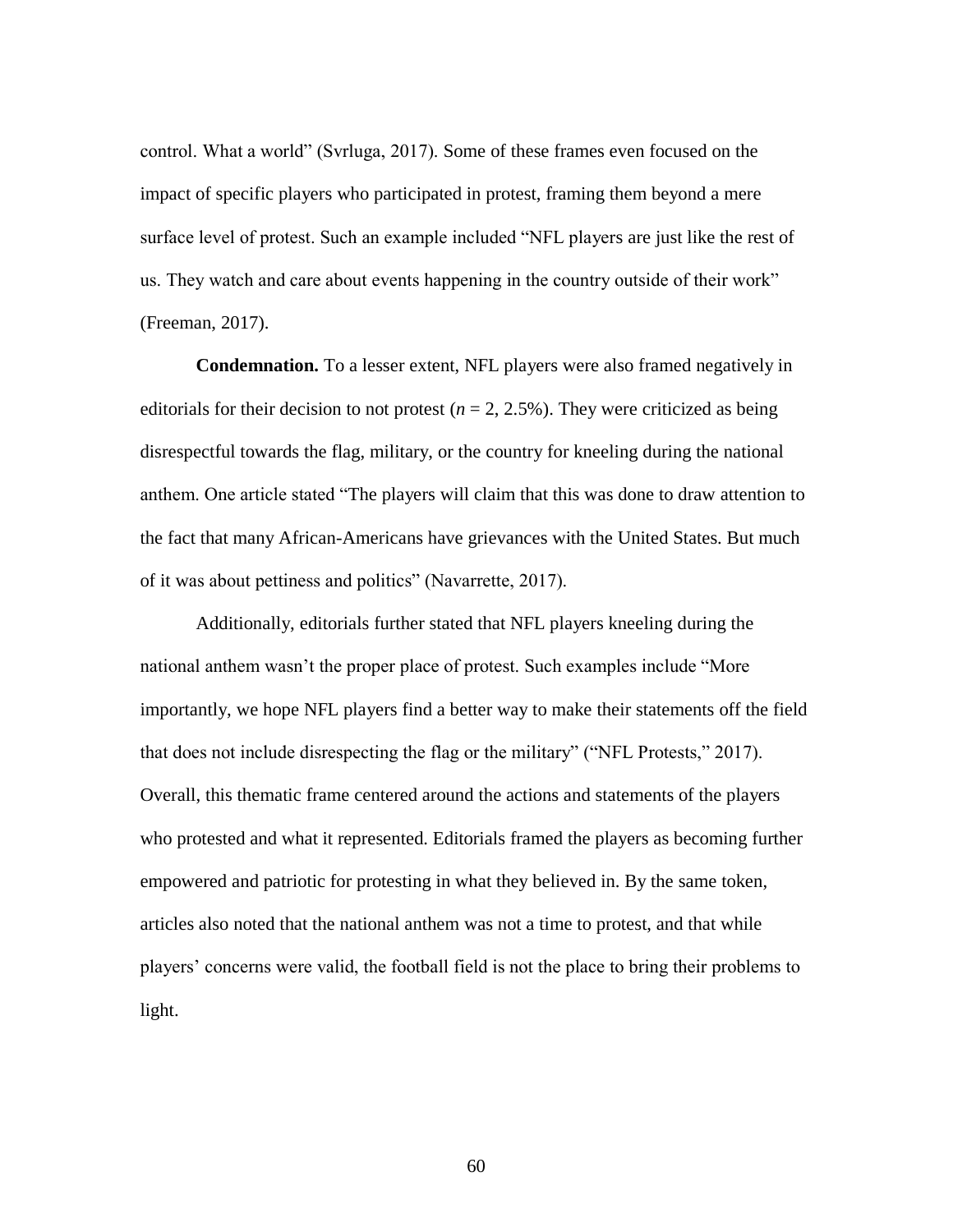### **President Trump's Impact**

One of the prominent themes to emerge from the editorial analysis was the influence President Trump on the NFL protests  $(n = 13, 16.25\%)$ . Many editorials framed their opposition to President Trump, citing his negative influence on reinvigorating player protests and inciting divisive behavior. Meanwhile, other editorials framed their support for the President's stance toward player protests.

**Opposition to President Trump.** Several editorials referenced Trump's statement at a rally in Alabama as the spark for the 2017 protests, in which the president delivered the following statement about NFL players who protested: "Wouldn't you love to see one of these NFL owners, when somebody disrespects our flag, to say, 'Get that son of a b---- off the field right now. Out! He's fired. He's fired!' ("Trump and the," 2017). Within this subtheme, editorials framed their opposition to President Trump through citing his divisive nature and disrespect for the players' ability to speak freely. Such examples included the following article: "But Trump has turned it into something else. He has, as Sasse says, created a construct in which he can stand on the side of flag and country and put all the "elitists" on the other, never mind what the kneeling is actually about" ("The Tweeting President," 2017, para.4).

Additionally, this frame positioned President Trump as the main culprit for sparking an additional wave of league wide NFL protests while associating the actions of his administration as a representation of his divisive nature. Such examples included the following article, in which Vice President Mike Pence staged a walkout of an Indianapolis Colts game when several players knelt during the anthem. One article stated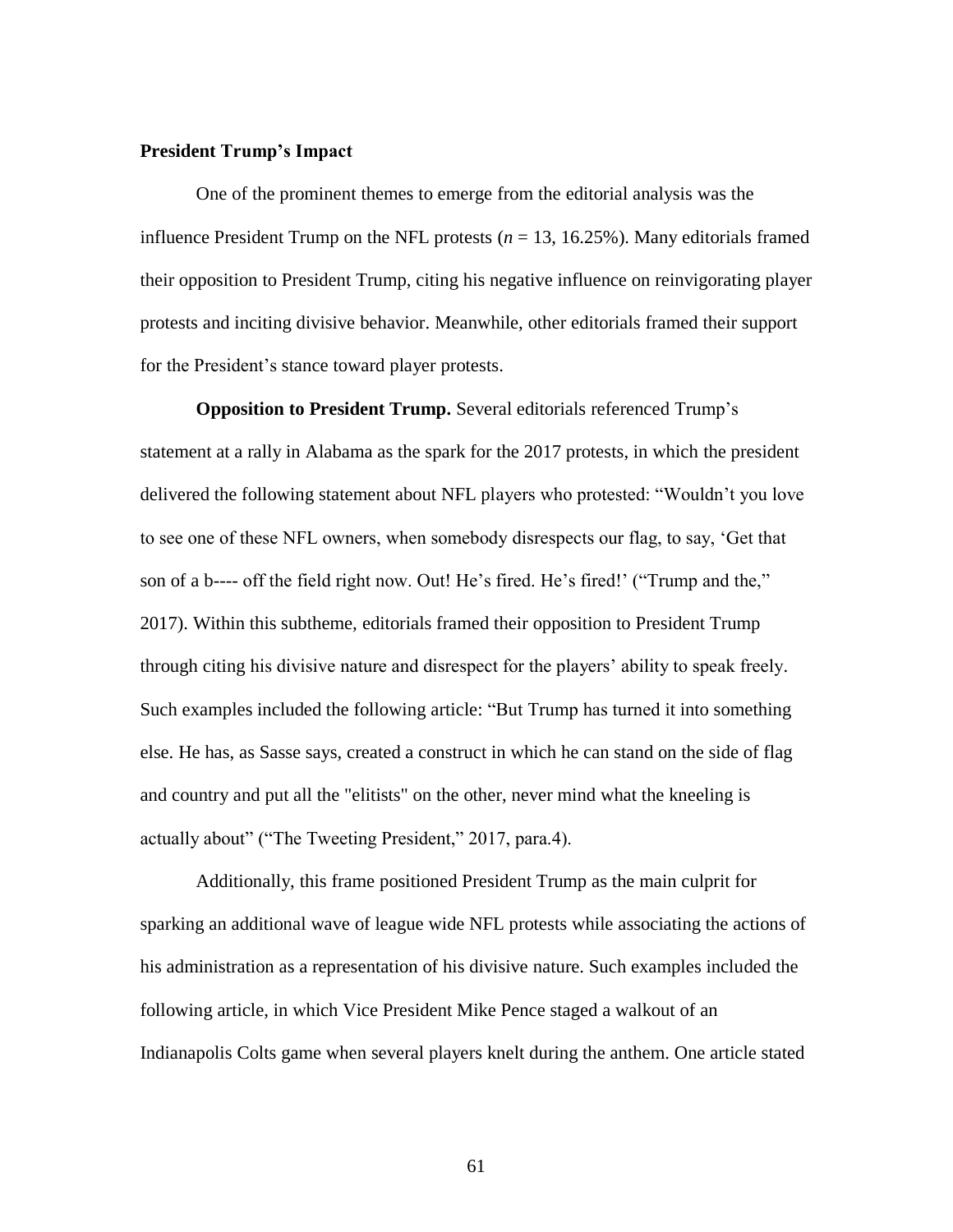how "Vice President Mike Pence turned the anthem into a prop Sunday, co-opting it for a stunt that served no other purpose than to sow division, further enrage the administration's conservative base and try to cow NFL owners" (Armour, 2017).

**Support for President Trump**. While editorial articles within the overall thematic frame regarding President Trump's impact were predominantly in opposition to his influence, there was an instance in which an editorial framed their support for him (*n*  $= 1, 1.25\%$ ). This was done in the wake of Pence's walkout of the Colts game. The editorial stated how "The question isn't whether it was a publicity stunt. The president and vice president of the United States don't need publicity stunts to get attention. The question is, why aren't more Americans following the vice president's example?" ("Pence Stood," 2017).

This thematic frame centered around the impact of President Trump and player protests. Editorials predominantly framed their opposition to President Trump as the primary source responsible for inciting further player protest and promoting division amongst the public. While the subtheme of support for President Trump was much less that the opposition to him, it is important in demonstrating how his stance towards players protests were an example that should be followed by more people.

# **Criticism of NFL**

Furthermore, some editorials focused on the league's handling and significance in the protests coming from their players and whether its handling these players positively or negatively  $(n = 12, 15\%)$ .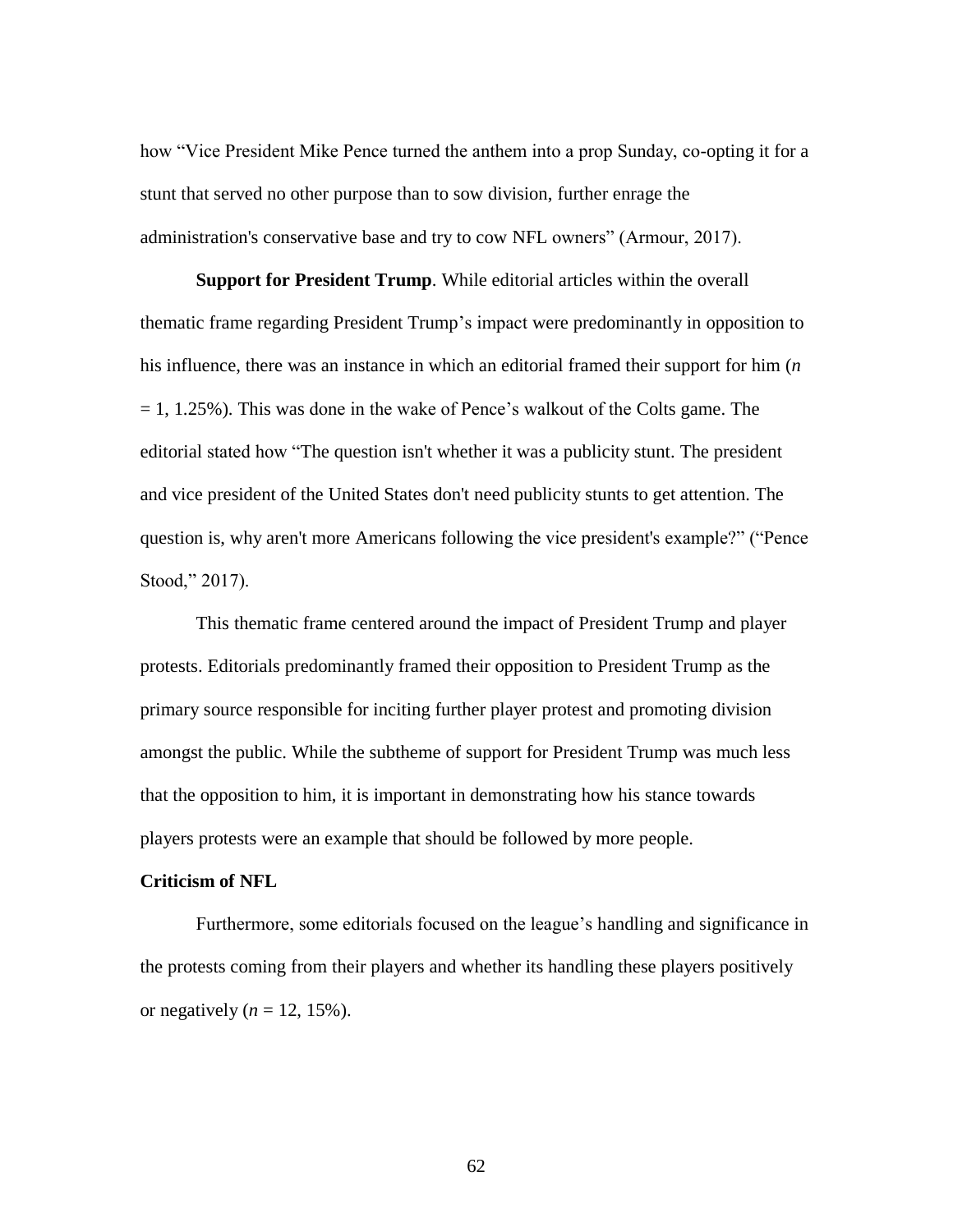**Critical of response.** Several editorials noted how the league and its owners poorly handled the protesting players ( $n = 7, 8.75\%$ ). Some articles criticized the league response towards not signing a protesting player like Kaepernick. One article stated "Not signing Kaepernick because there might be backlash is the coward's way out. The bravest person in this room is the man the cowards are running from (Feinstein, 2017). Further frames noted the league's double standard in dealing with its players and subjects surrounding them. It also signifies that the league would allow one controversial action from its players, yet reprimand actions from its other teams and players. Another article stated the following:

"But why, oh why, did the *NFL* stomp on the Dallas Cowboys? The team wanted to wear a decal on their helmets this season to commemorate the five Dallas police officers slain in the line of duty last July. The league nixed the tribute, citing strict rules on uniform displays" ("An NFL Double, 2016, para.6).

**Preservation of image**. In addition, the league was also framed as wanting the overall subject of the protests to end to preserve their image, especially considering declining ratings and backlash from critics ( $n = 5$ , 6.25%). As a result, this frame focused more on the league's attempt for regaining control rather than hearing the voices of its players. For instance, their donation of \$89 million to organizations to social causes was framed as an attempt to take control of the narrative from players.

One such article described it as the following: "By attempting to control which causes the players will be able to support, the NFL is showing once again how little it values the perspectives of its athletes" ("With \$89 million," 2017). This NFL-related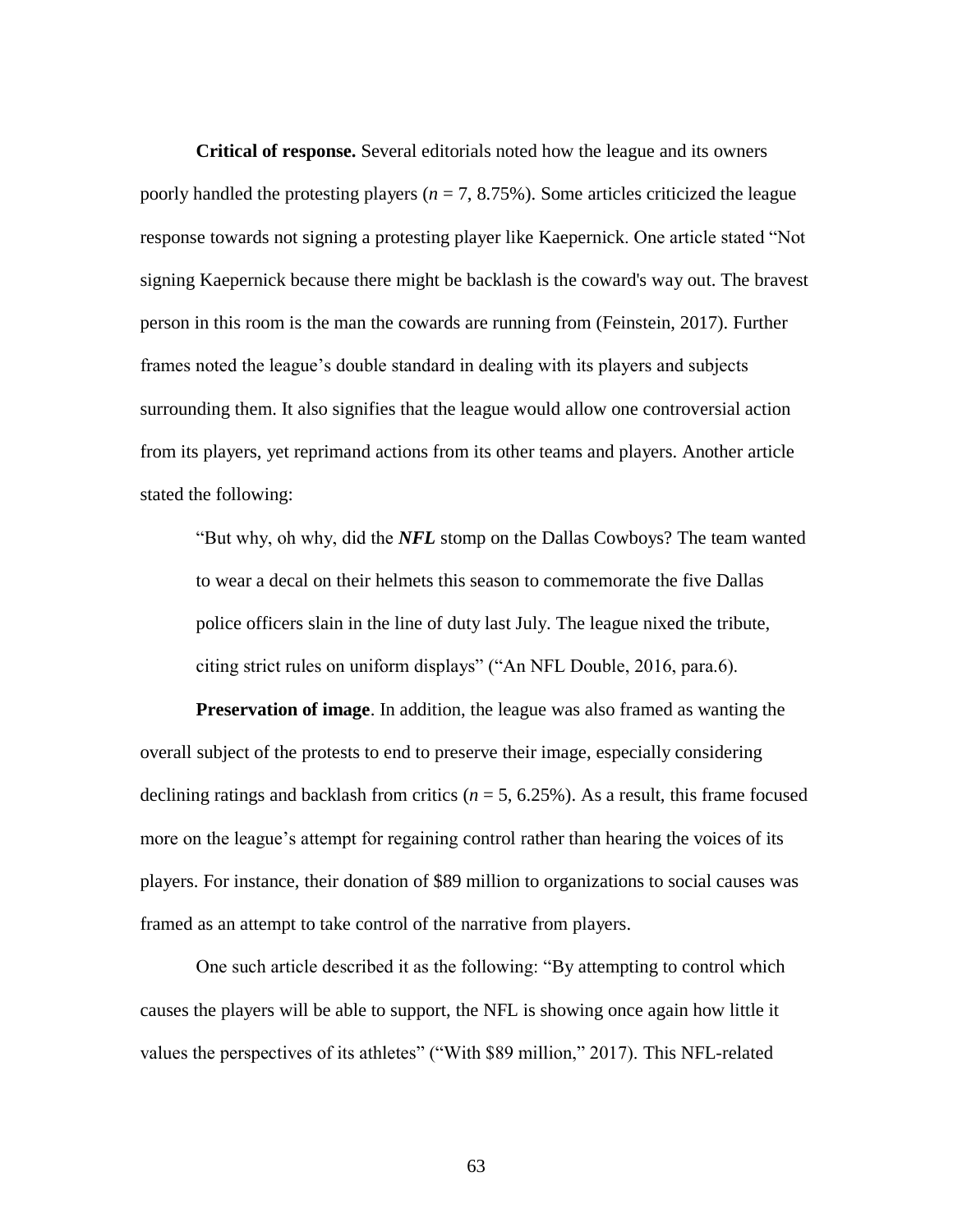thematic frame signifies the ways in which the league was seen throughout the player protests. Overall, while seemingly providing players freedom to protest, the league was criticized for previous actions such as not signing Kaepernick. Additionally, the NFL was as being non-empathic to their protesting players and caring more about their preserving their own image. As a result, this frame is important in further establishing a narrative of distrust towards the NFL.

### **Politicization of Football**

Given the national anthem's place in United States politics, it was only natural to discuss the influence of politics in sports  $(n = 7, 8.75\%)$ . Editorials within this frame positioned the protests as being unnecessary distractions for the sport of football. For instance, some articles highlighted the necessity of NFL games as a much-needed escape from the continual political barrage the country experiences. One article stated the following: "Let's get back to football. Let's get back to rooting together for the Steelers. Let's not take more inflammatory bait dangled by those exploiting the anthem controversy to advance their own agendas." ("The Ravens Week", 2017).

By the same token, this thematic frame noted how the intersection of sports and politics is not effective in orchestrating change, and that it does little in way of tangible actions. One article stated "Using the sports arena to disseminate political views brings little change. Instead, players who feel passionate about what is going on in the country should take meaningful action" ("Trump's Tweet," 2017). This thematic frame closely demonstrates the degree to which media outlets choose to discuss these social issues to their audiences and their unwillingness to do so in the context of sports.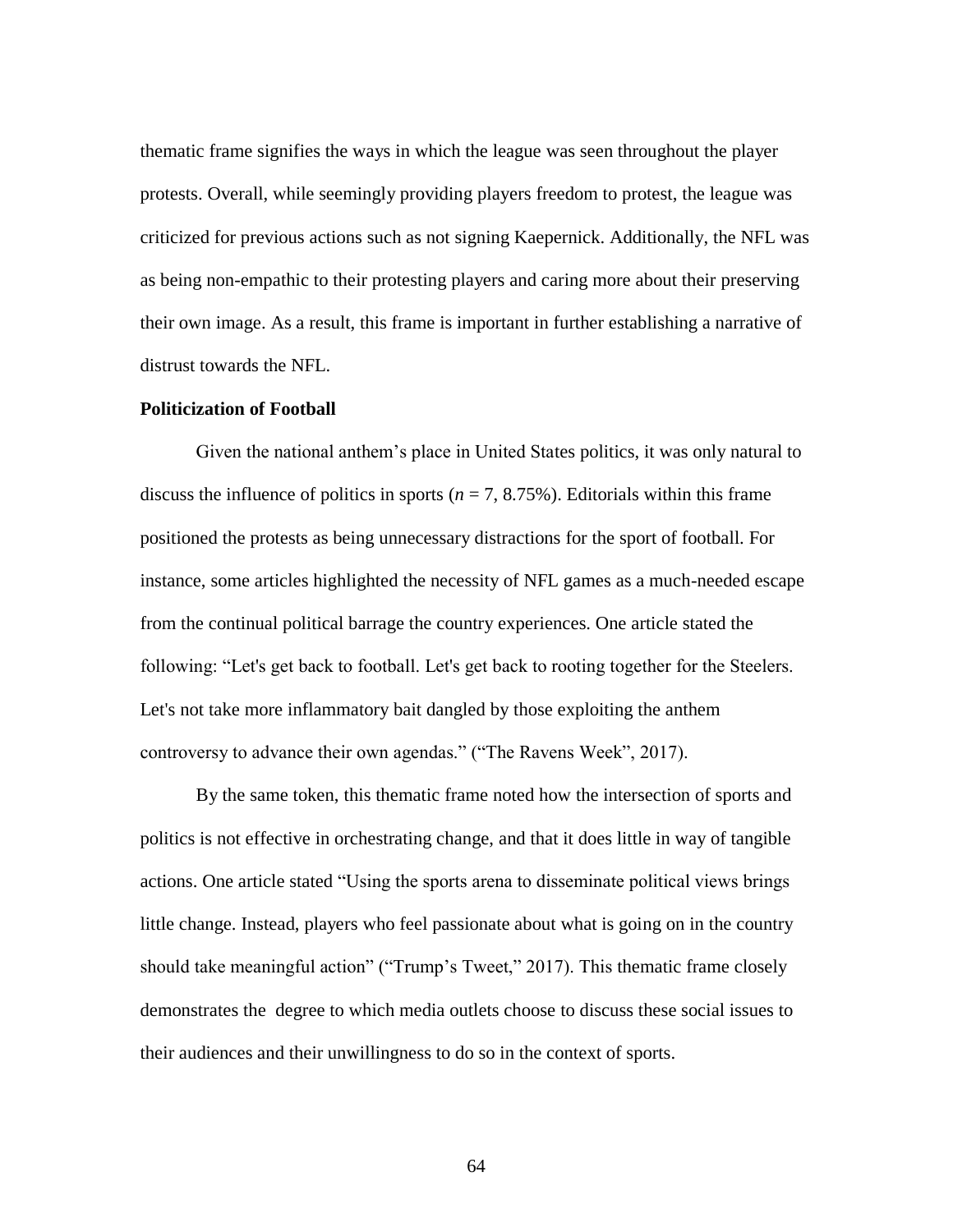### CHAPTER FIVE

# DISCUSSION

# **NFL Protest Themes**

This research study explored the themes that emerged from editorial coverage of NFL protests and the discourse within them. The findings of this study are in line with previous framing studies such as Kian et al. (2015), which found that media outlets were more supportive of athletes in their coverage of social issues. In this study regarding the NFL protests, the results demonstrate more support for the players exercising their freedom of speech and expression. While some editorials criticized that free speech did not apply in the players' context while they were working, overall support for them was evident throughout the study.

Given their profession operates based on freedom of the press, it makes sense that journalists would be largely supportive of the players' ability to freely express themselves as they see fit. Considering journalists' history in their framing of Black athletes and limited reporting of race-related incidents prior to the Civil Rights Era, this demonstrates the increasing depth of reporting on social issues levels in journalism. As a result, this frame may prompt audiences to think more about the role of players in different forms of protest and the degree to which their messages resonate with mainstream culture. The largely supportive coverage of players has an opportunity to change established frames around athletes as simply on-field millionaire talents or misbehaved criminals. It could also signal a shift in the ways players are positioned by the media, especially when it comes to other kinds of non-race related social issues such as gender or sexuality.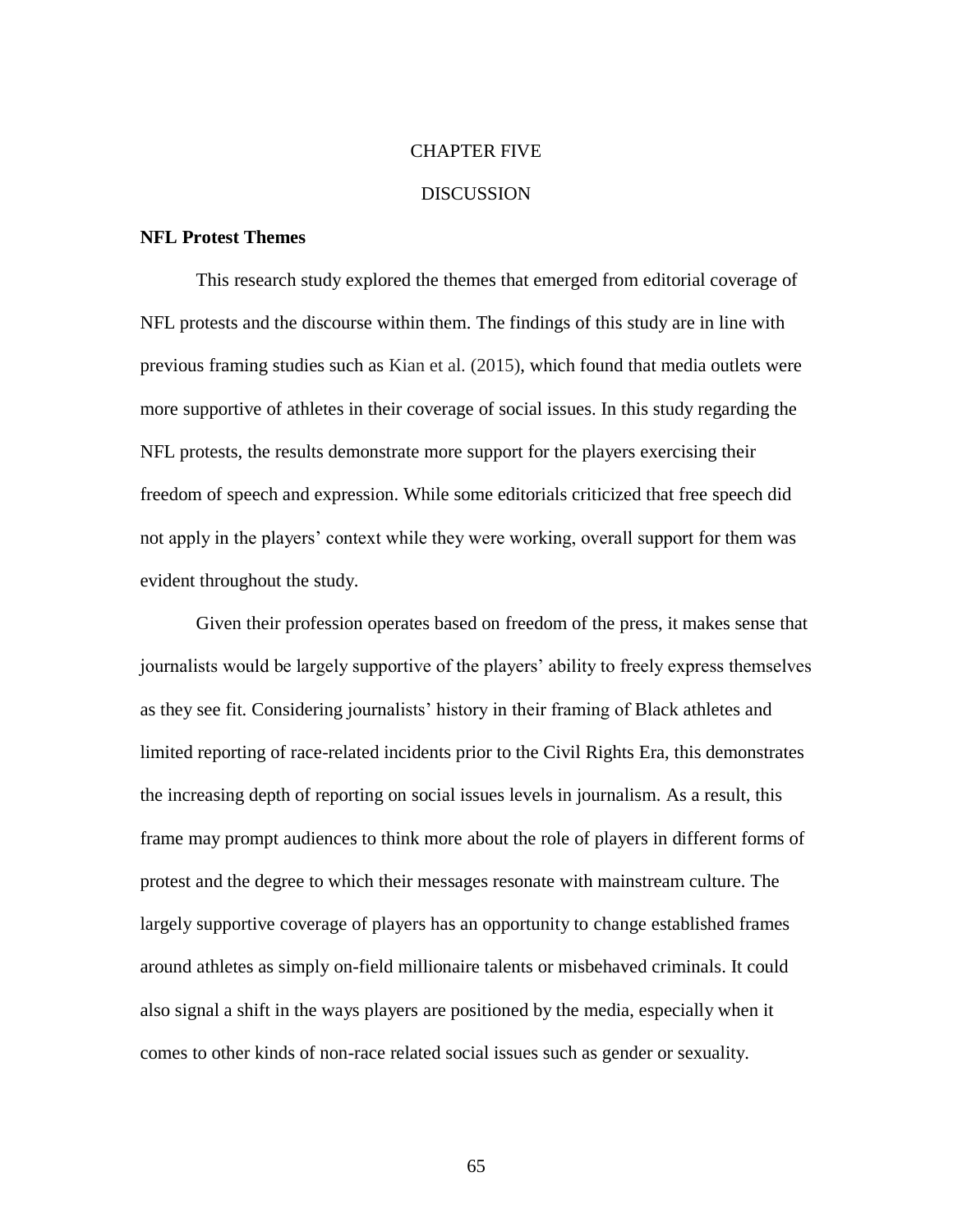Additionally, just as journalists were largely supportive of the players' use of free speech in this study, their protest coverage positioned President Trump as being responsible for inciting protests with his comments aimed at NFL players. For example, many articles framed the president as divisive and unfocused. Taking Trump's tense relationship with the media into account, it is possible that journalists might sympathize with the players having their rights attacked.

Additionally, Trump's statements regarding the players harkens back to Musberger's statements casting Carlos and Smith as "dark skinned stormtroopers" (Peterson, 2009, p. 335). Musberger's words did not have quite the impact 50 years ago that they might today. Now, in a 24-hour media landscape, and social media platforms like Twitter and Facebook, access to news and information has become much easier, which allows statements like Trump's to have much more influence on the public compared to Musberger's.

Additionally, the salience of the NFL's actions is also indicative of an increasing media narrative of a league that is not empathetic towards the needs of its players. The impact of such coverage also ties into other controversial actions associated with the league (i.e., concussions, player health). This could lead to a further decrease in trust in NFL when it comes to its players and how it handles controversial situations like player protests. Moving forward, this frame is important to further understand how other sports leagues like the NBA or MLB might be perceived by audiences regarding social issues and responding to their athletes.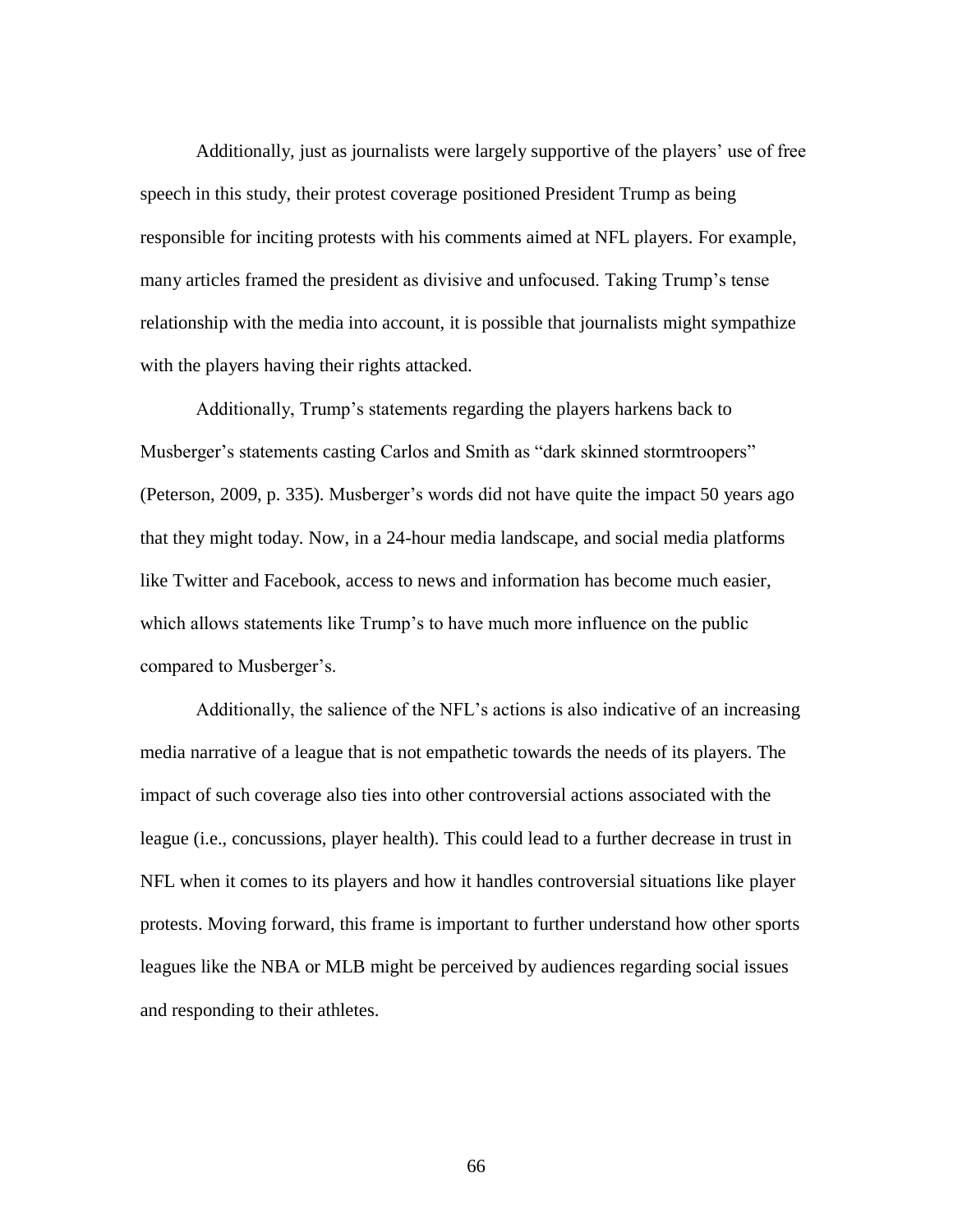Perhaps the most interesting frame to emerge from this study was the cultural significance of the protest message and how the act of kneeling had gotten lost amongst the media discourse. Several articles note how Kaepernick began the demonstrations during the national anthem to protest racial inequality and police brutality. However, the intent of player protests, according to these frames, soon turned into retaliation against the president's comments, and became a battle of patriotism, respecting the military, and partisan politics.

The aspects of this frame demonstrate the importance of the elements of cultural framing, especially when it came to the motivational framing of the player protests. Since there was never any kind of motivational framing to dictate what kind of actions to take, this could be a big point of contention regarding the continued purpose of the player protests. As a result, this could mean that the protests could lose their resonating power over time, especially without tangible actions recommended by NFL players to people in support of their cause. Without this, this social movement is weakened, and stands to lose ground in the mainstream. When that happens, media coverage is lost, which means fewer opportunities for the movement to gain ground.

On the other side, the cultural significance of protest message frame also demonstrated a subtheme of positive message gain in how the protests resonated with athletes throughout the world of sports. Additionally, the frame also notes how this player protest is one of the most prominent in United States history, which means it has more than left its mark. This ties back into the history of athlete activism, and how, over the course of decades, athletes have been some of the most instrumental figures in promoting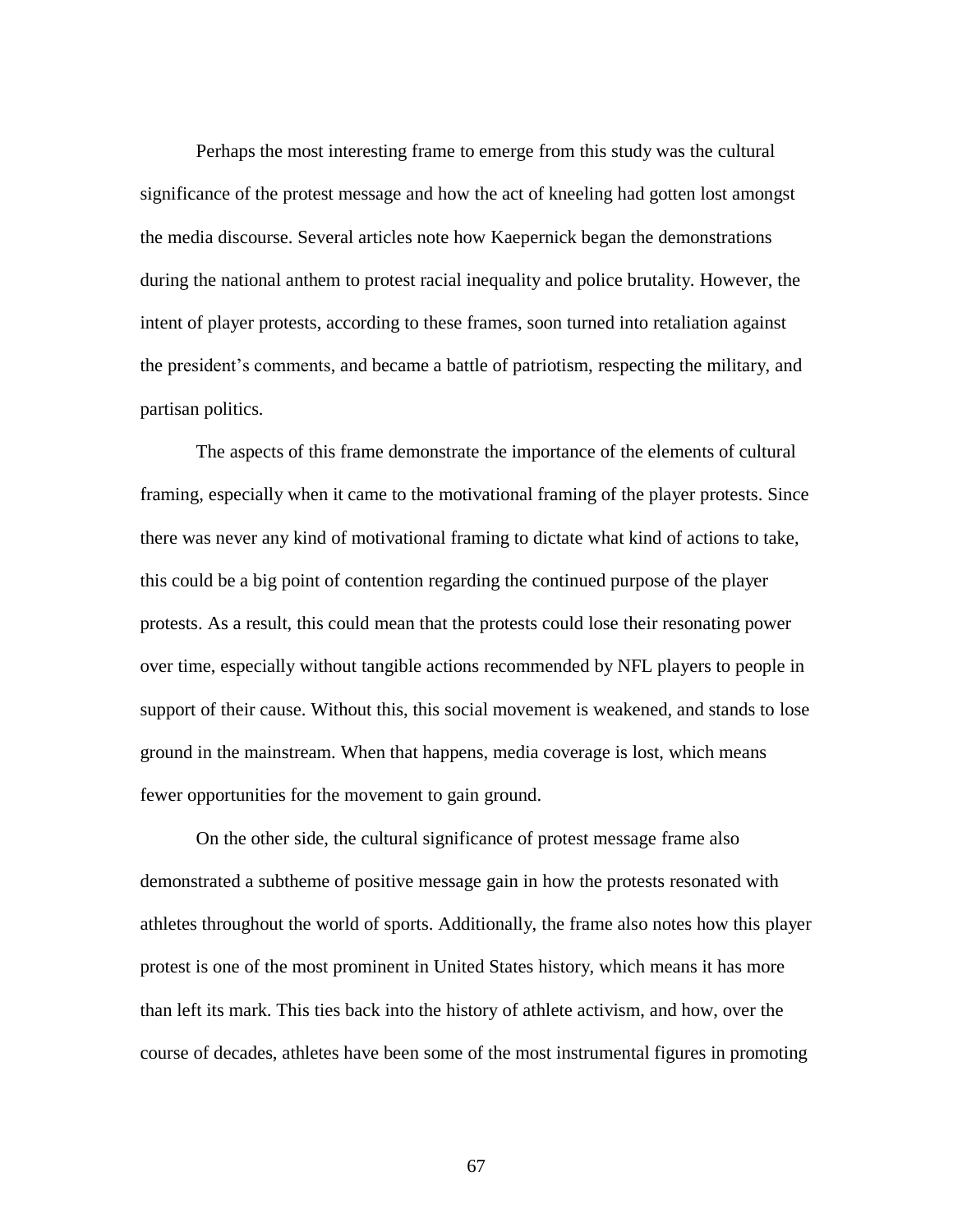social issues and advocating for causes like racial equality. In much the same way, the other dominant frames that emerged within this NFL player protest study illustrate how today's athletes appear to be much more of a collective force when it comes to social movements within sports.

#### **Influence of Contemporary Journalism**

The advent of new media and increased connectivity can further enhance athlete's platforms in ways that their predecessors could not, particularly when it comes to reaching out to audiences. Additionally, it also demonstrates the increased level of critical investigation injected into more journalists' reporting when compared to sports journalism, which had long been quarantined within newsrooms as the "toy department" (Rowe, 2007). The results from this NFL protest study illustrates the willingness of journalists, and by extension, certain corporations and media conglomerates, to tackle social issues like players protests. On the other side, it also exposes the continued economy and processes these media outlets and corporations must consider.

The outlets that were examined for this study were a mix of online publications from across the United States. Most of them were owned by major media corporations or publishing companies, with *The Keene Sentinel* being the only locally-owned publication in the analyzed sample. This is important in signifying the structure of these organizations, particularly given their relationships (or lack thereof) with the NFL. Out of the top-circulating media outlets analyzed in this study, neither ESPN nor CBS Sports had any kind of editorial or columns weighing in on the NFL protests. Given the political economy of sports journalism, specifically the significant financial ties and relationships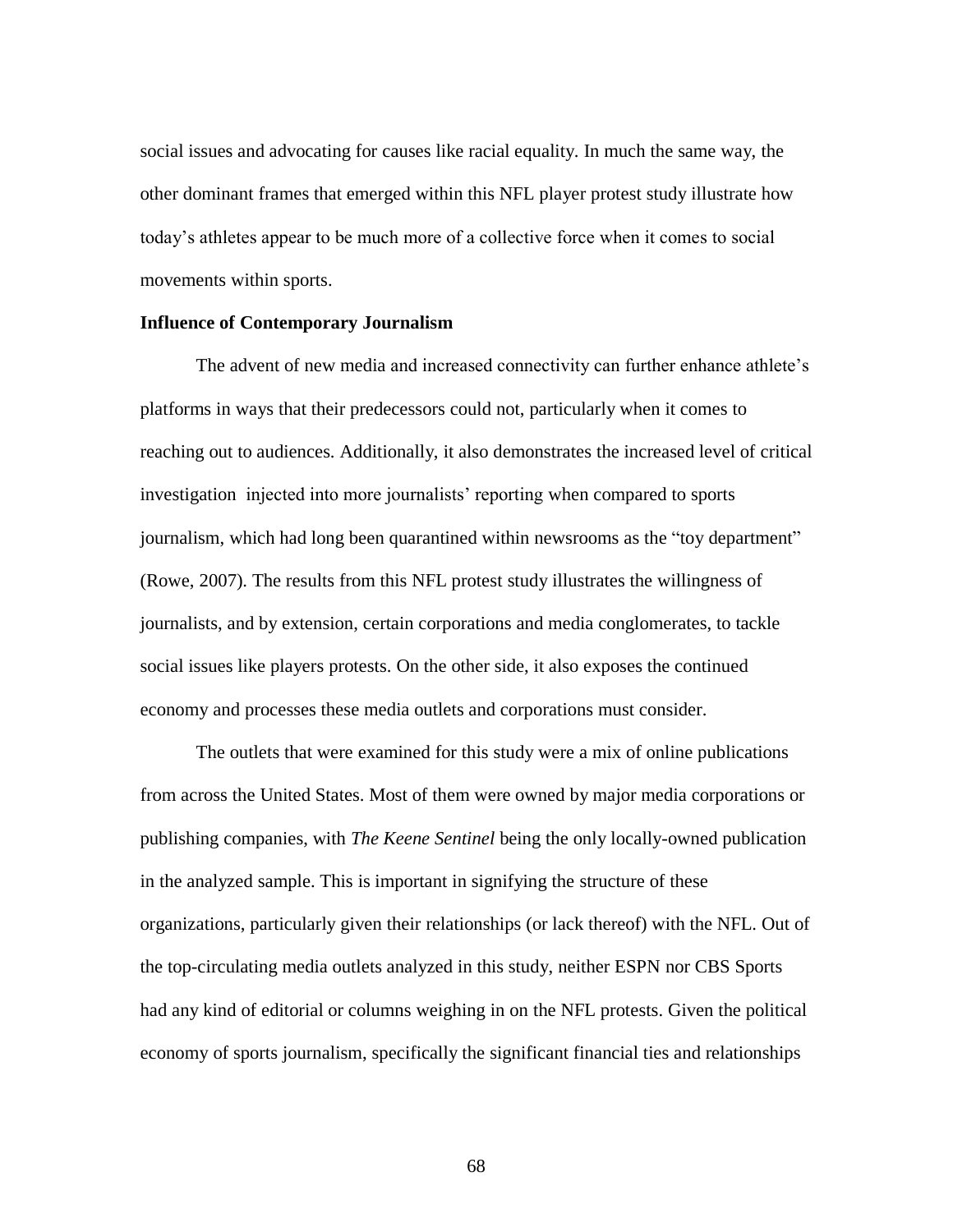between media outlets and the NFL, the coverage of the protests plays a factor in the overall relationship between these organizations and the messages they seek to deliver.

The same could be said for other major media organizations like FOX Sports and NBC, who also have significant contracts and financial obligations with the NFL (NFL, Verizon Agree, 2017). This is in stark comparison to websites like *Bleacher Report* or *Sports Illustrated*, who are all owned by corporations with no contractual ties to the NFL (Breech, 2017). It will be interesting to see whether the media coverage of the NFL from *Yahoo! Sports* changes over time. It was bought out by Verizon in 2017, a company that signed a five-year streaming deal with the NFL for \$2.5 billion in January 2018 (Breech, 2017).

The number of media organizations owned by major corporations could play a role in the topics journalists cover. Specifically, in the face of prominent protests in sports, journalists might not be allowed to put forth columns or editorial content that give a respective sports league negative press. As a result, this could limit journalists' overall influence, and reduce them to becoming a mouthpiece for the sake of promoting their organization for financial gain. With the number of media outlets steadily converging under major media conglomerates, it is important for journalists to maintain their journalistic integrity in the events they cover. Additionally, the emergence of prominent digital media outlets such as *Deadspin*, *SB Nation*, and *Sporting News* have created more avenues through which diverse forms of sports coverage can take shape, including columns, special features, videos, and podcasts.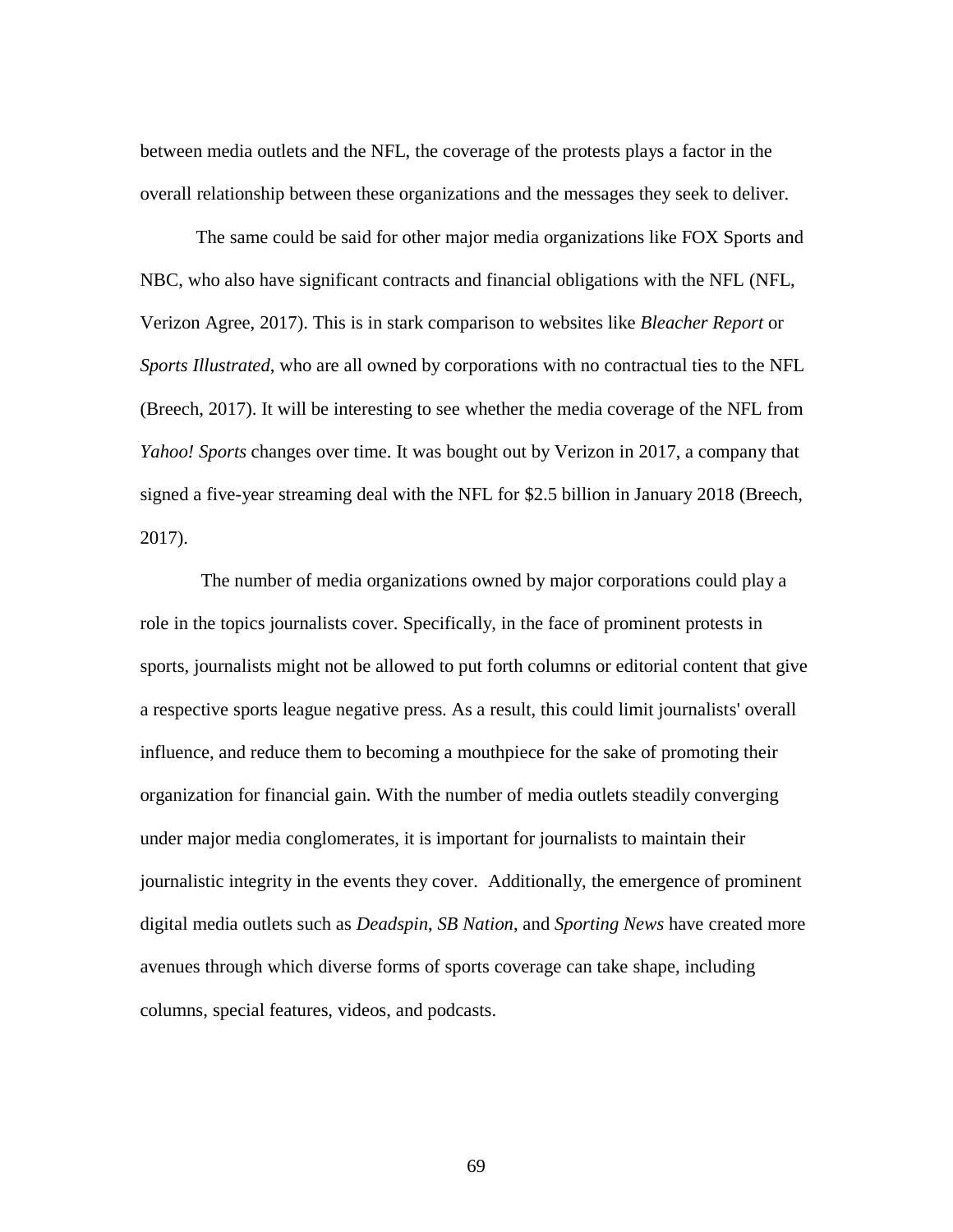Sports has come to an interesting point in history, where today's athletes have a larger platform than those in the World War II and Civil Rights eras through which to create awareness of causes beyond the playing field. How this public discourse plays out will impact the future of athlete activism and protest moving forward. The themes that emerged from editorial coverage of the NFL protests were illustrated in ways that circulated well beyond the players and discussed the larger cultural and societal impact of athlete activism and protest. These frames are important because of their focus on the dynamic conversations that occur within sports media coverage, and how journalists can play a pivotal role in initiating conversations and narratives around subjects such as athlete activism. Scholars are in an advantageous position to continue investigating the larger social conversations within sports and how athletes bring these issues to the forefront using their platform.

# **Limitations and Future Directions**

This research was limited in several facets. At 80 articles, the sample size is smaller than other standard framing studies, such as Billings et al. (2015) with sample sizes of 364 articles, and Cassilo and Sanderson (2016) with sample sizes of 112 print articles and 187 online articles. Because of this, gathering a greater number of articles from more national, online sources to gauge differences between online and print media coverage is an important avenue to be explored for future research. Doing so will allow for greater flexibility and variability between data and opportunities for a larger variety of themes to emerge.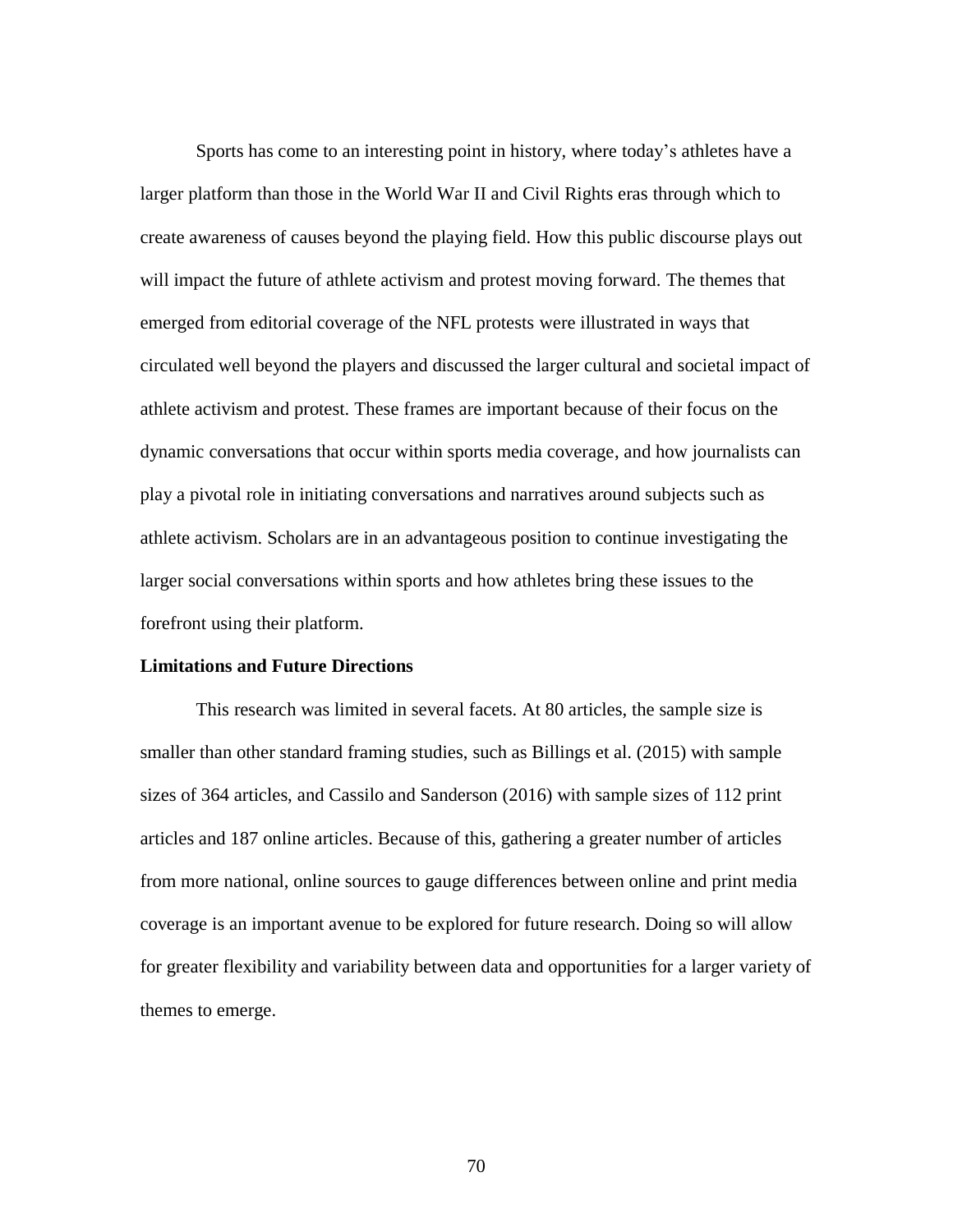Next, this study only looked at frames from editorials from U.S. daily online journalistic outlets, and did not involve any social media content surrounding the NFL protests. While this was determined as the best direction for the context of this study, it would be valuable to observe the social media conversations surrounding NFL player protests. This is especially important in further gauging the impact of the cultural and resonance frames of the NFL protests, and its attachment to exploring social movements in sports. While several articles used in this study were from top circulating online sites like *Bleacher Report*, *Yahoo! Sports*, and *Sports Illustrated*, news organizations like ESPN and CBS did not have any editorial or opinion coverage of protests. Considering their relationships with the NFL, it is possible this affected the ways in which they chose to provide coverage toward the protests.

Additionally, the study opted to explore the NFL protests through categorizing articles into the dominant theme that best fit them as opposed to analyzing multiple frames within a single article. Analyzing multiple frames within a single article could aid in providing further interpretations of the data regarding NFL protests. The use of a nonrandom purposive sampling method may lead to an inability to generalize overall research findings, higher levels of bias, and lower levels of reliability. Future studies or applications of this research may want to make use of alternative sampling methods with potentially lower levels of bias.

## **Future Research Directions**

The advent of new media outlets has provided audiences with many options through which to obtain information, which has created more competing frames to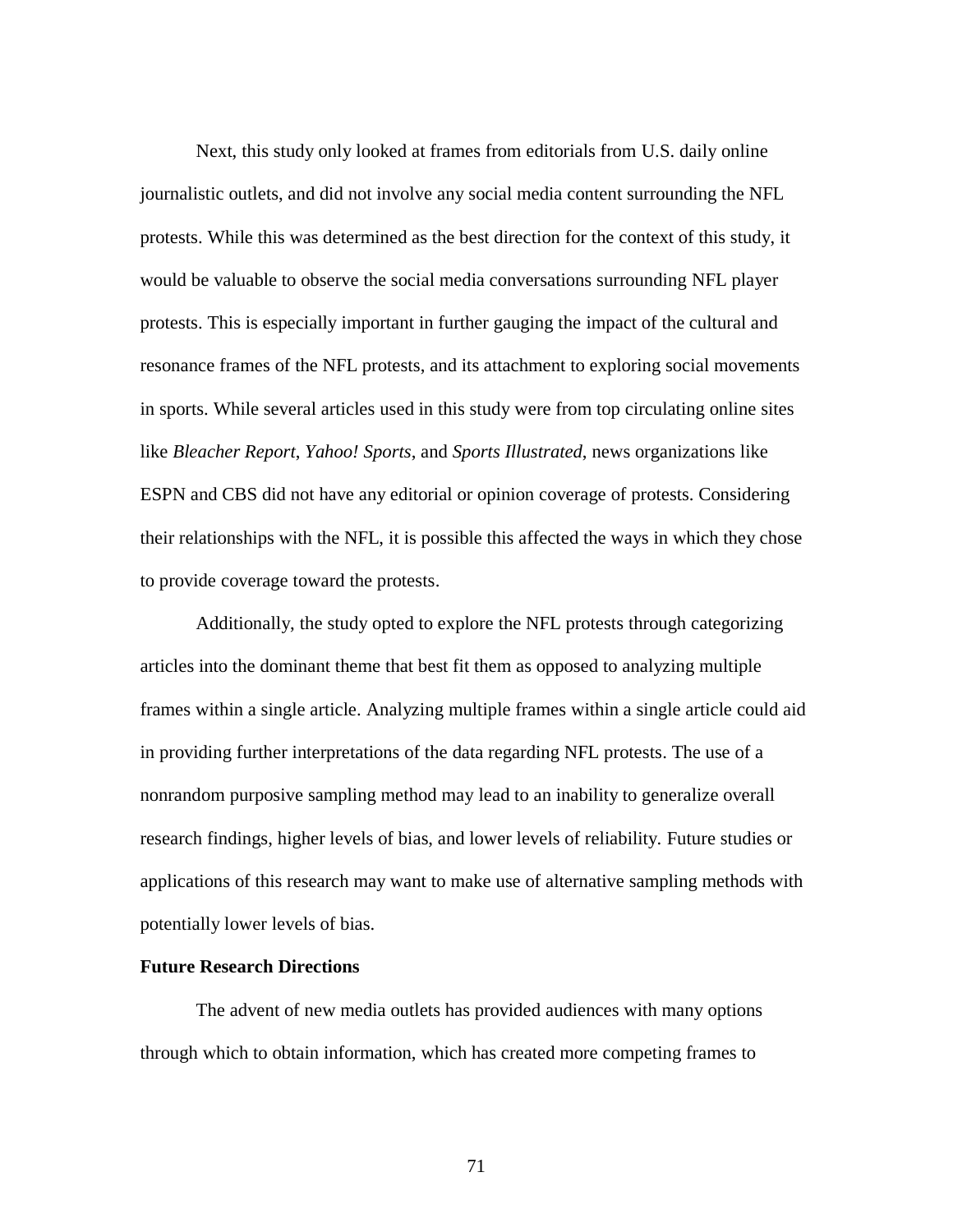portray its various narratives. One example is a website known as *The Players' Tribune.*  A venture started by former professional baseball player Derek Jeter, the website is described as "a venue for athletes of all sports...to tell their own stories, first person, exactly as they want" and also "provide(s) a community where they can connect directly with their fans, no filter" (Schwartz & Vogan, 2017, p. 46). The site, which launched in 2014, allows athletes to post content and exercise control over their own images by circumventing traditional media gatekeepers and gain more direct access to the public.

Jeter states that his goal for the site is "to ultimately transform how athletes and newsmakers share information, bringing fans closer than ever to the game they love" (Schwartz & Vogan, 2017, p. 47). The articles, produced with an athlete's byline, are produced and written by ghostwriters (i.e., professional writers who write on behalf of others, but cede editorial control of the message to the athlete). Topics discussed on the platform include Seattle Seahawks quarterback Russell Wilson discussing domestic violence in the NFL, and Los Angeles Clippers forward Blake Griffin talking about the 2014 scandal surrounding former owner Donald Sterling (Schwartz & Vogen, 2017). Athletes address topics both in and out of sports, making this outlet a dynamic venture that gives them an opportunity to express themselves in ways they cannot on traditional outlets.

As innovative technologies and social media have become prevalent, opportunities for unique athlete and audience interactions have increased. As these interactions between athletes and their audiences expand, so should studies surrounding the use of these athlete-produced mediums. Their unique coverage provides an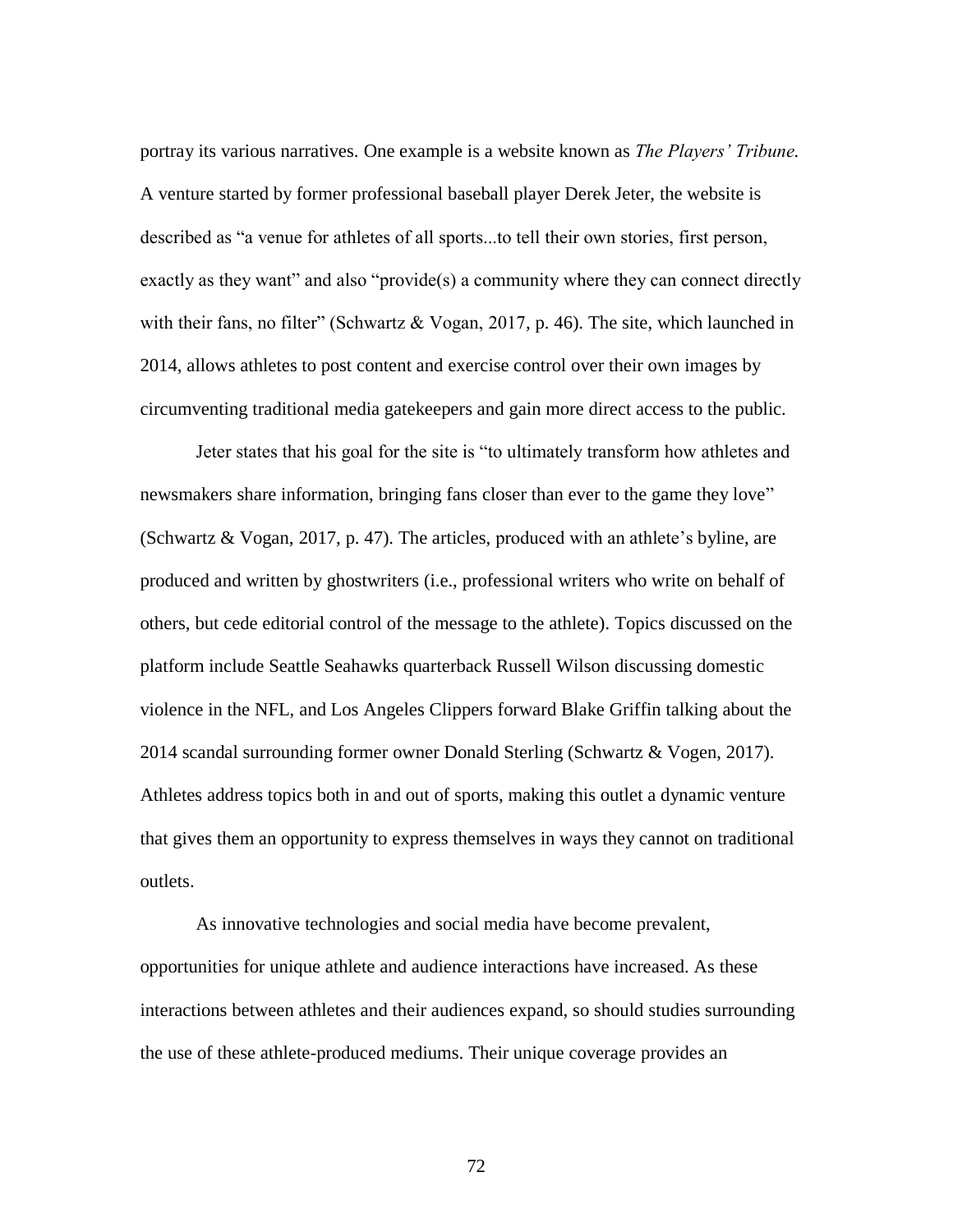opportunity outside of traditional journalistic storytelling that could continue shifting the media landscape. This could shed light on the distinction between *The Players' Tribune* and other media outlets, which could signify a potential shift in the political economy of journalism. If players would rather publish a full piece in *The Players' Tribune* than contribute to a journalist's story, that could also shift the narrative and model of traditional journalism. As new media outlets emerge in conjunction with online and traditional journalistic sources, there will be invaluable opportunities for scholars to examine the frames and themes that emerge within the intersection of sports and social issues.

## **Conclusion**

As journalists continue covering social issues within sports, the patterns and themes that emerge from topics like the NFL protests can aid in increasing or decreasing the resonance of these movements. The results of this study show that media outlets tended to be more supportive of NFL players in their right to protest. The trend of this media coverage contrasts with both World War II and Civil Rights eras in which journalists were not overly supportive of Black athletes, especially in acts of open protest regarding social issues. It also illustrates the types of conversations that can emerge within sports media coverage about various kinds of social issues such as race. The resonance of these movements becomes especially important as multiple social and media platforms have changed and challenged the traditional structure of journalism.

More subjective reporting has empowered journalists to express opinions on events that transcend the ideal of objective reporting. As conversations between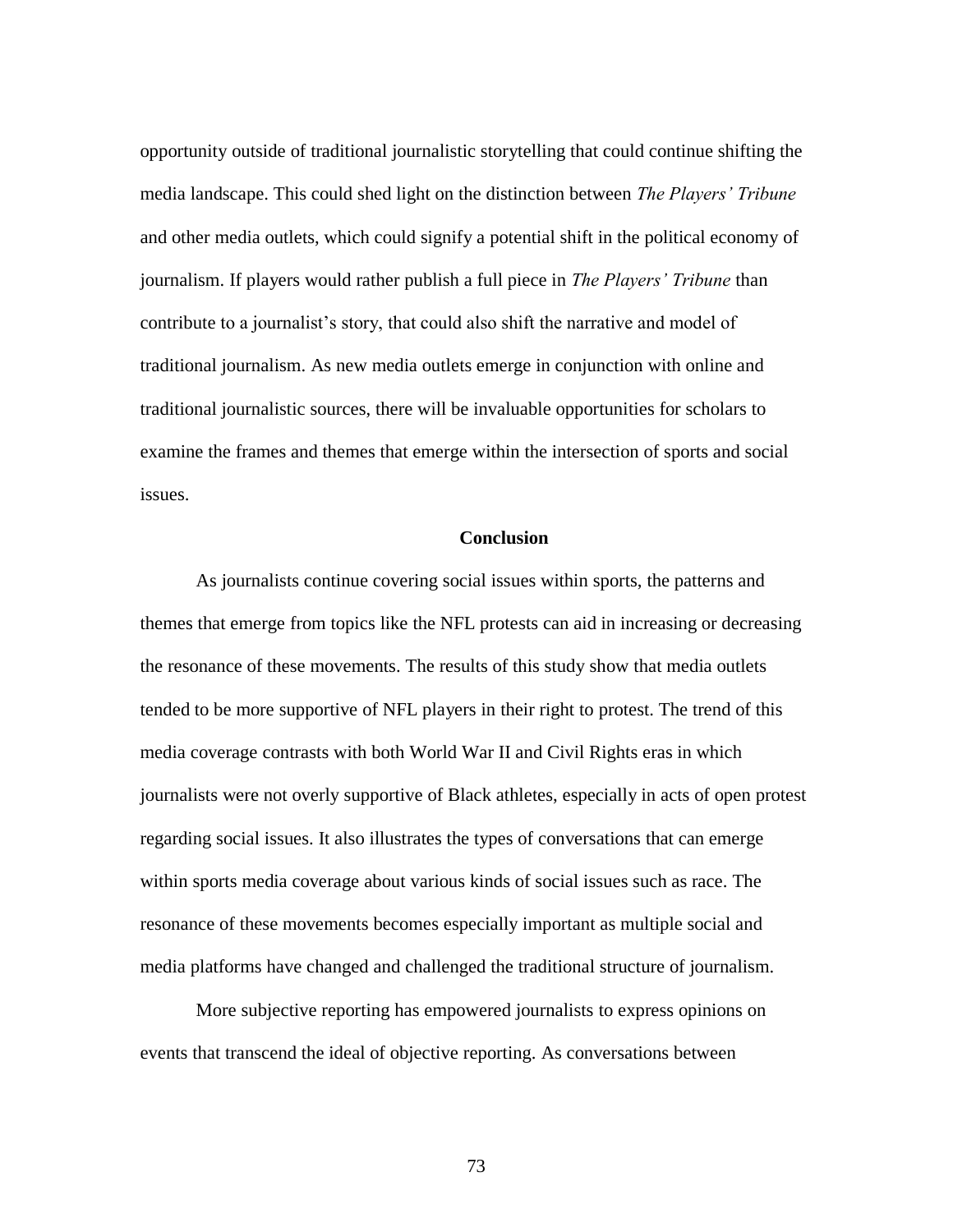audiences grow more complex and dynamic, so too does the media coverage around them. Additionally, given the financial implications sports brings through driving business models, sponsors, and advertising, journalism's connection to politics and social issues make it an invaluable part of society. Through the exploration of editorial themes within NFL protests, this study shows the expansion of conversations taking place within sport media.. As athlete activism becomes a more prominent factor in sports, it is important that audiences understand the complexities within social issues. In this diverse media landscape, journalists are more important than ever in guiding these conversations.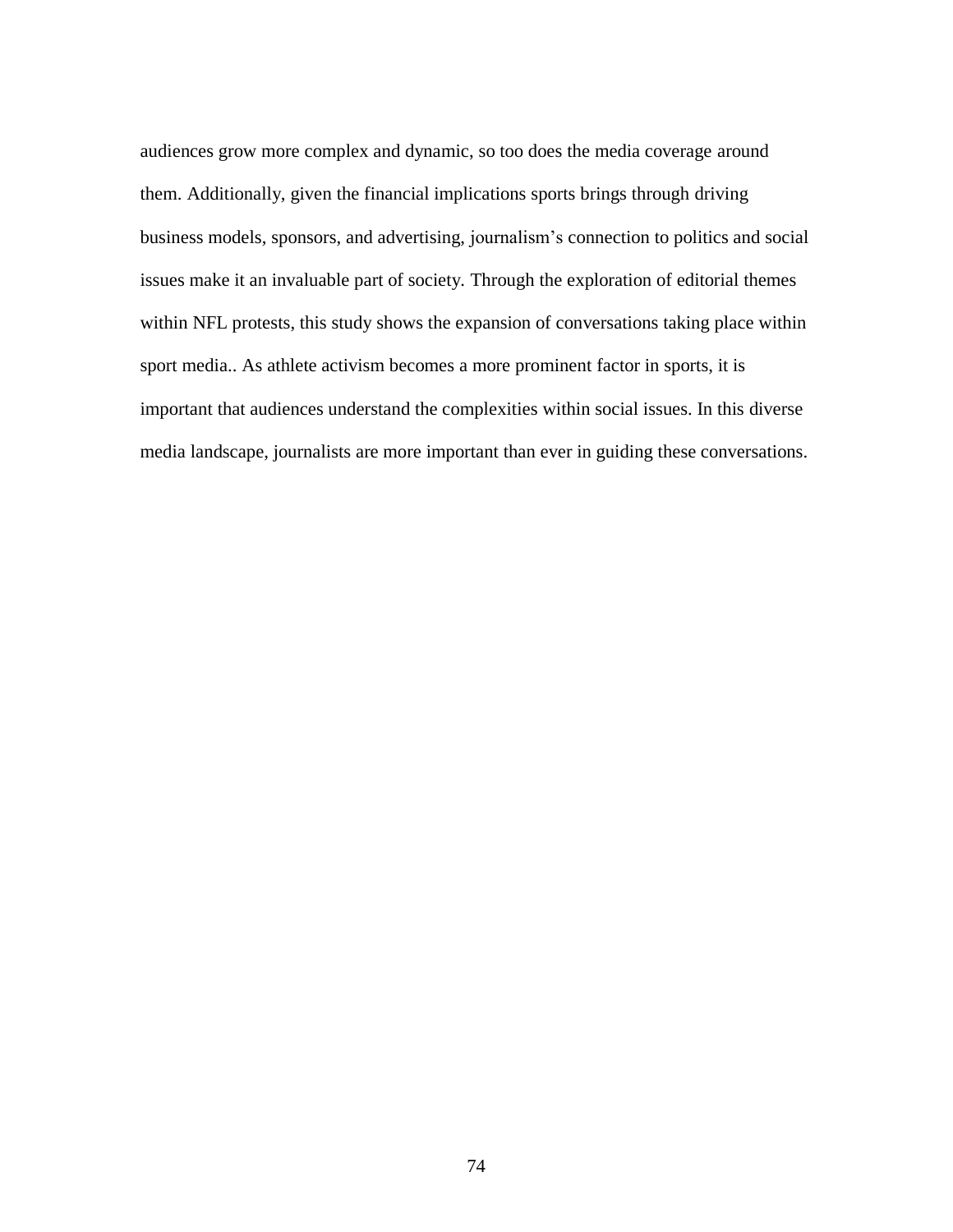#### REFERENCES

Agyemang, K. J. (2011). Black male athlete activism and the link to Michael Jordan: A transformational leadership and social cognitive theory analysis. *International Review for the Sociology of Sport*, 47(4), 433–445.

doi:10.1177/1012690211399509

- Agyemang, K., Singer, J. N., & DeLorme, J. (2010). An exploratory study of black male college athletes' perceptions on race and athlete activism. *International Review for the Sociology of Sport*, 45(4), 419–435. doi:10.1177/1012690210374691
- Banagan, R. (2011). The Decision, a case study: LeBron James, ESPN and questions about U.S. sports journalism losing its way. *Media International Australia*, 140(1), 157–167. doi:10.1177/1329878x1114000119
- Billings, A. C., Moscowitz, L. M., Rae, C., & Brown-Devlin, N. (2015). The art of coming out. *Journalism & Mass Communication Quarterly*, 92(1), 142–160. doi:10.1177/1077699014560516
- Boyle, R. (2012). Reflections on communication and sport. *Communication & Sport*, 1(1- 2), 88–99. doi:10.1177/2167479512467978
- Braun, V., & Clarke, V. (2006). Using thematic analysis in psychology. *Qualitative Research in Psychology*, 3(2), 77–101. doi:10.1191/1478088706qp063oa
- Braun, V., & Clarke, V. (2012). Thematic analysis. *APA Handbook of Research Methods in Psychology, Vol 2: Research Designs: Quantitative, Qualitative, Neuropsychological, and Biological.*, 57–71. doi:10.1037/13620-004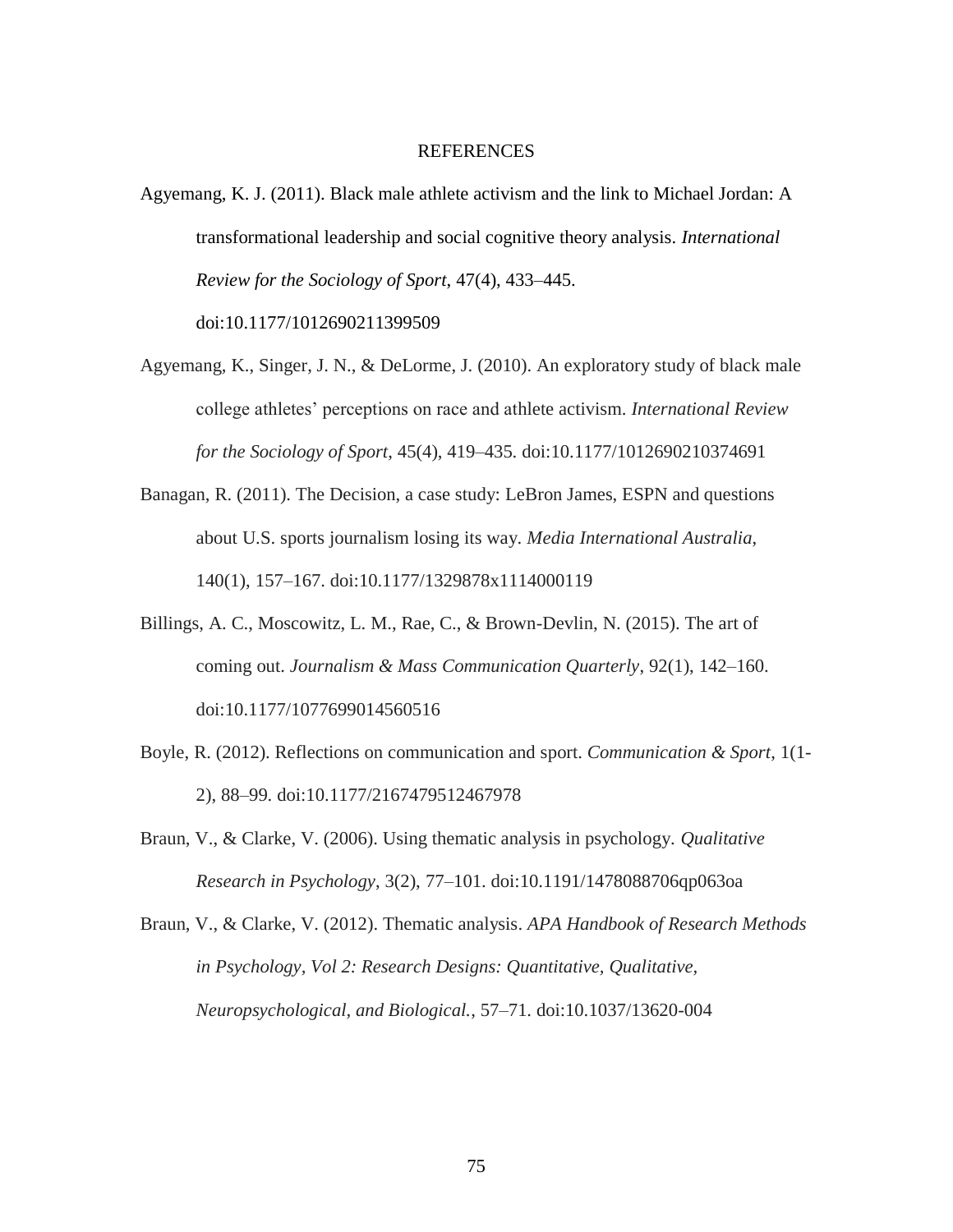- Breech, J. (2017, December 12). NFL, Verizon agree to monstrous new deal that should make mobile streaming easier. Retrieved from https://www.cbssports.com/nfl/news/nfl-verizon-agree-to-monstrous-new-dealthat-should-make-mobile-streaming-easier/
- Carr, B. (2012). Redemption on the field: Framing, narrative, and race in media coverage of Michael Vick. In Lamb, C. (Ed.). *From Jack Johnson to LeBron James: Sports Media, and the Color Line*. (pp. 534–554). doi:10.2307/j.ctt1d9nhwr.23
- Cassidy, W. P. (2016). Inching away from the toy department. *Communication & Sport,* 5(5), 534–553. doi:10.1177/2167479516642205
- Cassilo, D., & Sanderson, J. (2016). "I don't think it's worth the risk": Media framing of the Chris Borland retirement in digital and print media. *Communication & Sport*, 6(1), 86–110. doi:10.1177/2167479516654513
- Chong, D., & Druckman, J. N. (2007). Framing Theory. *Annual Review of Political Science*, 10(1), 103–126. doi:10.1146/annurev.polisci.10.072805.103054
- Chyi, H. I., & McCombs, M. (2004). Media salience and the process of framing: Coverage of the Columbine school shootings*. Journalism & Mass Communication Quarterly*, 81(1), 22–35. doi:10.1177/107769900408100103
- Epstein, A., & Kisska-Schulze, K. (2016). Northwestern University, The University of Missouri, and the "Student-Athlete": Mobilization efforts and the future*. Journal of Legal Aspects of Sport*, 26(2), 71–105. doi:10.1123/jlas.2016-0009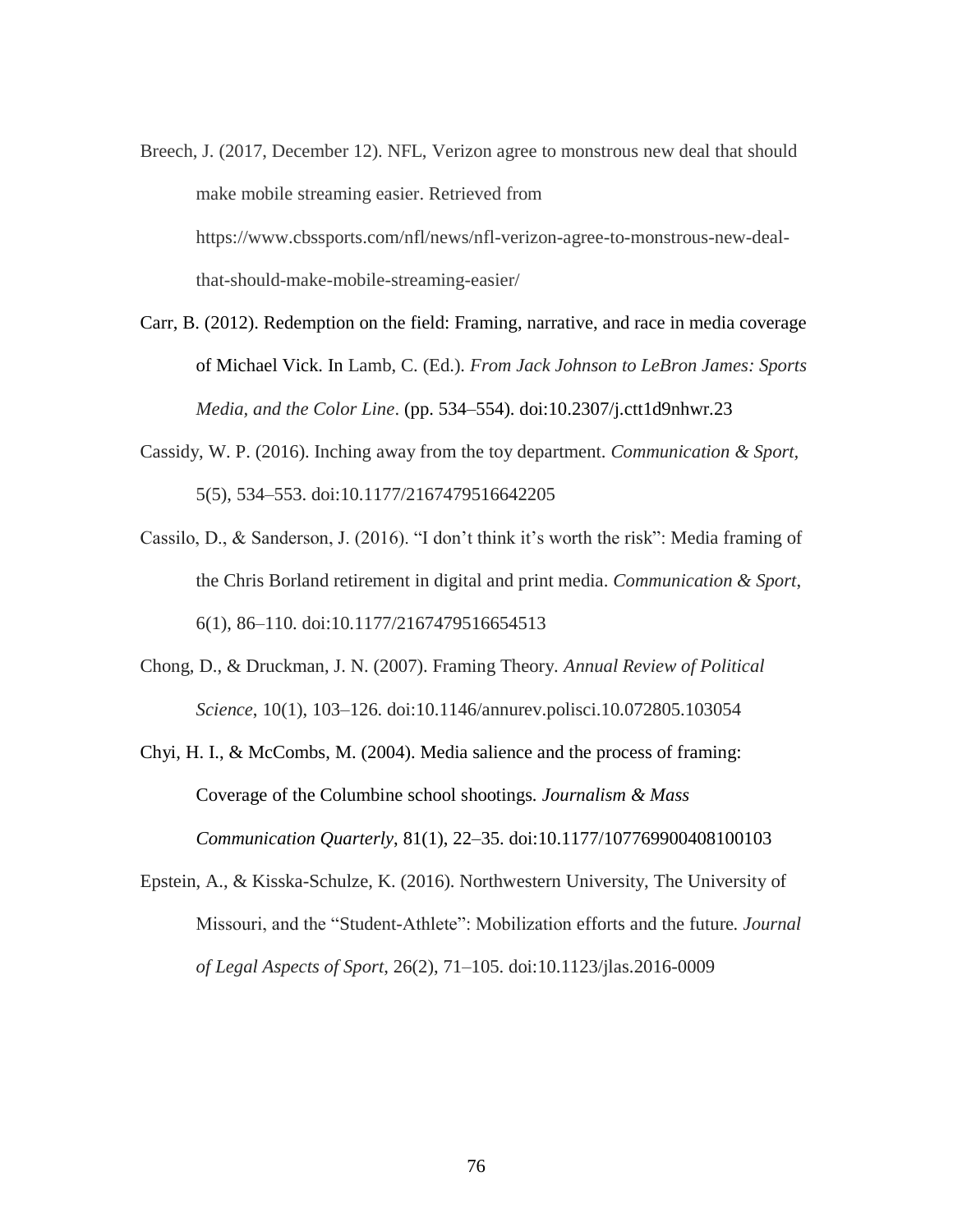- Etikan, I., Musa, S., & Alkassim, R. (2016) Comparison of convenience sampling and purposive sampling. *American Journal of Theoretical and Applied Statistics.* Vol. 5, No. 1, 2016, pp. 1-4. doi: 10.11648/j.ajtas.20160501.11
- Frisby, C. M. (2016). Delay of game: A content analysis of coverage of Black male athletes by magazines and news websites 2002-2012. *Advances in Journalism and Communication*, 04(04), 89–102. doi:10.4236/ajc.2016.44009
- Gamache, R. (2014). The ESPN assemblage: The political and cultural economy of late sports capitalism. *Journal of Sports Media*, 9(1), 71–93. doi:10.1353/jsm.2014.0002
- Gill, E. L. (2016). "Hands up, don't shoot" or shut up and play ball? Fan-generated media views of the Ferguson Five. *Journal of Human Behavior in the Social Environment*, 26(3-4), 400–412. doi:10.1080/10911359.2016.1139990
- Gleeson, S. (2015, November 08). Missouri football players to boycott until president Tim Wolfe resigns. Retrieved from

https://www.usatoday.com/story/sports/ncaaf/2015/11/07/missouri-tigers-footballplayers-boycott-tim-wolfe-president-resigns/75399504

- Hardin, M., & Ash, E. (2011). Journalists provide social context missing from sports blogs. *Newspaper Research Journal*, 32(2), 20–35. doi:10.1177/073953291103200203
- How Missouri has changed one year after football team's boycott. (2016). Retrieved from https://www.si.com/college-football/2016/11/08/how-missouri-football-haschanged-1-year-after-boycott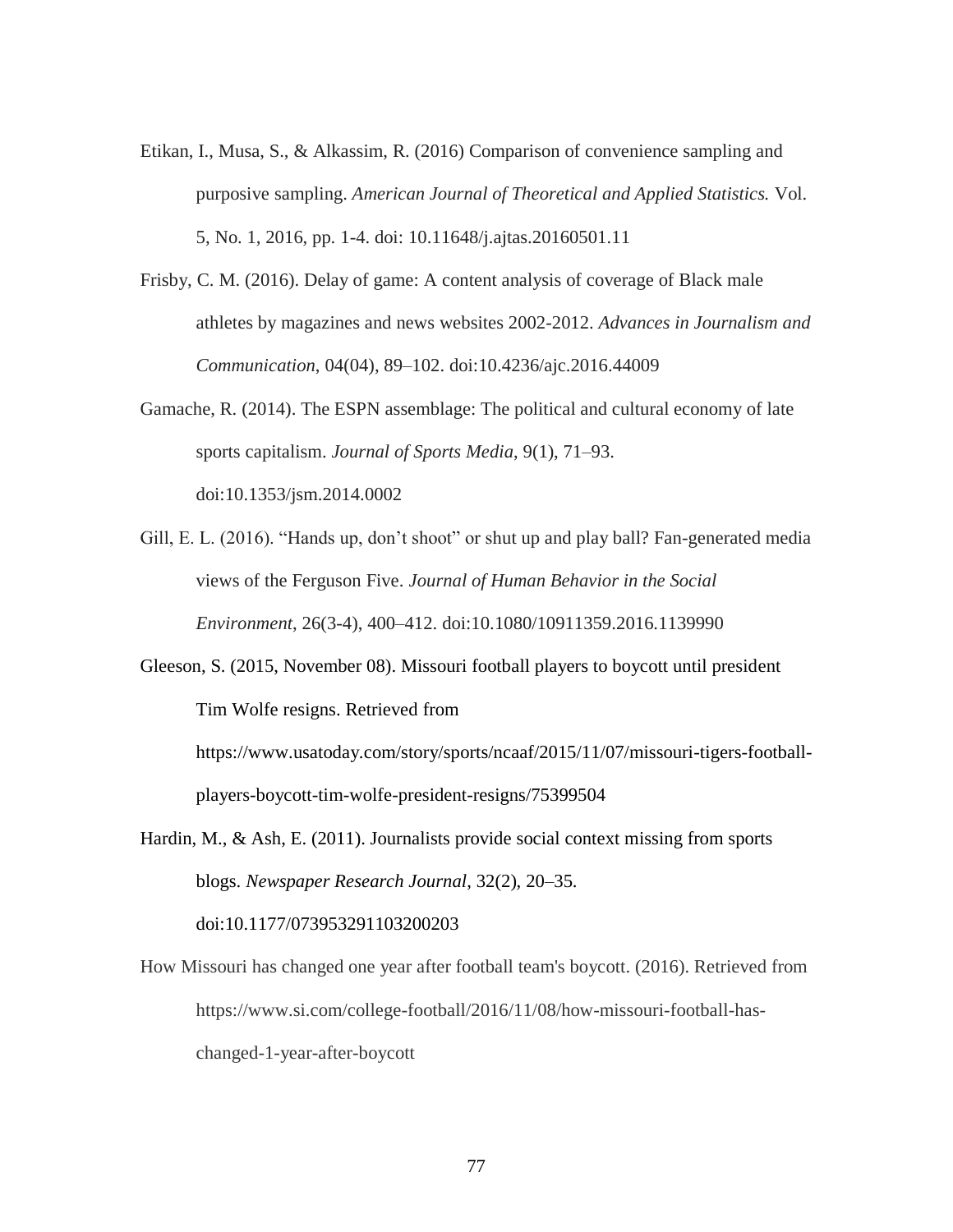- Kareem Abdul-Jabbar: Michael Jordan chose shoes over human rights (2015, November). Retrieved from https://www.foxsports.com/nba/story/michael-jordan-kareemabdul-jabbar-commerce-over-conscience-republicans-buy-sneakers-shoes-jordanbrand-110415
- Kaufman, P., & Wolff, E. A. (2010). Playing and protesting: Sport as a vehicle for social change*. Journal of Sport and Social Issues*, 34(2), 154–175. doi:10.1177/0193723509360218
- Ketelaars, P. (2016). What Strikes the responsive chord? The effects of framing qualities on frame resonance among protest participants. *Mobilization: An International Quarterly*, 21(3), 341–360. doi:10.17813/1086-671x-21-3-341
- Kian, E.M., & Anderson, E. (2009). John Amaechi: changing the way sport reporters examine gay athletes. *Journal of Homosexuality*, 56(7), 799–818. doi:10.1080/00918360903187788
- Kian, E. M., Anderson, E., & Shipka, D. (2015). "I am happy to start the conversation": Examining sport media framing of Jason Collins' coming out and playing in the NBA*. Sexualities*, 18(5-6), 618–640. doi:10.1177/1363460714550915
- Klinenberg, E. (2005). Convergence: News production in a digital age. *The ANNALS of the American Academy of Political and Social Science*, 597(1), 48–64. doi:10.1177/0002716204270346
- Lane, J. B. (2016). Women are a problem: Title IX narratives in the New York Times and the Washington Post, 1974-1975 *Communication & Sport*, 6(1), 25–40. doi:10.1177/2167479516685578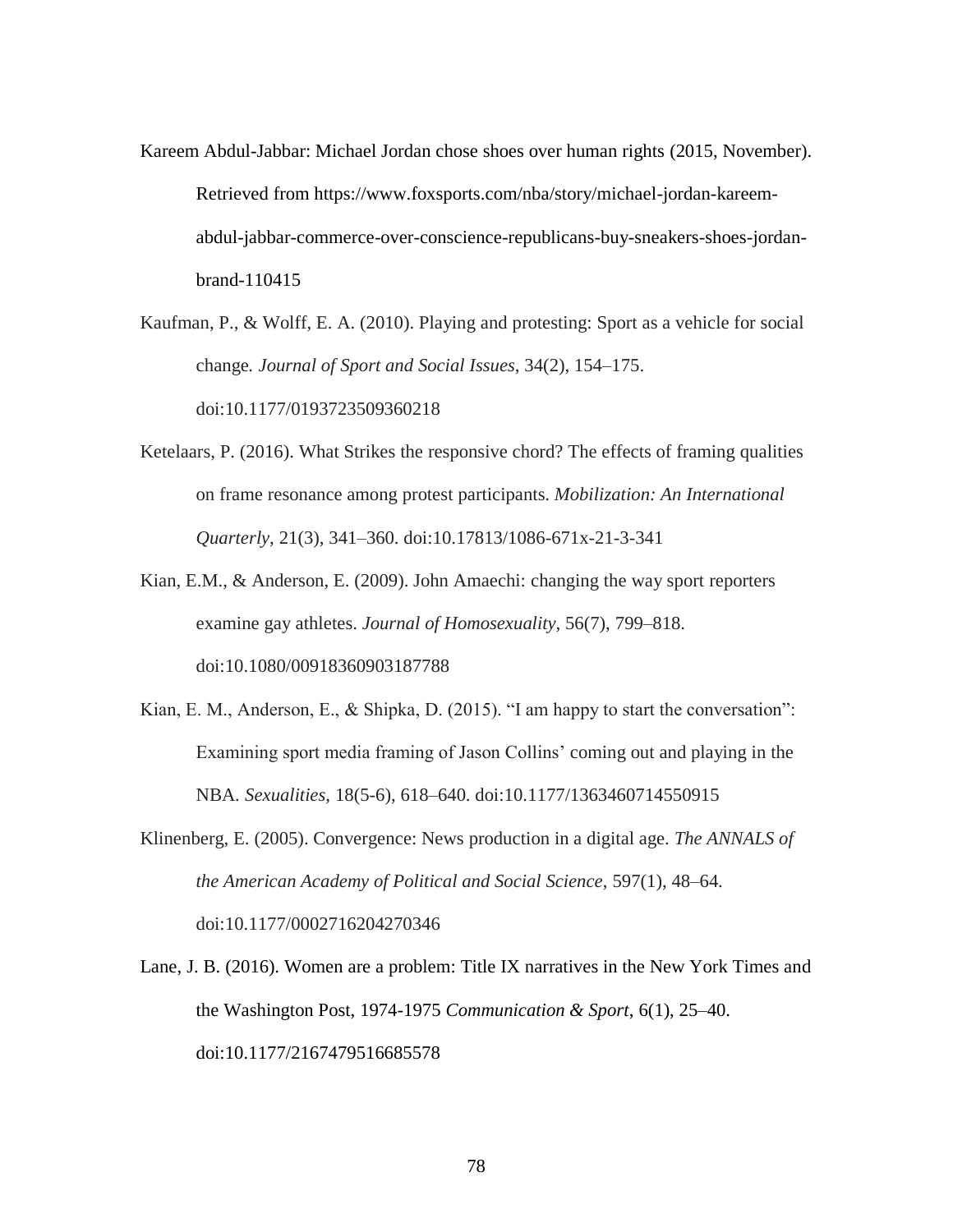- Lewis, N., & Weaver, A. J. (2013). More than a game: Sports media framing effects on attitudes, intentions, and enjoyment. *Communication & Sport*, 3(2), 219–242. doi:10.1177/2167479513508273
- Lorenz, S. L., & Murray, R. (2013). "Goodbye to the Gangstas": The NBA dress code, Ray Emery, and the policing of blackness in basketball and hockey. *Journal of Sport and Social Issues*, 38(1), 23–50. doi:10.1177/0193723513491750
- Mastro, D. E., Blecha, E., & Atwell Seate, A. (2011). Characterizations of criminal athletes: A systematic examination of sports news depictions of race and crime. *Journal of Broadcasting & Electronic Media,* 55(4), 526–542. doi:10.1080/08838151.2011.620664
- Matthes, J. (2011). Framing politics. *American Behavioral Scientist*, 56(3), 247–259. doi:10.1177/0002764211426324
- McCombs, M. (2005). A look at agenda-setting: past, present and future. *Journalism Studies*, 6(4), 543–557. doi:10.1080/14616700500250438
- Mercurio, E., & Filak, V. F. (2010). Roughing the passer: The framing of black and white quarterbacks prior to the NFL Draft. *Howard Journal of Communications*, 21(1), 56–71. doi:10.1080/10646170903501328
- Nadkarni, R., & Nieves, A. (2015). Missouri football's strike, explained. Retrieved from https://www.si.com/college-football/2015/11/09/missouri-football-protest-racismtim-wolfe
- Peterson, J. (2009). A "Race" for equality: Print media coverage of the 1968 Olympic Protest by Tommie Smith and John Carlos. In Lamb, C. (Ed.). *From Jack Johnson*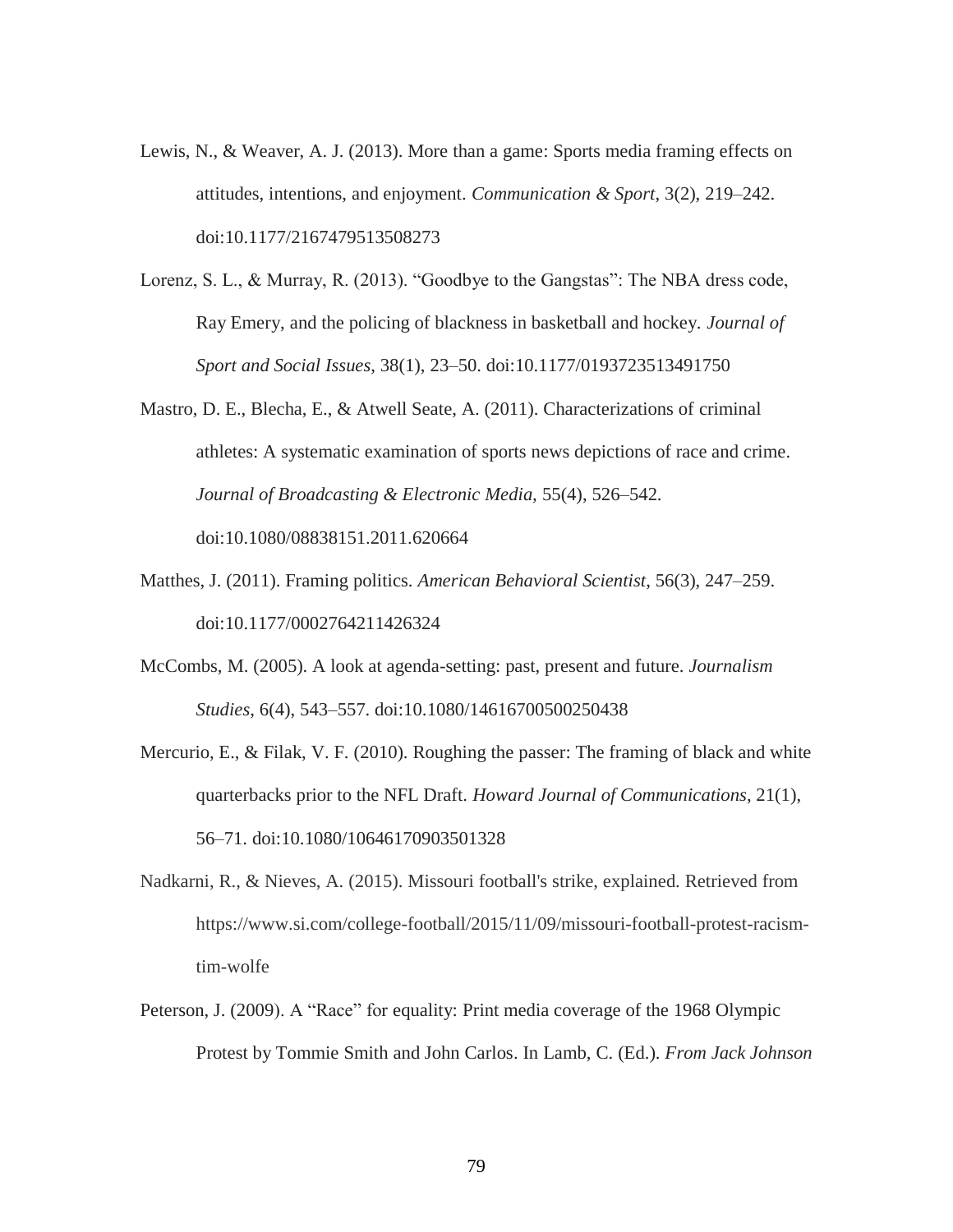*to LeBron James: Sports Media, and the Color Line*. (pp. 332–356). doi:10.2307/j.ctt1d9nhwr.15

- Reese, S. D. (2007). The Framing Project: A bridging model for media research revisited. *Journal of Communication*, 57(1), 148–154. doi:10.1111/j.1460- 2466.2006.00334.x
- Reid, E. (2017). Eric Reid: Why Colin Kaepernick and I decided to take a knee. Retrieved from https://www.nytimes.com/2017/09/25/opinion/colin-kaepernickfootball-protests.html?mcubz=3
- Rowe, D. (2007). Sports journalism. *Journalism: Theory, Practice & Criticism*, 8(4), 385–405. doi:10.1177/1464884907078657
- Ruffin, H.G., II. (2014). "Doing the right thing for the sake of doing the right thing": The revolt of the black athlete and the modern student-athletic movement, 1956- 2014. *Western Journal of Black Studies, 38*(4), 260-278. Retrieved from http://libproxy.clemson.edu/login?url=https://search.proquest.com/docview/16498 19164?accountid=6167
- Sanderson, J. (2010). Framing Tiger's troubles: Comparing traditional and social media. *International Journal of Sport Communication*, 3(4), 438–453. doi:10.1123/ijsc.3.4.438
- Sanderson, J., Frederick, E., & Stocz, M. (2016). When athlete activism clashes with group values: Social identity threat management via social media. *Mass Communication and Society*, 19(3), 301–322. doi:10.1080/15205436.2015.1128549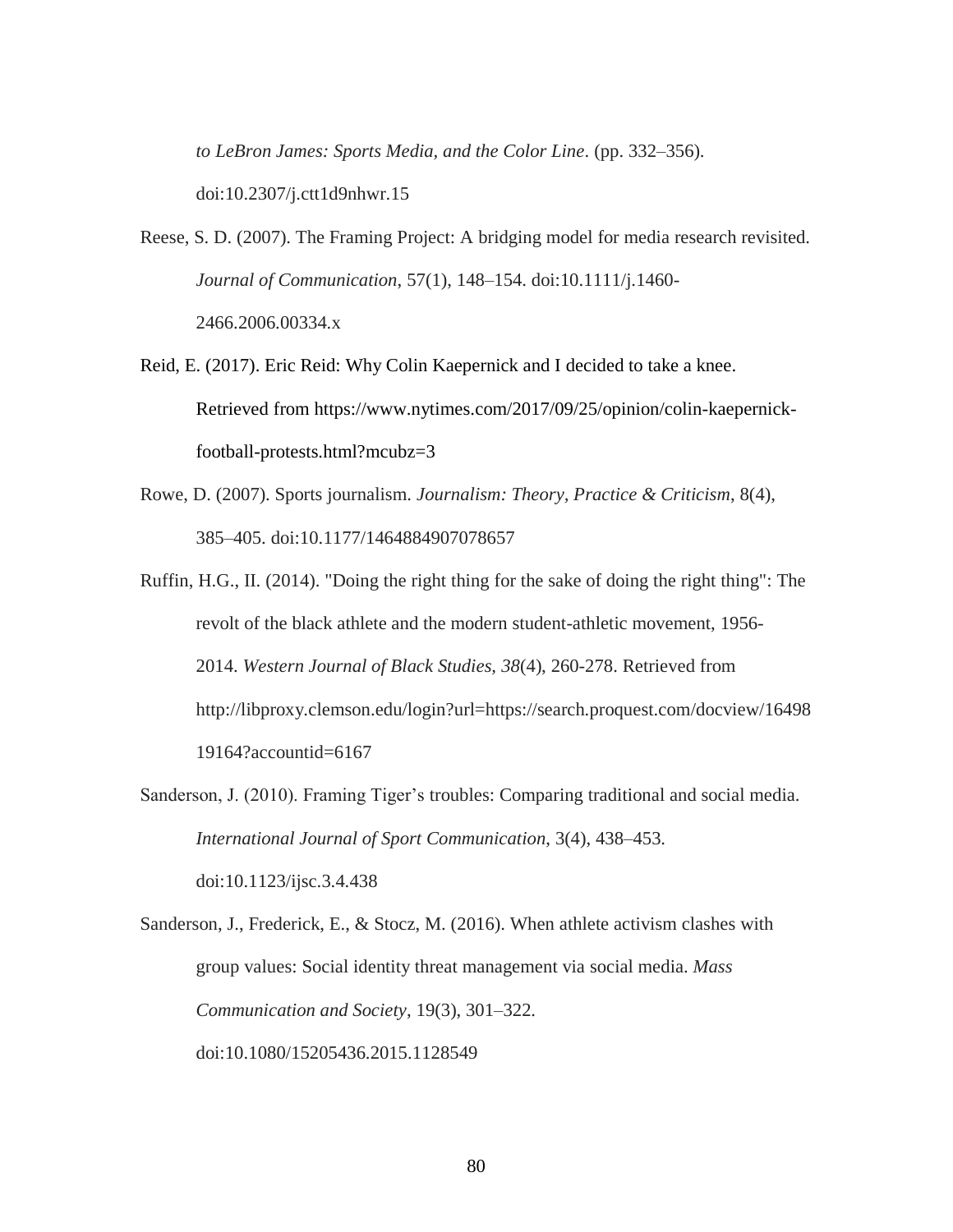Scheufele, D. A. (1999). Framing as a theory of media effects. *Journal of Communication,* 49(1), 103–122. doi:10.1111/j.1460-2466.1999.tb02784.x

- Scheufele, D. A., & Tewksbury, D. (2007). Framing, agenda setting, and priming: The evolution of three media effects models. *Journal of Communication*, 57(1), 9–20. doi:10.1111/j.0021-9916.2007.00326.x
- Schinke, R. J., Bonhomme, J., McGannon, K. R., & Cummings, J. (2012). The internal adaptation processes of professional boxers during the Showtime Super Six Boxing Classic: A qualitative thematic analysis. *Psychology of Sport and Exercise,* 13(6), 830–839. doi:10.1016/j.psychsport.2012.06.006
- Schwartz, D., & Vogan, T. (2017). The Players Tribune: Self- branding and boundary work in digital sports media. *Journal of Sports Media,12*(1), 45-63. doi:10.1353/jsm.2017.0002
- Seate, A. A., Harwood, J., & Blecha, E. (2010). "He was Framed!" Framing criminal behavior in sports news. *Communication Research Reports*, 27(4), 343–354. doi:10.1080/08824096.2010.518917
- Siegel, L. (2017). Why Kaepernick takes the knee. Retrieved from https://www.nytimes.com/2017/09/25/opinion/nfl-football-kaepernick-takeknee.html
- Smith, R. (2006). Sports Illustrated's African American athlete series as socially responsible journalism. In Lamb, C. (Ed.). *From Jack Johnson to LeBron James: Sports Media, and the Color Line*. (pp. 357–382). doi:10.2307/j.ctt1d9nhwr.16